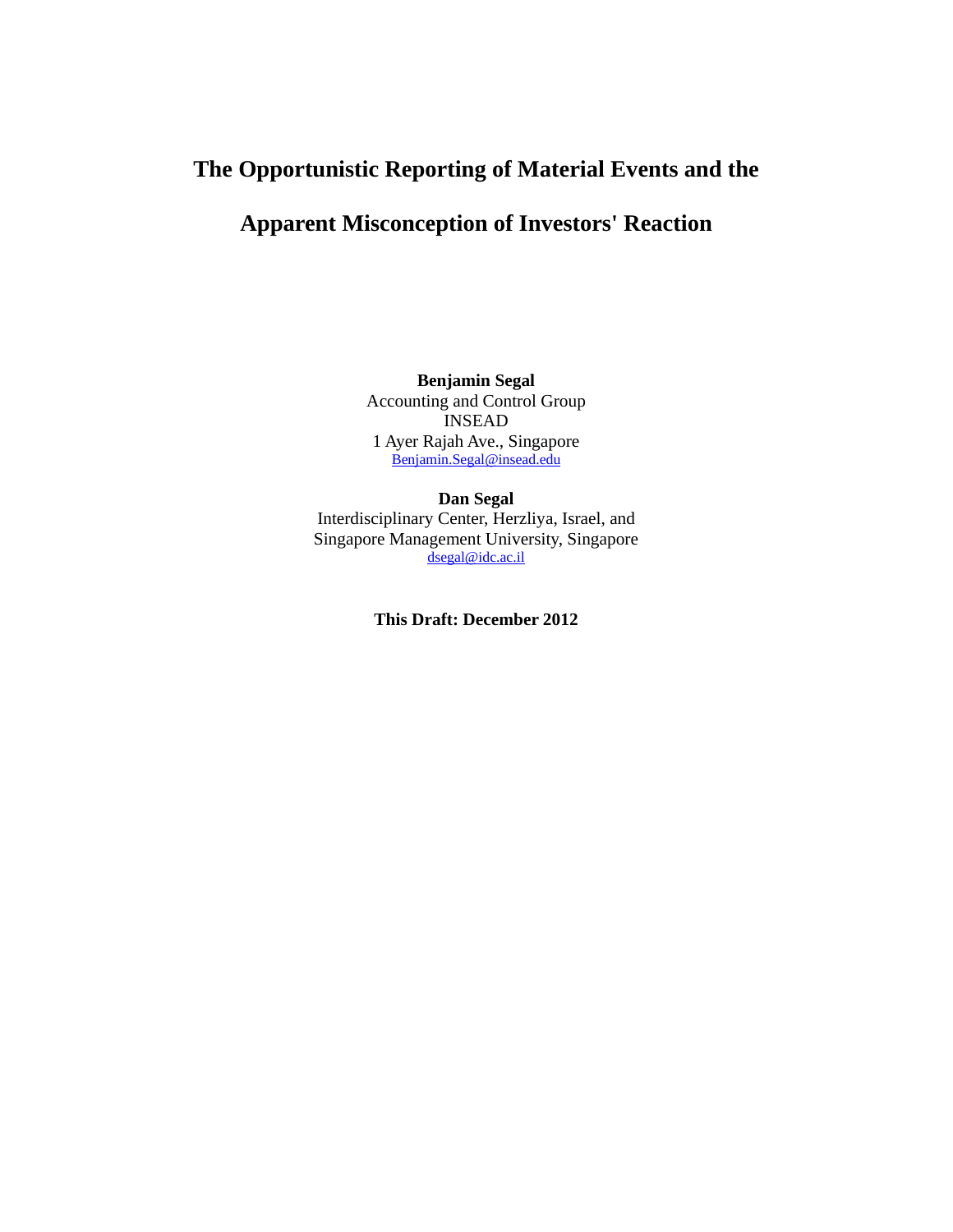### **Abstract:**

Using a comprehensive sample of non-earnings 8-K filings from 1996 to 2011, we examine whether firms engage in opportunistic reporting of mandatory and voluntary news. We find strong evidence of opportunistic reporting of negative news, especially among public firms. Public firms are more likely to delay disclosure of negative news, report negative news after trading hours, and report on the last day of the week. We also find evidence of opportunistic bundling of news. Our findings support the notion that managers engage in strategic disclosure by delaying or obfuscating negative news in order to mitigate the potential market reaction. Factors such as the risk of litigation, information asymmetry, and corporate governance influence reporting behavior. Further analysis of the market reaction to opportunistic disclosure uncovers no evidence of investor inattention or under-reaction.

\_\_\_\_\_\_\_\_\_\_\_\_\_\_\_\_\_\_\_\_\_\_\_\_\_\_\_\_\_\_\_\_\_\_\_\_\_\_\_\_\_\_\_\_\_\_\_\_\_\_\_\_\_\_\_\_\_\_\_\_\_\_\_\_\_\_\_\_\_\_\_\_

\_\_\_\_\_\_\_\_\_\_\_\_\_\_\_\_\_\_\_\_\_\_\_\_\_\_\_\_\_\_\_\_\_\_\_\_\_\_\_\_\_\_\_\_\_\_\_\_\_\_\_\_\_\_\_\_\_\_\_\_\_\_\_\_\_\_\_\_\_\_\_\_\_\_\_\_\_\_\_\_\_\_\_\_\_\_

JEL classifications: G14; G18; K22; M41; M48 Keywords: SEC Regulation; Form 8-K; Voluntary disclosure; Mandatory disclosure

We thank seminar participants at INSEAD for helpful comments and suggestions. Financial support from the INSEAD R&D fund is gratefully acknowledged.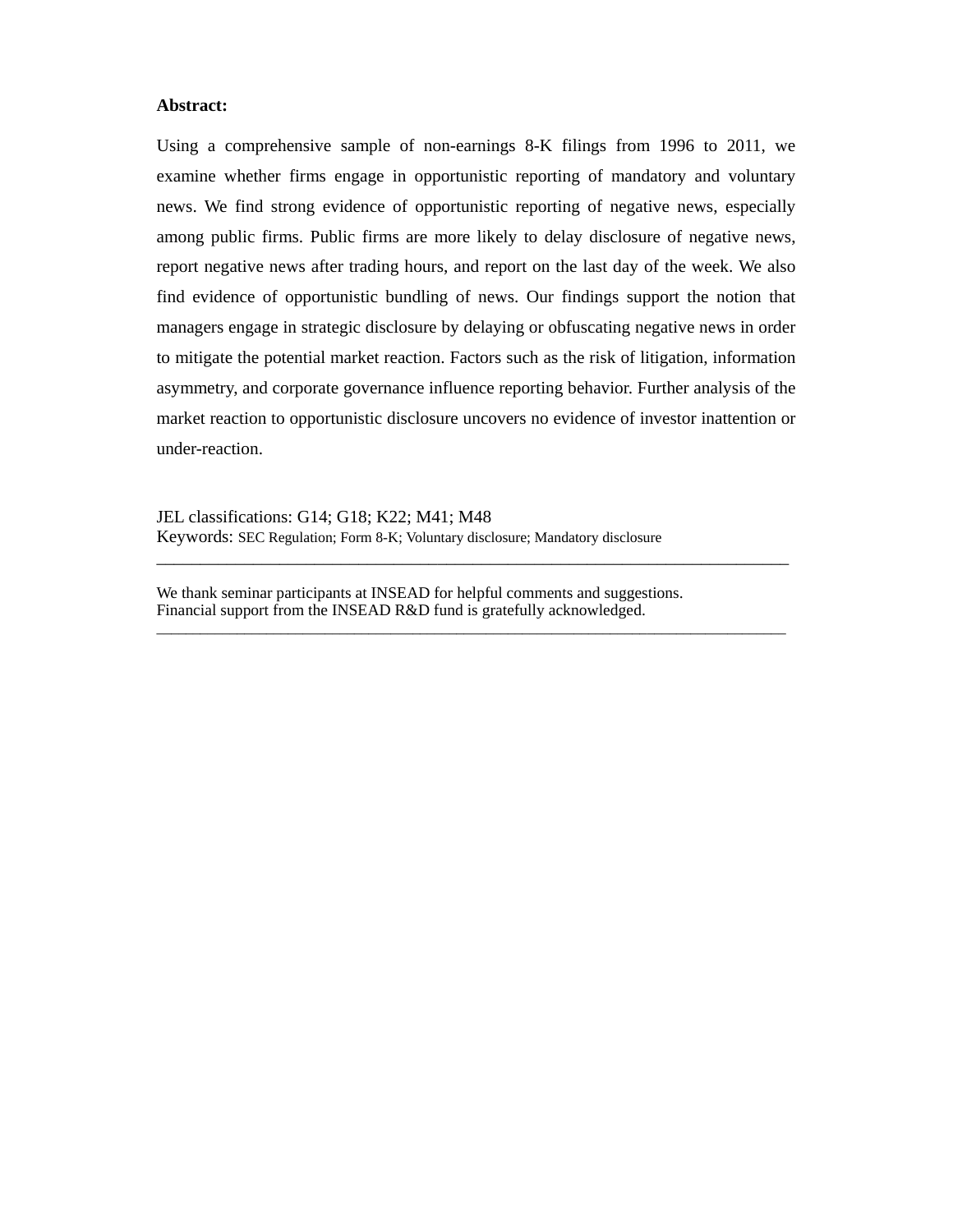### **I. Introduction**

l

The purpose of this study is to examine whether firms engage in opportunistic reporting of mandatory and voluntary news that is not directly related to earnings. We examine two facets of opportunistic reporting: 1) differential timing in disclosure of negative and positive news; and 2) bundling of positive and negative news. We focus on the disclosure of Form 8-K ("current report"), which is used to announce major events of interest to security holders. Events that would trigger an obligation to file Form 8-K include those affecting the registrant's business and operations, financial information, securities and trading markets, accountants and financial statements, or corporate governance and management. Concrete examples of reportable items include entry into a material agreement or its termination, bankruptcy or receivership, completion of acquisition or disposition of assets, results of operations and financial condition, costs associated with exit or disposal activities, material impairments, departure of directors or certain officers, Regulation FD disclosure, notice of de-listing and change of auditor, to name a few.<sup>1</sup>

An especially appealing benefit of investigating the 8-K form is that it consists of several mandatory items and a voluntary item section, allowing us to examine whether the reporting strategy of mandatory and voluntary news differs. We exclude 8-K forms which include information on results of operations, i.e. quarterly or annual earnings, from the analysis for two main reasons. First, the timing differential for disclosure of positive and negative earnings news has been investigated extensively in the literature (Patell and Wolfson 1982; Penman 1987; Damodaran 1989; Bagnoli et al. 2005, DellaVigna and Pollet 2009; Doyle and Magilke 2009; Michaely et al. 2011; Michaely et al. 2012). In contrast, to the best of our knowledge this study is the first to examine reporting strategies of other major corporate events that require the filing of Form 8-K. Second, firms are required to disclose earnings on a regular basis, so earnings announcements have become fairly predictable. Firms tend to announce in advance the exact timing of their earnings release, and, moreover, appear to adopt a constant reporting policy with respect to preliminary earnings (Doyle and Magilke 2009), which suggests that earnings are not

<sup>&</sup>lt;sup>1</sup> The SEC issued Release No. 34-49424, Additional Form 8-K Disclosure Requirements and Acceleration of Filing Date in March 2004, which became effective on August 23, 2004. The new rule significantly increased the number of events to be reported in the 8-K report, and shortened the time-period required to

disclose these events to no more than 4 business days after the occurrence of the event. See the Appendix for details and a complete list of current and old Form 8-K categories, and see Section II for discussion of the 8- K form.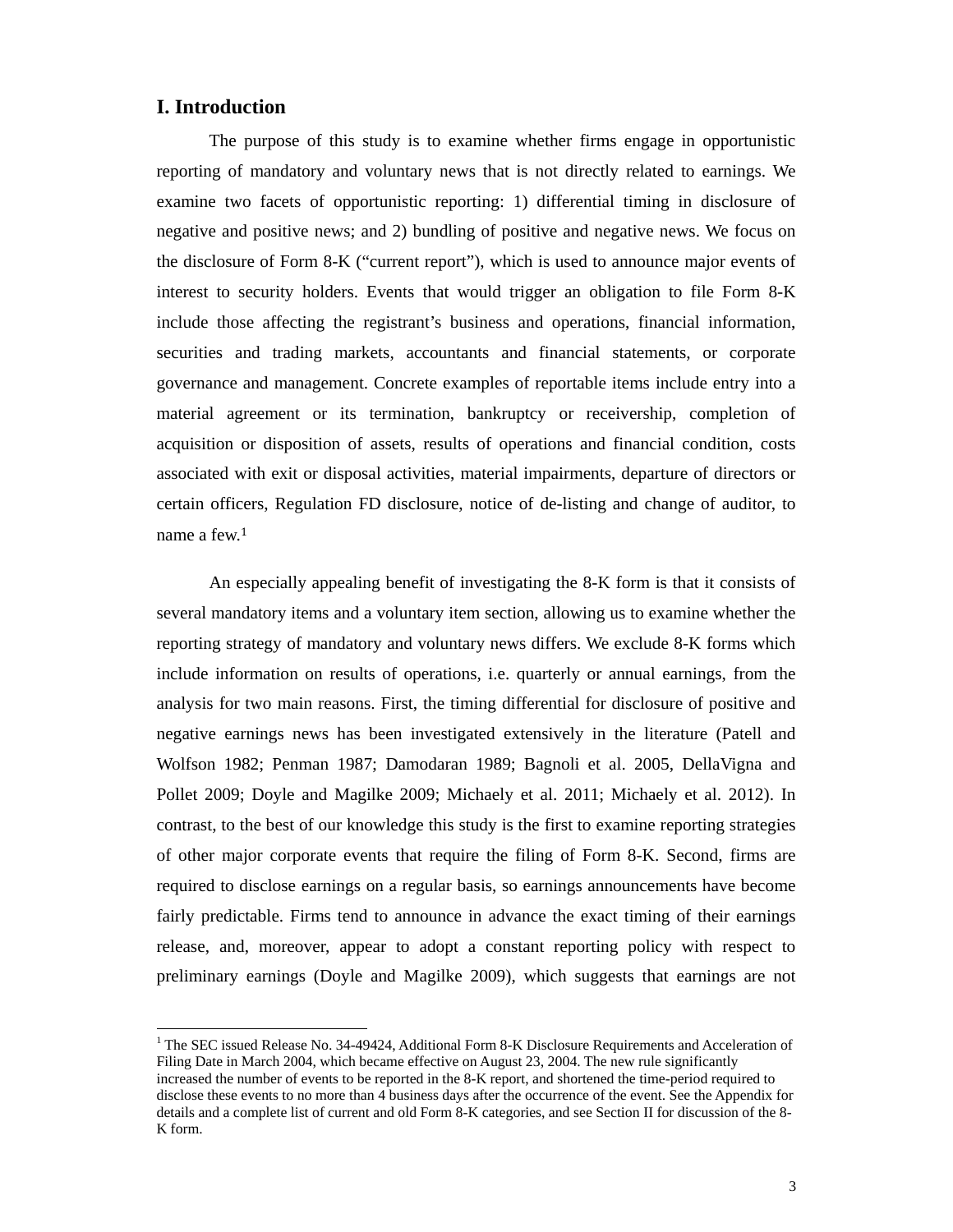reported strategically in recent years. For example, many firms report preliminary earnings after trading hours regardless of whether earnings include positive or negative news. In contrast, 8-K filings that are not related to earnings announcements are largely idiosyncratic as they depend on the occurrence of events which necessitate the reporting of "current" events that are unscheduled by their nature and, hence, their reporting may be more likely subject to opportunistic reporting. Indeed, the data reveals significant withinfirm variation in the reporting timing of non-earnings related 8-K forms, suggesting that focusing on non-earnings events provides a more powerful setting for examining opportunistic reporting.

Agency problems and misalignment of incentives suggest that managers may disclose or withhold voluntary information they possess (Verrecchia 2001). Potential factors affecting managers' voluntary disclosure decisions identified in the literature include capital markets transactions, corporate control contest, stock–based compensation, litigation cost, proprietary cost, and talent signaling (Healy and Palepu 2001). A major focus has been earnings–related disclosures (preliminary earnings releases, management forecasts, and guidance), with several studies examining the supplemental disclosures within them (e.g. Chen et al. 2002; Levi 2008). Some findings suggest attempts to influence investors' perceptions, to obscure or highlight aspects of the firm's performance (e.g. Bowen et al. 2005; Schrand and Walther 2000). Prior studies have also examined the relationship between the release and timing of positive and negative information and managerial incentives by looking for example at litigation (e.g. Skinner 1994, 1997; Francis et al. 1994; Field et al. 2005), stock options exercise (Aboodi and Kasnik 1999), or share issuance (Lang and Lundholm 2000). The evidence accumulated thus far seems to suggest that managers systematically delay disclosing bad news (Kothari et al. 2009) but may time or accelerate the disclosure of good news to create circumstances that are beneficial to themselves or to the firm.

Gennotte and Trueman (1996) develop a model which shows that the market's reaction to an earnings announcement depends on the time of day at which the disclosure is made. The basic result of their model is that the impact of the disclosure is expected to be stronger if it occurs during trading hours rather than after the market has closed. They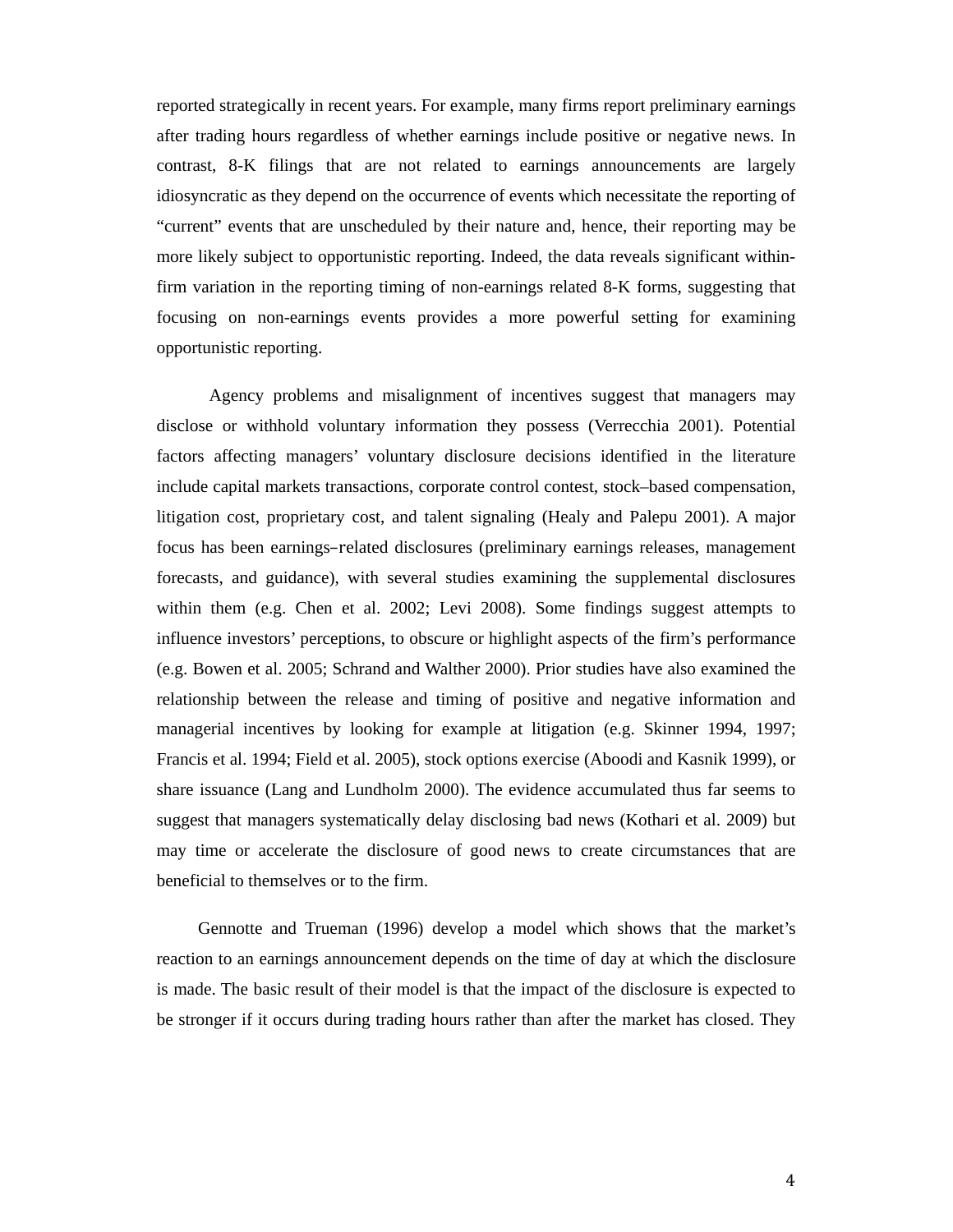conclude that managers should prefer to disclose negative news after-hours,2 and past research provides evidence consistent with their prediction. Firms tend to release negative earnings news after trading hours (Patell and Wolfson 1982) or on Fridays (Penman 1987; Damodaran 1989; Bagnoli et al. 2005; DellaVigna and Pollet 2009) when investors' attention is supposedly low, thereby mitigating the potential negative market reaction (DellaVigna and Pollet 2009). However, using more recent data, research shows that most firms currently adopt a relatively constant disclosure policy of preliminary earnings, regardless of whether earnings provide positive or negative news (Doyle and Magilke 2009; Michaely et al. 2011) i.e. *either* after or during trading hours. This finding contradicts the opportunism hypothesis because this constant disclosure policy implies that firms do not alter the timing of negative earnings news.

Although the more recent empirical evidence seems to suggest that firms generally do not report negative and positive earnings differently, the Gennotte and Trueman (1996) model broadly relates to mandatory news and hence can be generalized to other news items reported via Form 8-K. Another indication of the Gennotte and Trueman (1996) model is that when managers have two pieces of information, one of which is earnings, they would prefer to disclose them separately (simultaneously) if the earnings news have positive (negative) implications for the firm. Anilowski et al. (2007) and Rogers and Van Buskirk (2008) provide empirical evidence that managers bundle together earnings news and management forecasts. Rogers and Van Buskirk (2008) also show that firms are more likely to issue management forecasts when earnings news are positive. Hence, we also examine whether firms engage in opportunistic reporting of 8-K items by bundling together mandatory and voluntary items.<sup>3</sup>

Using a sample of all non-earnings 8-K reports filed with the SEC from 1996 through 2011 by public and non-public firms<sup>4</sup>, and examining separately the disclosure of voluntary and mandatory news, we find evidence supporting the existence of opportunistic

l

 $2$  The reason for the lower market reaction during after trading hours is the increase in noise trading and consequently post announcement price is less likely to reflect the information of the informed traders.<br><sup>3</sup> Although conceivably firms could try to opportunistically bundle mandatory items, given their reporting

affords less flexibility (see Section 2), we focus on the bundling of mandatory and voluntary items.

<sup>4</sup> We classify SEC registrants as 'non-public' if their shares are not traded on a public market (as captured by CRSP). Both the Exchange Act and Securities Act require a company to register its securities with the SEC if those are held by 500 (and in some situations 300) or more persons and the company's total assets exceed \$10 million. Thus, these registrants are not per se "private" companies, but their shares are not traded in a public market.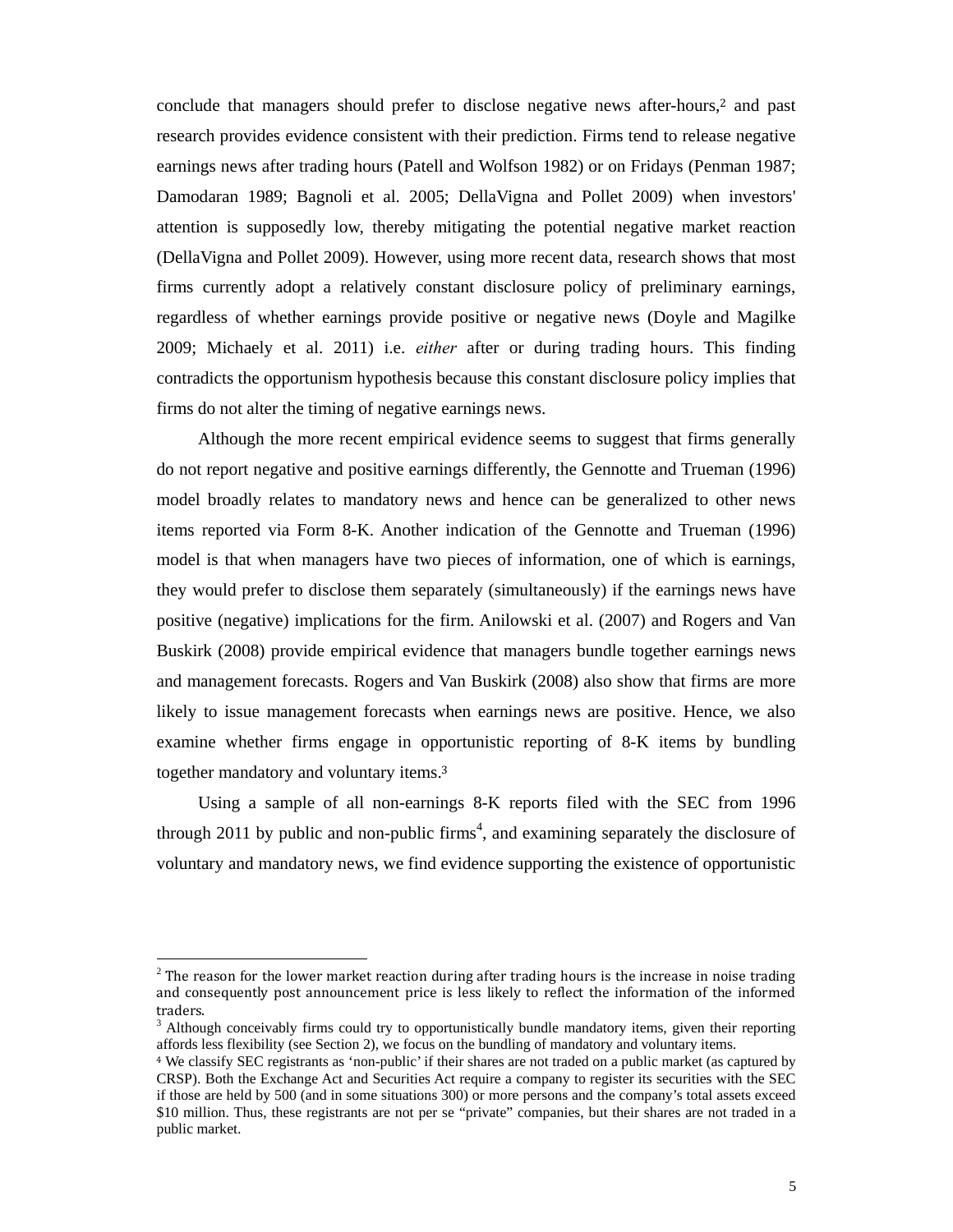reporting behavior.5 In particular, we find that public and non-public firms differ in their reporting strategies consistent with the investor inattention notion. Public firms are more likely to report after trading hours or after trading hours on the last trading day of the week. The differences between public and non-public firms are more pronounced when news is negative. Specifically, whereas non-public firms tend to disclose negative news during trading hours, public firms are more likely to release negative news after trading hours. We obtain similar results when analyzing reporting behavior after trading hours on the last trading day of the week; public firms are much more likely to disclose negative news after trading hours on the last day of the week. The results are comparable when we analyze voluntary and mandatory news separately— public firms are more likely to opportunistically report negative voluntary as well as negative mandatory news.

Interestingly, when we examine reporting lags (the number of days between the event and the filing date) we find that public firms generally have a shorter reporting lag. In addition, the reporting lag of negative news is higher for both types of firms relative to positive news, but the difference is smaller for public firms, indicating that public firms tend to disclose negative news faster than non-public firms. These results are consistent with the potentially greater litigation risk that public firms face, inducing them to release news in a timelier manner, especially when news is negative.

We also find that incentives such as high litigation risk, information asymmetry, and governance affect reporting behavior in general. Firms with a high litigation risk tend to report news more promptly, likely to alleviate litigation risk due to untimely disclosure of material events (Kasznik and Lev 1995; Skinner 1994, 1997; Baginski et al. 2002), yet are more likely to report opportunistically— after trading hours and on the last trading day of the week. Information asymmetry is associated with a longer reporting lag (consistent with the ability of managers to delay the recognition of bad news) and a lower likelihood of after-hours reporting of voluntary news. We also find that better governance is associated with a higher likelihood to disclose news (positive and negative) after trading hours, and a lower likelihood to report negative news after trading hours on the last day of the week. These results are consistent with Michaely et al. (2011) who argue that reporting news after trading hours allows investors time to absorb the information and to potentially level the playing field amongst investors.

l

<sup>5</sup> We use the term 'voluntary' (vs. mandatory) with respect to Form 8-K Item 5 and Item 8.01 "Other Events" under the old and new forms, respectively. SEC release 2004 of the new form 8-K clarifies: "Also, because Item 8.01, Other Events, is designated for voluntary filings, it does not, by itself, impose a duty to disclose for purposes of Section 10(b) and Rule 10b-5". We follow prior literature defining any disclosure above the mandated minimum as "voluntary" disclosure (Core, 2001). See Section II for additional details.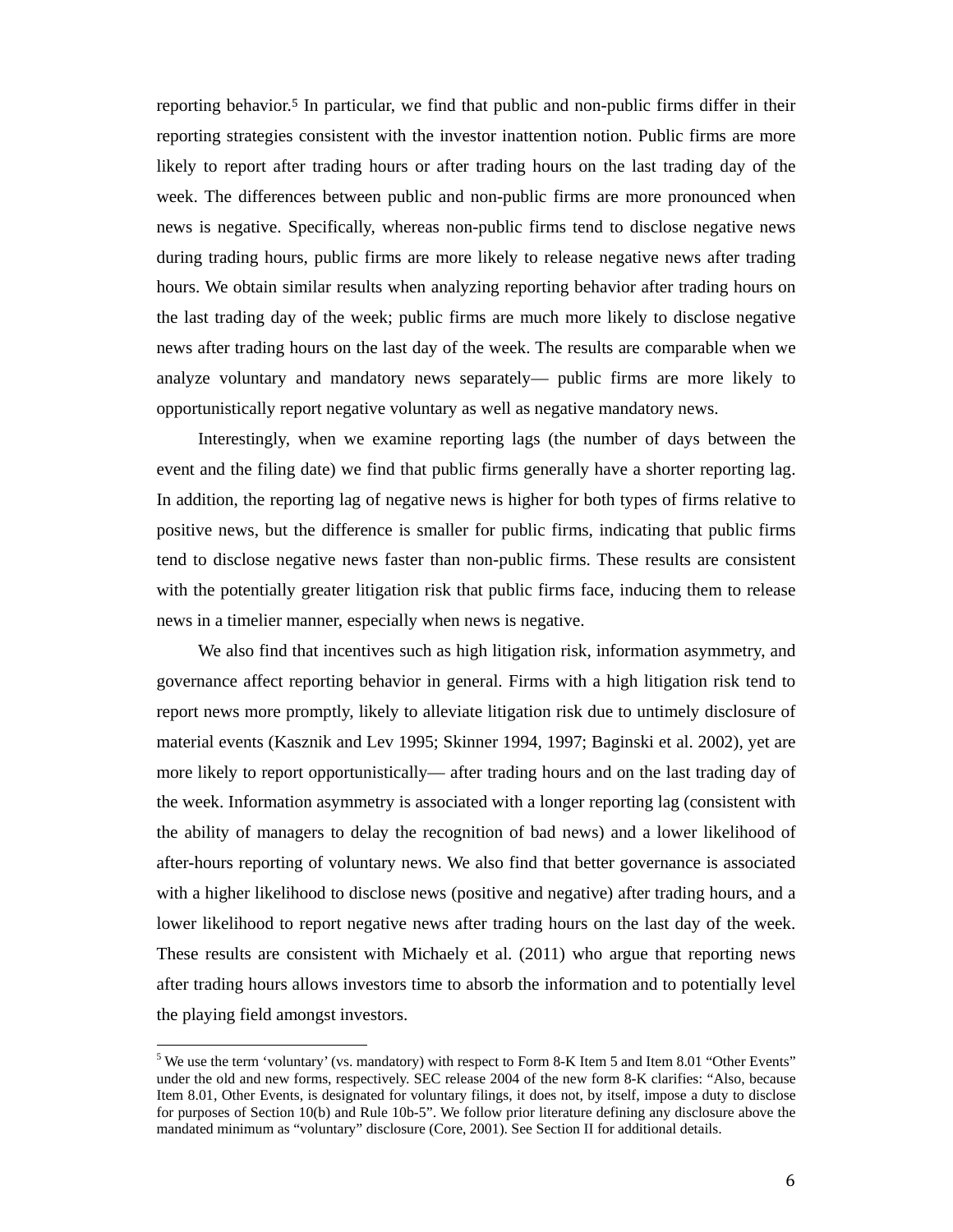We further define opportunistic reporting using news bundling as incidences where firms report both voluntary and mandatory items with conflicting news types in the same 8-K report, i.e. positive (negative) voluntary item/s together with negative (positive) mandatory item/s. Since firms have discretion regarding whether to disclose voluntary news and, importantly, when to report voluntary news, they may choose to strategically disclose voluntary items with mandatory news. Specifically, firms may choose to release positive voluntary news together with negative mandatory news in order to mitigate the negative impact of the latter. Alternatively, firms may choose to release negative voluntary news together with positive mandatory news in order to reduce the negative impact of the former. Consistent with the results described above, we document that public firms are more likely to engage in news bundling than non-public firms. Further, we provide evidence that firms that are more likely to engage in opportunistic reporting through the timing of negative news disclosure are also more likely to engage in opportunistic reporting through news bundling.

A commonly used explanation for opportunistic reporting is that managers time the disclosure of negative news to coincide with periods when investors' attention is supposedly low, such as after trading hours or on Fridays, in order to mitigate the negative reaction to the news (Doyle and Magilke 2009). However, in an efficient market the news should be impounded in price immediately and fully once it is released. If news is disclosed after trading hours or on Friday, then the reaction to the news should take place on the following trading day (Michaely et al. 2011). Indeed, Michaely et al. (2012) show that the lower immediate reaction to Friday earnings announcements documented in the literature is attributed to different characteristics of Friday announcing firms (smaller firms with low institutional ownership and analysts following), rather than to limited attention. Using our sample of 8-K filings, we find no evidence that opportunistic disclosure (in particular the reporting of negative news with a longer delay or when investors' attention and ability to react is supposedly lower) leads to investor under reaction.

We obtain similar results when we examine the market reaction to news bundling. These results together with those described above are seemingly puzzling. On the one hand, public firms appear to report negative news opportunistically; on the other, there is no apparent benefit (in the form of lower market reaction) to such a reporting strategy. Although these results indicate that managers' strategic reporting does not seem (on average) to yield a benefit in terms of lower market–reaction to negative news, these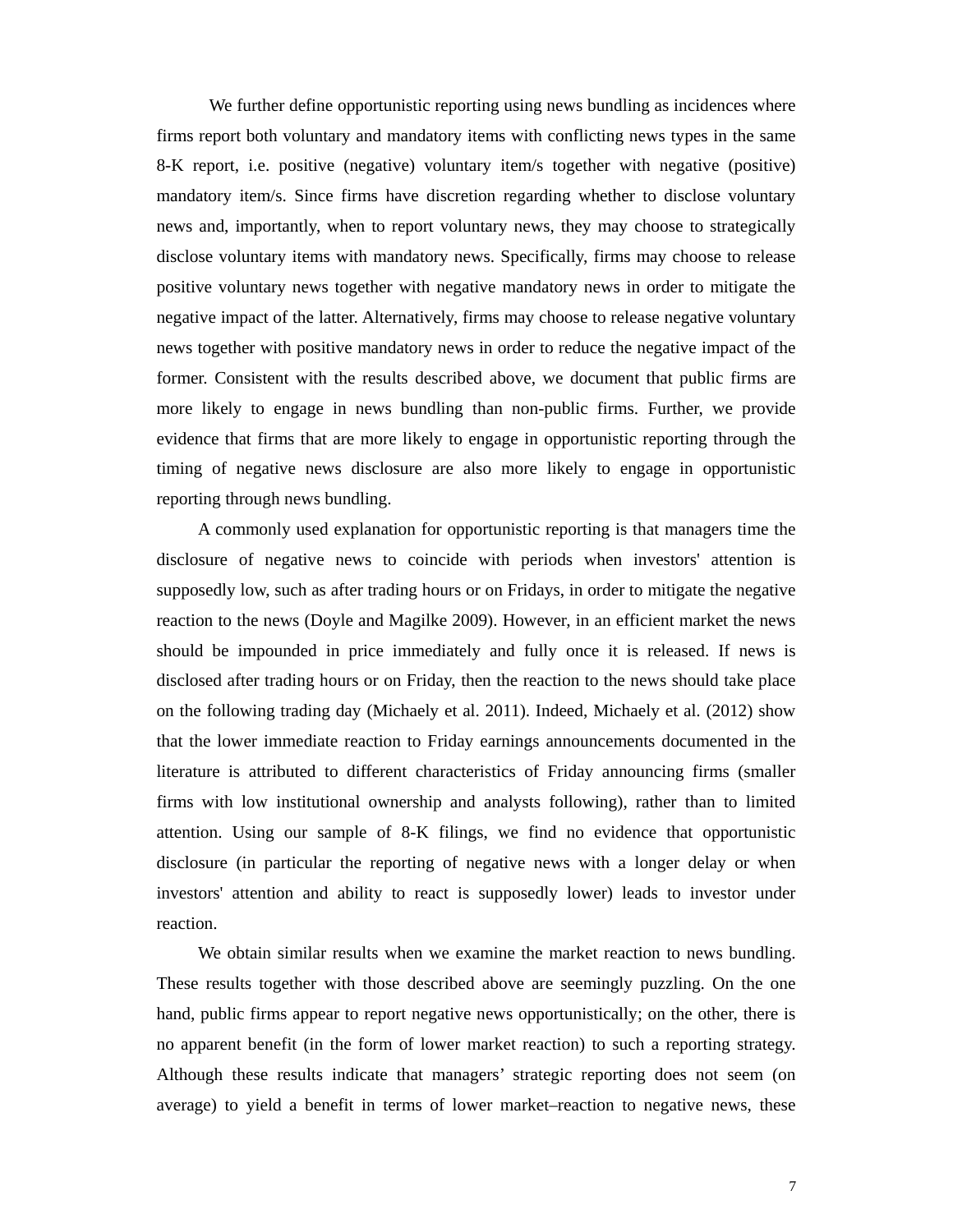results are consistent with the efficient capital markets hypothesis. A possible explanation to this puzzle is that managers do not get feedback on what the effects of the alternative approach would be ("the road *not* taken") or, in a similar vein, that managers choose to interpret evidence which confirms what they already believe (confirmation bias) and, in this case, they only observe half the picture.

This paper contributes to the literature in several ways. First, it answers calls to investigate and take advantage of mandatory disclosure regulation (Beyer et al. 2010). From a comprehensive sample of 8-K filings, we are able to use the characteristics of the forms to test for disclosure strategies along several dimensions of timing (within and outside trading hours, mid-week vs. last day of trading) and news bundling by incorporation of voluntary elements ('Other Events'). Prior research on the timing of earnings releases found a change in recent years towards a fixed disclosure policy. By looking at the entire population of non-earnings filings over the last 25 years, we are able to provide definitive evidence of material–events disclosure behavior and strategies. We make novel use of non-public firms' filings in order to address questions relating to disclosure and reporting incentives and strategies that are stock-market related. We contribute not only to the timing–of–disclosure literature, but also to the much less explored phenomena of bundling and combining information. Our findings support the notion that managers engage in opportunistic disclosure, attempting to delay and obfuscate negative news and mitigate its potential impact on the market. We do not, however, find evidence that these opportunistic reporting strategies are successful in generating the desired market effect.

The remainder of the paper is organized as follows: Section II reviews the institutional details regarding Form 8-K and additional relevant literature. Section III describes the data and main variables used and provides descriptive statistics. Section IV presents our empirical results and Section V concludes.

### **II. Literature Review and Form 8-K**

In this section we describe in detail the disclosure requirements of Form 8-K and the classification of reportable items as mandatory and voluntary. We also briefly discuss research related to the informativeness of the information included in the form. We then discuss literature on opportunistic reporting and the incentives for voluntary disclosure.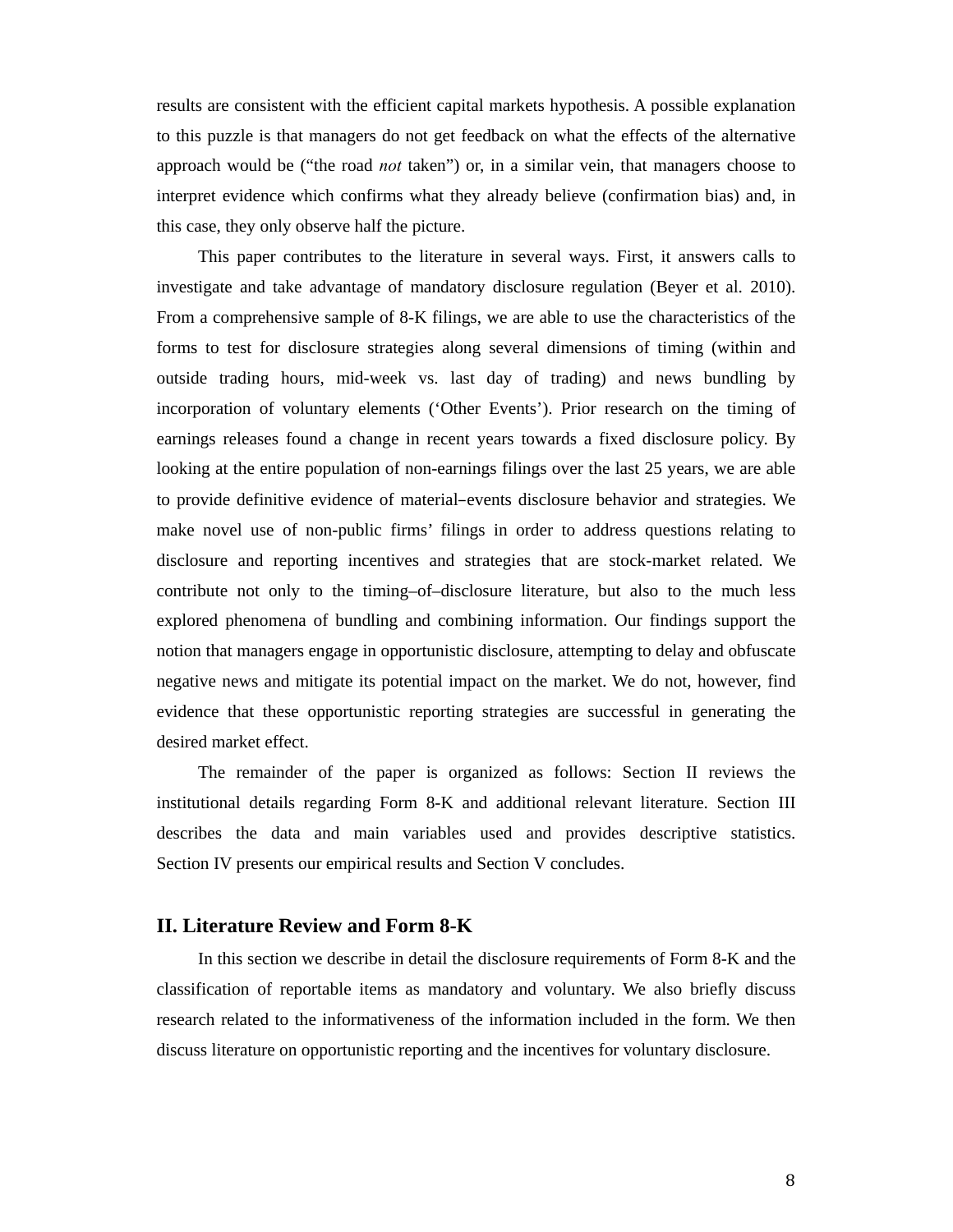### *Form 8-K*

l

In addition to filing quarterly reports on Form 10-Q and annual reports on Form 10- K, public firms must report on certain material corporate events on a more current basis. These are filed with the SEC on Form 8-K ("current report") and serve to announce major events of interest to security holders. Events that would trigger an obligation to file Form 8-K include those affecting the registrant's business and operations, financial information, securities and trading markets, accountants and financial statements, or corporate governance and management.<sup>6</sup>

Related literature on mandatory disclosure mostly focuses on 10-K and 10-Q filings and examines the timing and timeliness of disclosures, generally in terms of the length of time within the permitted window within which companies submit their filings. In an early study relating to annual and quarterly filings, Easton and Zmijewski (1993) found that most firms filed their reports close to the statutory date, regardless of whether the content was positive or negative. Carter and Soo (1999) examined the timeliness of 8-K filings and their market reaction, finding that negative events were more likely to be filed close to the deadline or even after the deadline. They also observed that the subsequent stock price reaction was largely dependent on the timeliness of the filings.

The importance of Form 8-K filings can be gauged by the fact that between 1996 and 2011 both public and non-public firms filed close to 800,000 such filings, and prior research shows that 8-K filings contain information that has valuation implications. Specifically, Livnat and Lerman (2009) conduct a large sample investigation of 8-K filings using the S&P Filing Dates Database.7 Their main focus is market reaction to the new format of 8-K filings (expanded as of end of year 2004), with an emphasis on the implications for the information content of periodic reports (quarterly and annual filings). They document that disclosed items are associated with abnormal volume and equity return, indicating that events reported on the 8-K form have economic substance. Other studies generally investigate individual categories in the filings, such as change of auditor announcements (Schwarts and Soo 1996), non-reliance on previously issued financial statements (Feldman et al. 2008), Regulation FD (Lont et al. 2011), or director resignations and departures (Bar-Hava et al. 2012). These studies tend to focus on

<sup>6</sup> See *Appendix 1* for a complete list of events reported on current and old Form 8-K. Under the previous Form 8-K regime (prior to August 23, 2004) companies were required to report fewer significant corporate events and had a longer window to comply.

Their database limitations restrict most of their analysis to filings done after August 2004.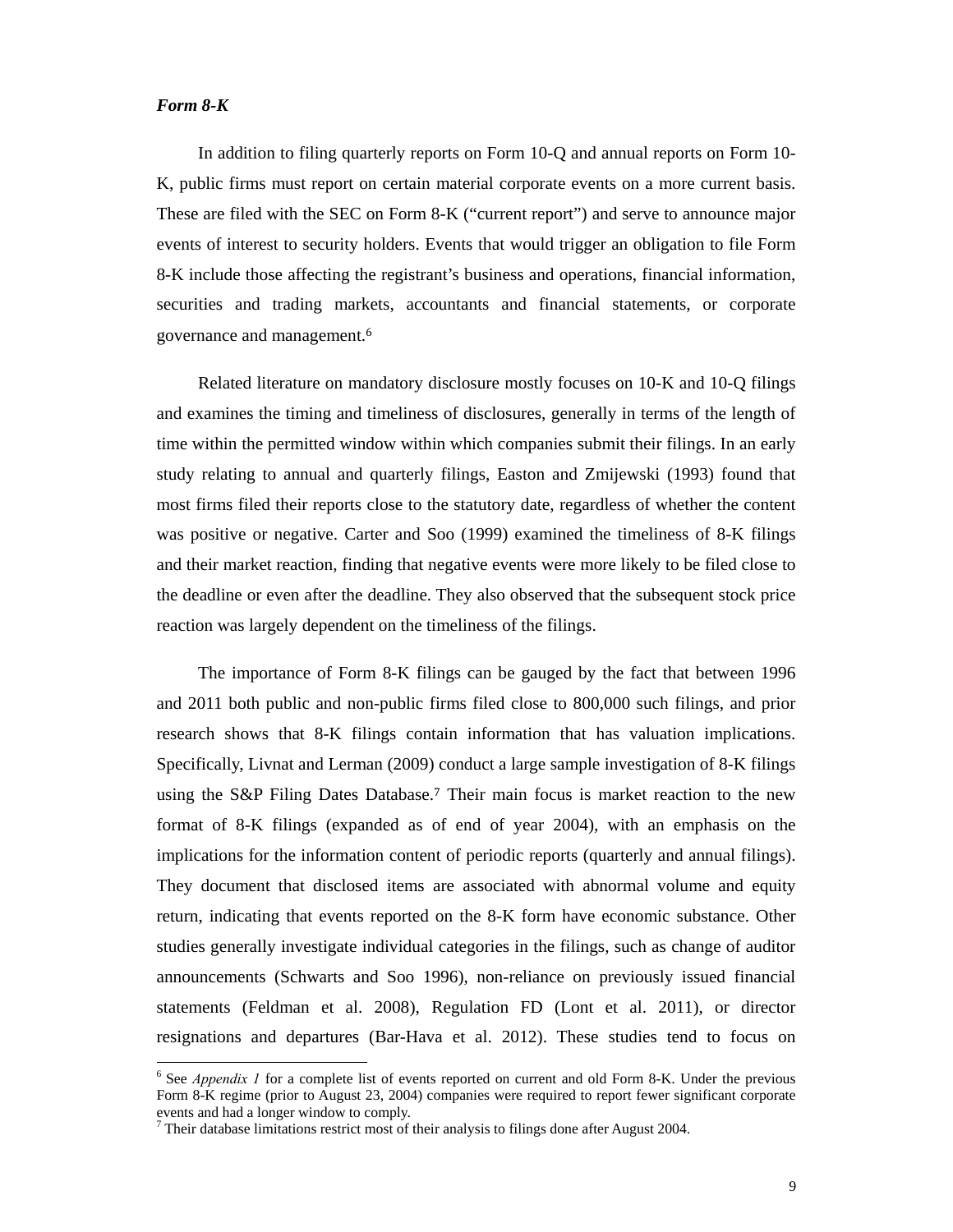timeliness compliance (whether the events are reported within the required reporting window) and/or market reaction. Ettredge et al. (2011) examine filing compliance with respect to changing external auditors (Item 4) and find that non-compliant firms have lower quality corporate governance.

#### *Form 8-K – "Other Events"*

 Form 8-K includes a unique catch-all category, labeled 'Other Events' (Item 8.01 (5) in the new (old) form). This item is reserved for events which are *not* mandatory to disclose but are considered by the firm to be of importance to security holders. The SEC defines 'Other Events' as follows:<sup>8</sup>

#### *Section 8 -- Other Events*

l

*Item 8.01 Other Events "The registrant can use this Item to report events that are not specifically called for by Form 8-K, that the registrant considers to be of importance to security holders."*

This SEC definition indicates that firms have complete discretion with respect to the news reported under 'Other Events.' Reporting is voluntary in nature as there is no official requirement to report nor time window within which to file. Further, since Item 8.01 is designated for voluntary filings, it does not itself imply a duty to disclose for purposes of Section 10(b) or Rule 10b-5 (SEC release 2004). This therefore suggests that the SEC and plaintiffs are effectively prevented from suing firms under anti-fraud statutes for failing to disclose information under "Other Events". Indeed, the small number of existing legal cases and articles relating to Item 8.01 or Item 5 support the above conclusion both in scope and in content.<sup>9</sup>

The implications of this voluntary item are interesting. There is essentially no litigation, no case law, and no requirement for the firm to define the voluntary standard or provide guidance. It would appear that every public company is entitled to make its own judgment call as to what it discloses and when under Items 8.01 or Item 5. Indeed, this would explain the variety of announcements made under these items. In broad classification terms, untabulated analysis reveals that approximately one quarter of 8.01

<sup>&</sup>lt;sup>8</sup> There are very minor differences in the precise wording of 'Other Events' item 5 (old form) and item 8.01 (new form).

<sup>9</sup> In re Comverse Tech., Inc. and In re Browning-Ferris Indus. Also see law review articles Beal (2009), Abril and Olazabal (2010), Harv. L. Rev. Note (1997), Steinberg and Goldman (1987), Stuart and Wilson (2009).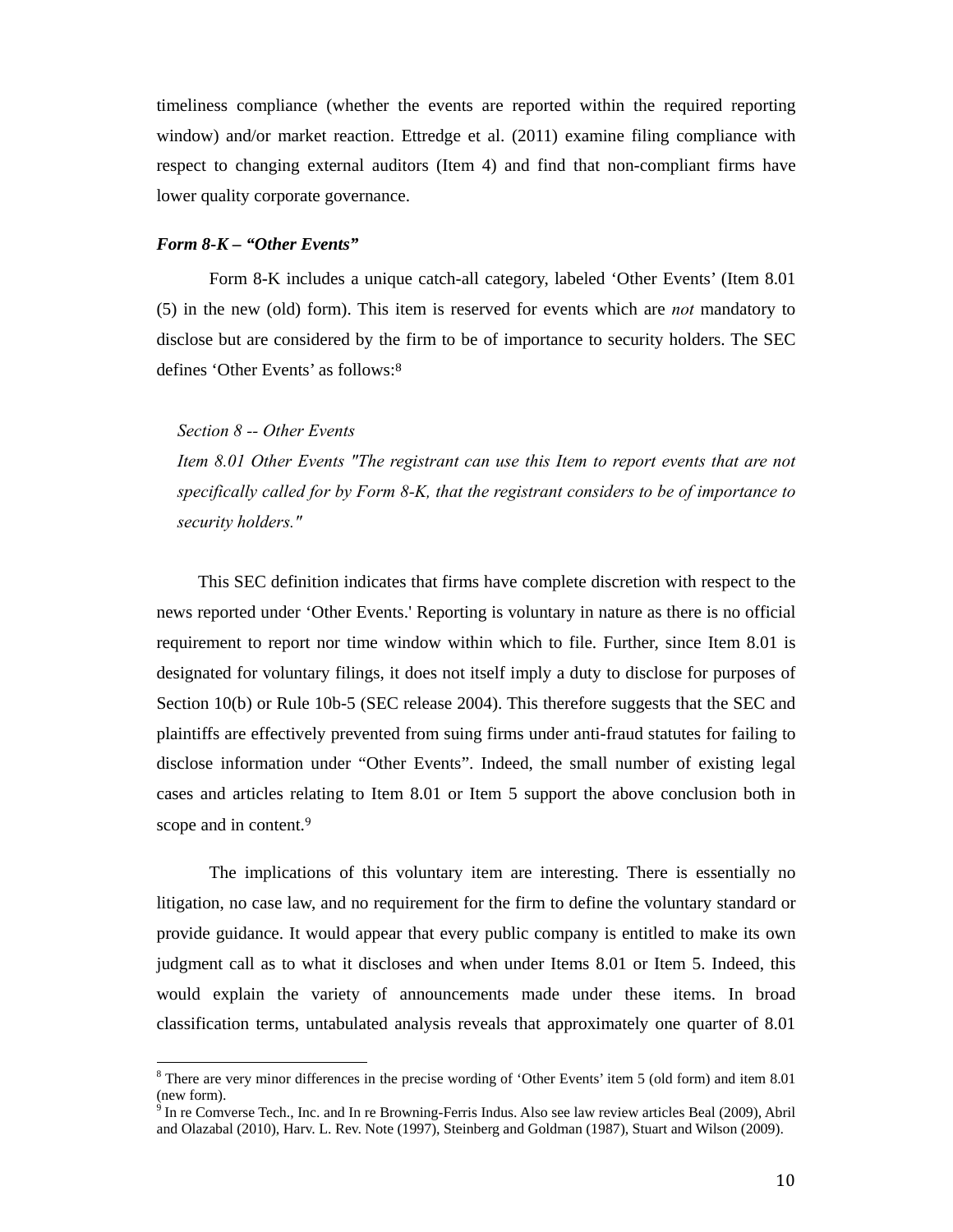category filings relate to shares or debt issuance or repurchase, about half as many relate to dividends or interest payments, and the remainder are miscellaneous announcements relating to litigation matters, other agreements, appointments and stock dividends or splits, to name a few.<sup>10</sup>

#### *Factors Affecting Disclosure Decisions*

l

A long line of research examines how reporting strategies, in particular the timing of disclosure of positive and negative news, depend on each firm's incentives. Agency problems and misalignment of incentives suggest that managers may disclosure or withhold voluntary information they possess (Verrecchia 2001). Potential factors affecting a manager's voluntary disclosure decisions include capital markets transactions, corporate control contest, stock-based compensation, litigation cost, proprietary cost, and talent signaling (Healy and Palepu 2001). Prior research has examined voluntary disclosure in the form of management forecasts and guidance (e.g. Baginski et al. 2002), non-financial value drivers (e.g. Amir and Lev 1996) and supplemental financial disclosure in preliminary earnings releases (e.g. Chen et al. 2002, Levi 2008). Some of the findings suggest that managers attempt to influence investors' perceptions using supplemental disclosures to obscure or highlight aspects of the firm's performance (e.g. Bowen et al. 2005 on non-GAAP measures; Schrand and Walther 2000 on bench-marking). A related branch of literature examines the relationship between the release and timing of positive and negative information and managerial incentives. For example, the relationship between litigation and disclosure (e.g. Skinner 1994, 1997; Francis et al. 1994; Field et al. 2005), stock options exercise (Aboodi and Kasnik 1999), or share issuance (Lang and Lundholm 2000). The evidence accumulated thus far seems to suggest that managers systematically delay disclosing bad news (Kothari et al. 2009) but time or accelerate the disclosure of good news to create circumstances that are beneficial to themselves or to the firm.

 $10$  Much of the information reported under Item 8.01 will likely become reportable in the subsequent 10-Q/K. However, the decision to disclose the information in an 8-K represents voluntary disclosure. Nevertheless, some 'Other Events' filings might not constitute voluntary disclosure, for example when there may be a duty to correct a prior statement or with respect to material forward-looking information prior to trading in their own securities (see Heitzman et al. 2010). Such occurrences are unlikely as these types of potentially required disclosures are generally earnings related and have a designated item category (and have been excluded from our sample).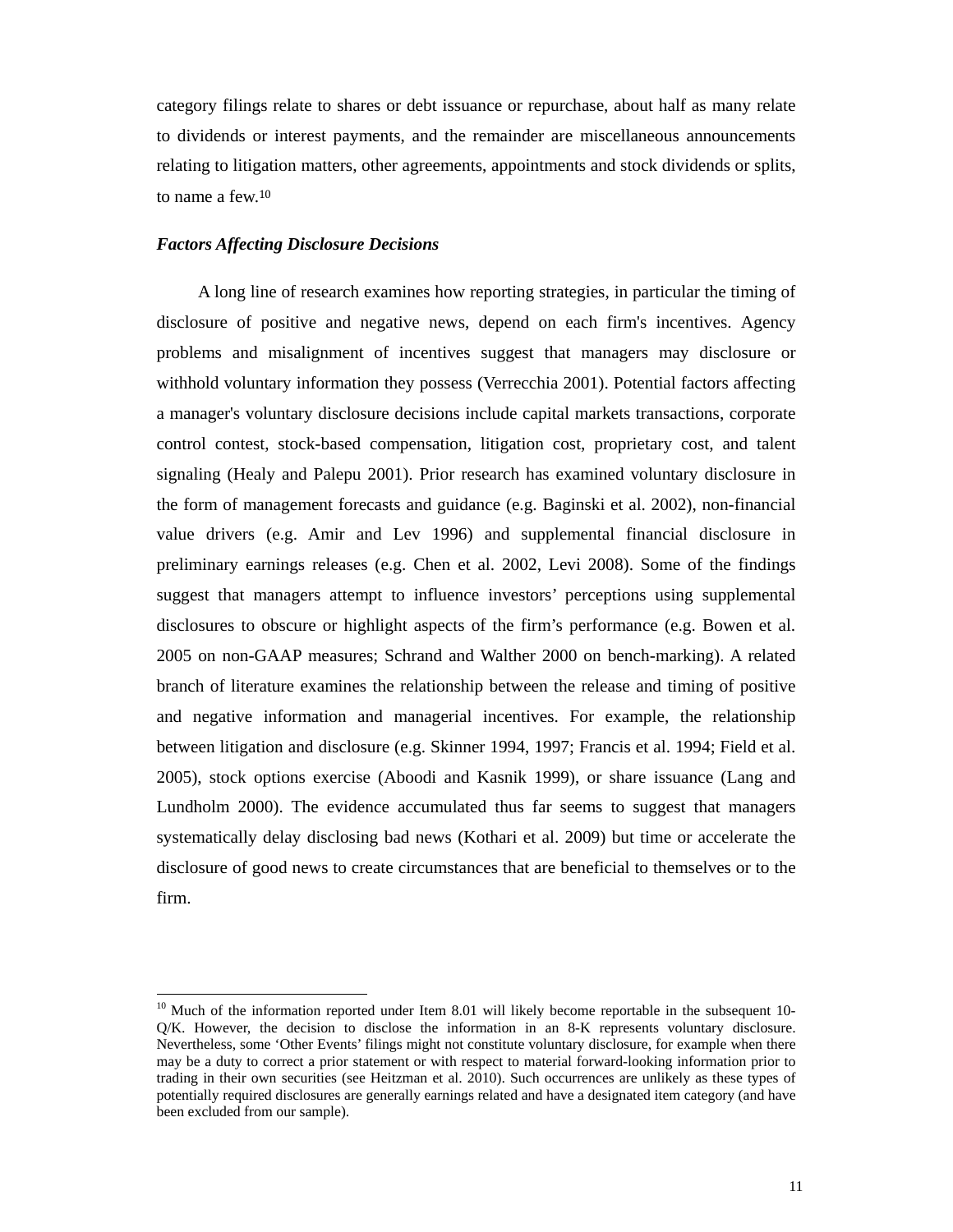### *Disclosure Strategy through Timing of Disclosure*

Past research provides evidence consistent with opportunistic reporting of negative earnings and dividend news through timing of the news release (commonly referred to as the opportunism hypothesis). Firms tend to release negative earnings news after trading hours (Patell and Wolfson 1982) or on Fridays (Penman 1987; Damodaran 1989; Bagnoli et al. 2005; DellaVigna and Pollet 2009) when investors' attention is supposedly low, thereby mitigating the potential negative market reaction. Consistent with lower investor attention on Fridays, DellaVigna and Pollet (2009) document that Friday announcements have a 15% lower immediate response and a 70% higher delayed response in comparison to non-Friday announcements. The under-reaction to Friday announcements suggests that managers who maximize short-term value should prefer to release unfavorable announcements on Friday. Using more recent data, Doyle and Magilke (2009) and Michaely et al. (2011) find that firms tend to a adopt constant reporting policy of earnings, e.g. disclosing earnings news after trading hours or on the same day of the week. This finding contradicts the opportunism hypothesis because a constant disclosure policy implies that firms do not alter the timing of negative earnings news. Furthermore, focusing on a sub sample of firms who do not have a fixed reporting strategy, Doyle and Magilke (2009) find no evidence of opportunistic behavior on average. Michaely et al. (2011) also do not find support for the opportunism hypothesis. Their findings indicate that firms do not tend to release negative news outside of trading hours and that there is no underreaction to news released after trading hours. They also predict and find that the timing of disclosure is associated with the quality of corporate governance. In a recent study, Michaely et al. (2012) show that the lower Friday reaction documented in the literature is attributed to the different characteristics of Friday announcing firms (smaller firms with low institutional ownership and analysts following), and conclude that limited attention does not explain the lower immediate reaction to Friday earnings announcements.

Taken together, early evidence suggests that firms tend to act opportunistically and report negative earnings news when investors' attention is supposedly low (after trading hours or on Fridays). Recent evidence, however, suggests that firms use a constant reporting policy with respect to earnings announcements, and hence do not disclose earnings news opportunistically.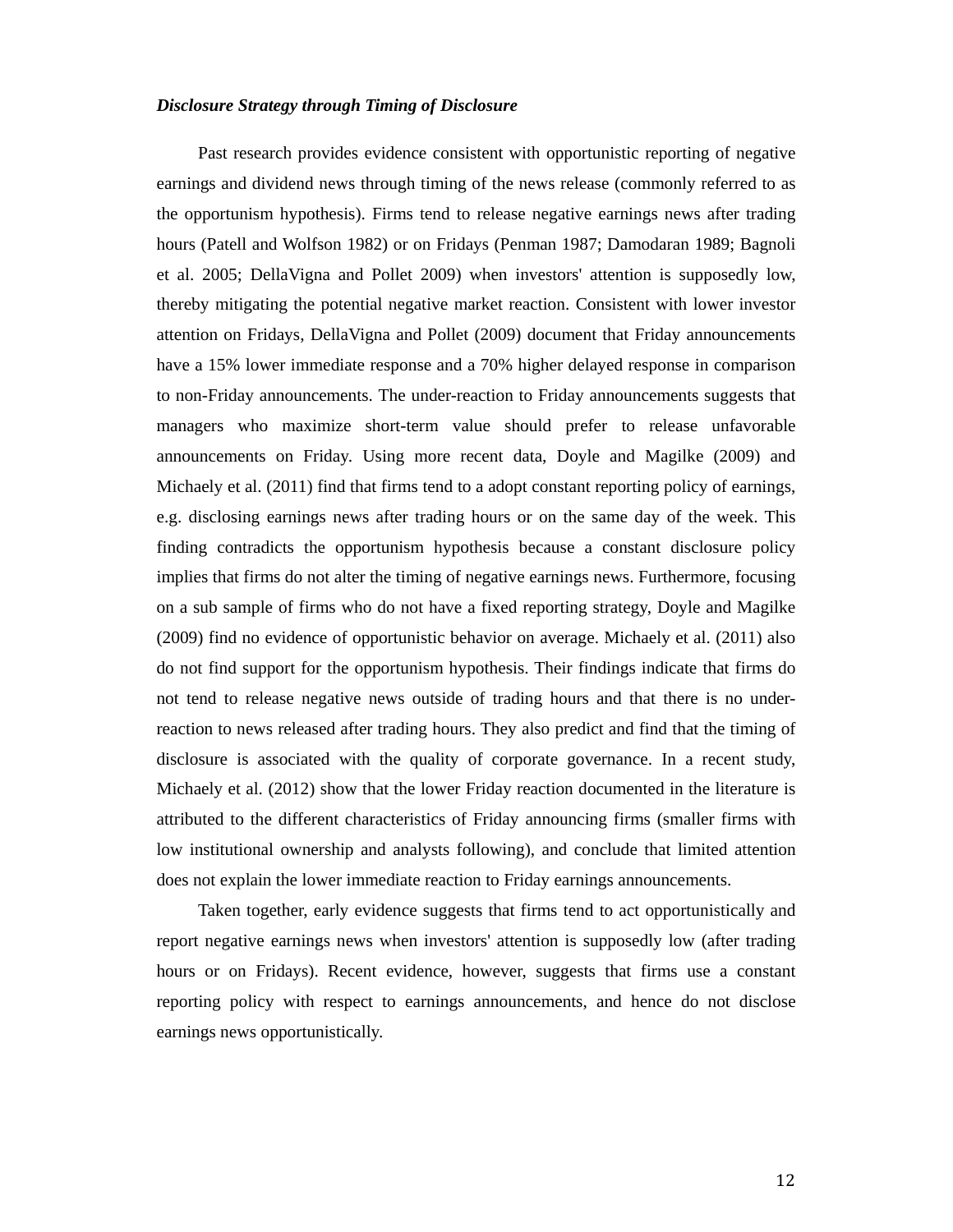### **III. Data and Descriptive Statistics**

We downloaded and analyzed the entire population of 8-K Forms filed with the SEC via EDGAR between the years 1996 and 2011.11 From each filing we identify and capture firm and report identifiers and a list of reported items (or categories). The initial sample consists of 769,040 8-K reports with firm identifier, filing and event dates, items reported, and textual content. Given our focus on non-earnings information, we eliminated all 8-K reports that contain earnings announcements (Item 2.02 (7) in the new (old) 8-K Form), or financial statements and exhibits (Item 9.01), 356,743 forms in total. In addition, we excluded 104,080 8-K reports consisting of Regulation FD disclosures (Item 7.01 under the new form; based on textual analysis of the old form).12 The reason for this is that Regulation FD addresses selective disclosure made by companies, or, put differently, the dissemination of information to the public rather than information about an event that affects the firm. The regulation requires filing of 8-K in this regard only if the firm selectively disclosed material non-public information to certain individuals or entities. While an important and interesting issue in and of itself (see for example Griffin et al. 2011 and the call for further research in Beyer et al. 2010), if the firm did not selectively disclose (intentionally or unintentionally) such information, then there is typically no duty to disclose it in an 8-K filing. We also exclude 79 forms with filings of Section 6 (Items 6.01-6.05 contain specialized disclosure requirement that only apply to asset-backed securities). These restrictions reduce the sample to 308,138 8-K Forms. We further remove amendments to 8-K (12,470 reports), cases where a firm filed multiple 8-K reports in a single day (6,360 reports), and cases where a firm filed 8-K reports on subsequent days (4,851). The latter two restrictions were imposed to allow for accurate assessment of market reaction to the 8-K. The final sample consists of 284,457 reports.

We analyzed the textual content of the form and each individual item using the textual analysis tool General Inquirer (GI) as a measure of how positive or negative the

l

<sup>&</sup>lt;sup>11</sup> Though started in 1994, mandatory adoption began only in 1996. For a detailed discussion on the EDGAR filing system see the SEC document by Sanders and Das (November 14, 2000).

 $12$  In the old form there is no separate category for Reg FD disclosure. Starting with the effective date of Reg FD (October 23, 2000) and until the new Form 8-K became effective (August 23, 2004 companies typically reported Reg FD related matters separately or under Item 5 "Other Events". We identify all such Reg FD disclosures in the old forms, by searching for the following key words: "Reg FD", "Regulation FD", "Reg Fair Disclosure", "Regulation Fair Disclosure", and reclassify them.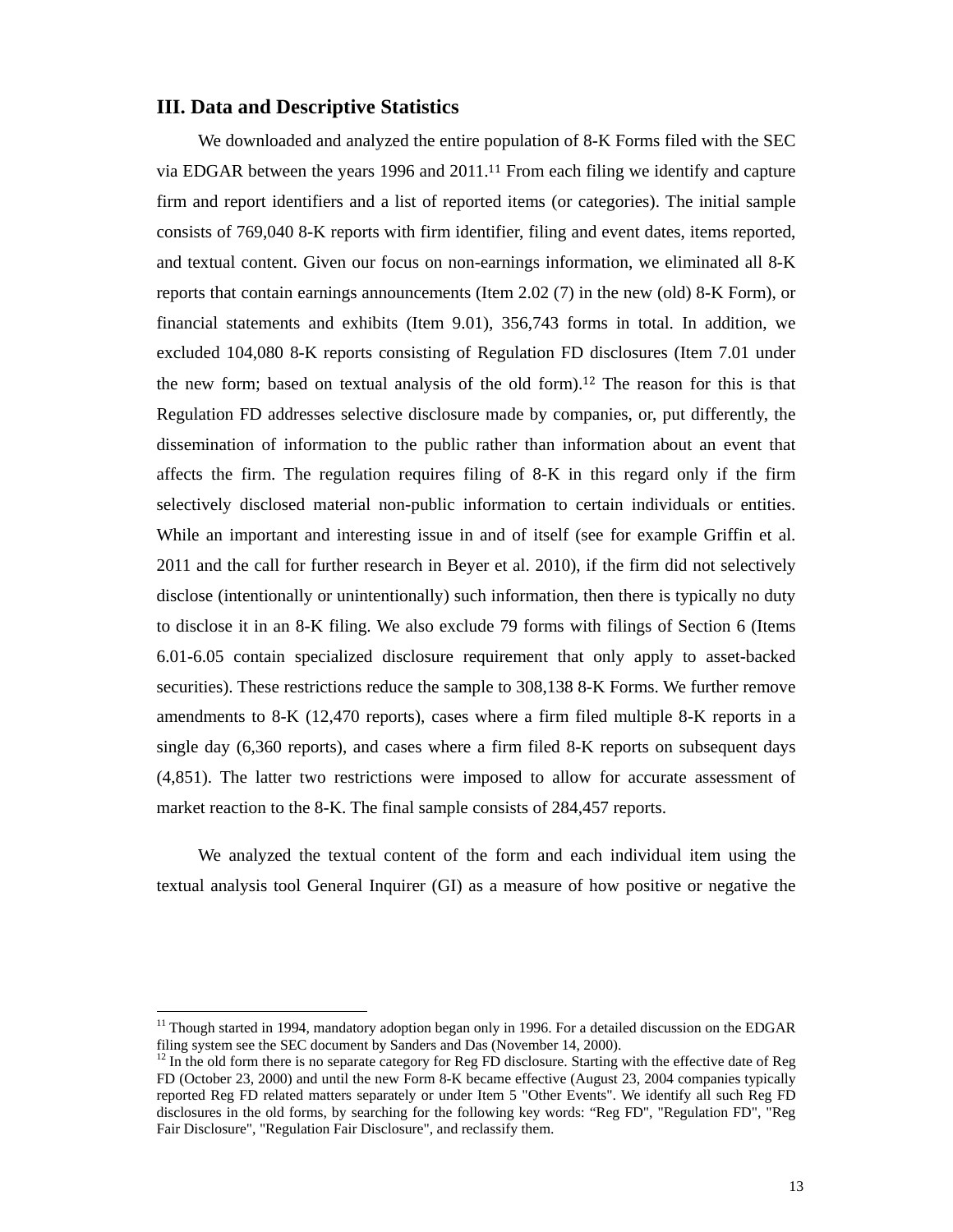content ('news') of the form and the item was.<sup>13,14</sup> Specifically, we computed form news as the difference between the total number of positive and negative financial words and scale the difference by the total number of words. <sup>15</sup> We computed voluntary and mandatory news similarly. We define Item 5 (8.01) as a voluntary item in the old (new) form. Voluntary news is therefore computed as the difference between the number of positive and negative financial words in Items 5 or 8.01 scaled by the total number of words in the item. Mandatory news is computed as the difference between the number of positive and negative financial words in all other items scaled by the total number of words in the corresponding items. We define negative news indicators for the entire form, voluntary and mandatory news, as 1 if the respective news score was positive and 0 otherwise. Financial data were obtained from Compustat and CRSP.

We conduct construct validity tests of our news measures by examining the association with equity return around the filing date. Untabulated tests show that the mean cumulative abnormal return for the positive (negative) news is positive (negative) and the difference in abnormal returns is statistically and economically significant, indicating that our measure of news captures accurately the news content of the form and each of the voluntary and mandatory items.

*Table 1* provides descriptive statistics related to the content and reporting strategy of the 8-K Form. *Panel A* shows that about 47% of the total 8-K Forms in our sample were filed by non-public companies. The proportion of 8-K reports containing a voluntary item is more than 80% in the years prior to the change in the 8-K reporting requirements (2004), and around 40% following the change. The relatively lower proportion of voluntary items in the post-change period is consistent with the increase in mandatory items that must be reported following the change to the scope of the 8-K Form. The proportion of negative news reports is around 50% throughout the sample period and is relatively stable. However, the proportion of negative voluntary (mandatory) news is

l

 $13$  General Inquirer uses the dictionary approach to analyzing text— a well-established method dating back several decades (see, for example, the Harvard-IV-4 and Lasswell dictionaries used in the General Inquirer: www.wjh.harvard.edu/~inquirer). We apply in our analysis the modified dictionaries suggested by Loughran and McDonald (2011).

<sup>&</sup>lt;sup>14</sup> The ability to classify attributes of disclosed content has been previously identified as a potentially important contribution (Core 2001) and has been used in the literature for mandatory as well as discretionary disclosures (e.g. Feldman et al. 2010 for MD&A, Rogers et al. 2011 for earnings announcements).

<sup>&</sup>lt;sup>15</sup> Our use of this textual analysis based measure is consistent with the caveats in the literature. In our setting, it is used to broadly distinguish between items containing more positive vs. more negative text, rather than making any subtle inference with respect to word choice (see for example discussion in Berger (2010)).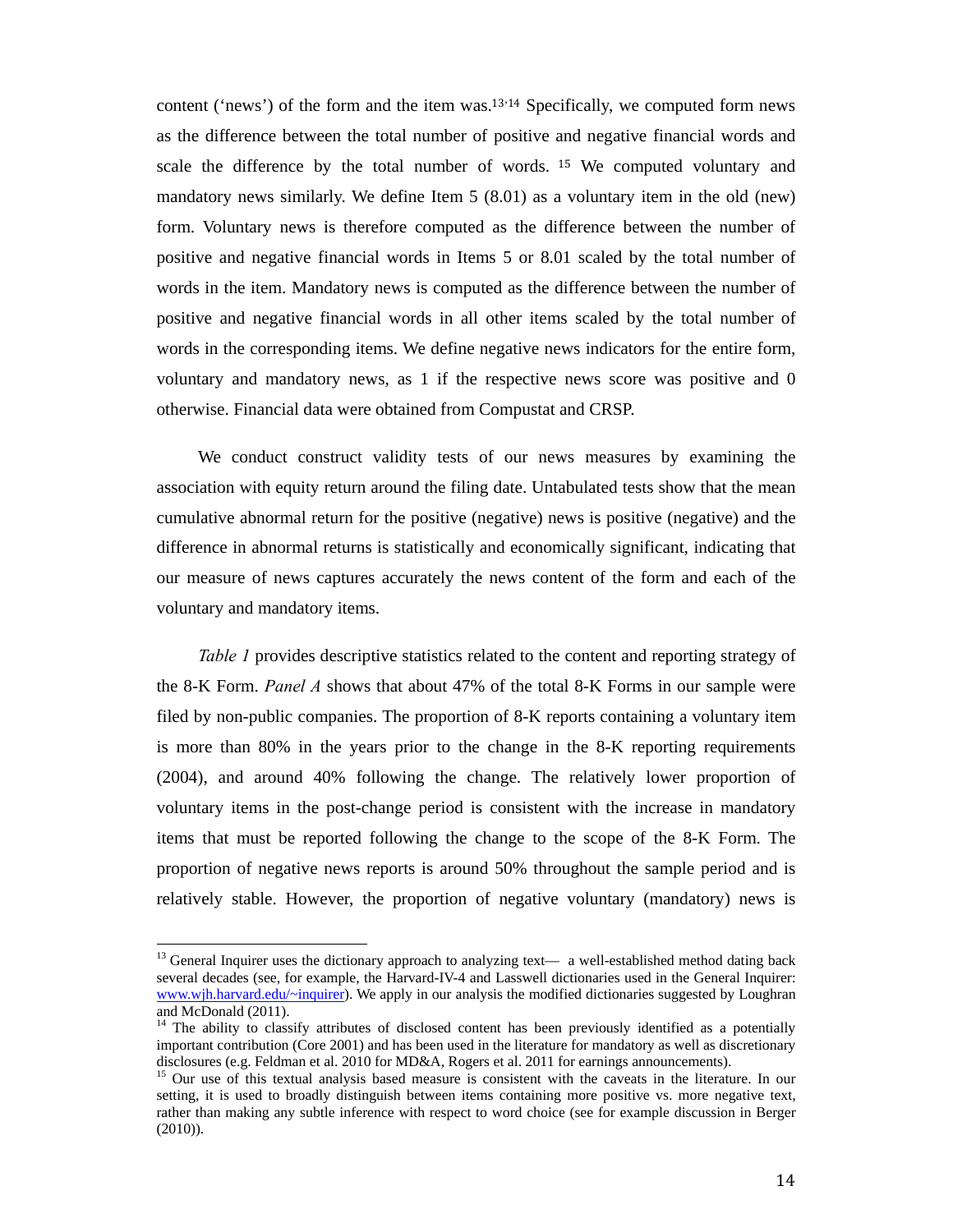significantly higher (lower) in the period following the change. One potential explanation for the difference in the proportion of negative news is the nature of the change to the form in 2004. The reporting requirements prior to the change in 2004 included fewer mandatory items and most of these items were related to negative events such as bankruptcy or receivership (Item 3), change in auditor (Item 4), and resignation of directors as the result of disagreement with management (Item 6).

*Panel B* presents the mean of variables related to our proxies for disclosure strategy, namely reporting lag, after trading hours indicator, last trading day indicator, and after trading hours on last trading day of the week indicator. Consistent with the requirement of a shorter reporting window between the event and filing dates, the reporting lag is around 4 (calendar) days on average under the new form and 8 days under the old form. Interestingly, the reporting lag is consistently decreasing over the years under the old and new forms: from 9.6 days in 1996 to 5.1 days in 2003, and from 4.9 in 2005 to 3.8 in 2011. This finding is in line with increasing demand for more timely disclosure. The proportion of forms reported after trading hours is around 49% for the new forms, and is almost uniformly increasing from 0.42 in 2002, to 0.51 in 2011. In contrast, the proportion of forms reported on the last trading day of the week is decreasing over the years, from 0.232 in 1996 to 0.206 in 2011. However, the proportion of 8-K forms filed after trading hours on the last trading day of the week increased slightly from 0.09 in 2002 to 0.107 in 2011.

Doyle and Magilke (2009) find that firms use constant reporting policy when disclosing preliminary earnings (e.g. reporting always after trading hours), suggesting that firms do not report earnings opportunistically. To examine whether firms adopt a uniform reporting strategy of other events reported in an 8-K, we compute the standard deviation of reporting lag, the proportion of forms filed after trading hours, the proportion of forms filed on the last trading day of the week, and the proportion of forms filed after trading hours on the last trading day of the week at the firm-year level. *Panel C* presents the results. Firms file approximately three reports annually. The mean and median standard deviations of the reporting strategy variables are significantly greater than 0, indicating that firms do not adopt uniform reporting strategies related to 8-K reports which exclude earnings related information. Hence, while firms are less likely to disclose earnings strategically, the evidence suggests that they are more likely to engage in opportunistic reporting when the 8-K included non-earnings related events.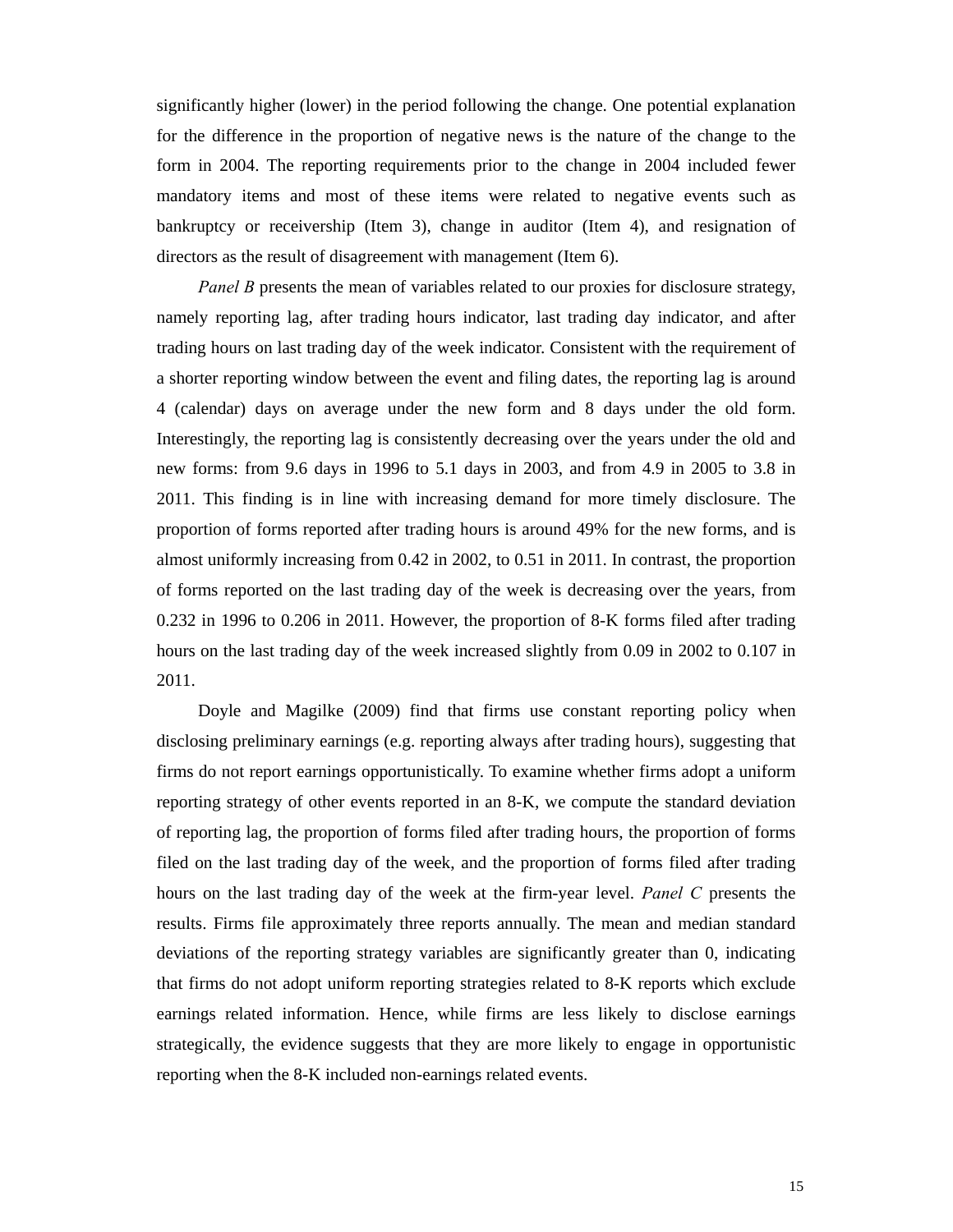*Panel D* reports the content distribution of the old and new 8-K reports and the market reaction to the various items. Under the old form, 83% of the forms included Item 5, "Other Events," and 8.8% of the reports included Item 4, "Change in Registrant's Certifying Accountant".16 Hence, prior to the change to the 8-K Form, most information contained in the report was voluntary in nature. The average abnormal returns in the three days, centered on the filing date for both items, are negative and significant ( *p*-value < 0.01), and the overall average abnormal return around the filing date (not tabulated) is - 0.25% and significant ( *p*-value < 0.01). Under the new form, the most commonly reported items are Item 8.01, "Other Events," (37%); Item 5.02, "Departure of Directors or Principal Officers, Election of Directors, Appointment of Principal Officers," (27%); and Item 1.01, "Entry into a Material Definitive Agreement," (22%). The strongest market reaction (-16.5%) is to Item 1.03 "Bankruptcy or Receivership". Other items that elicit significant market reaction include entry into material agreement (Item 1.01), events that trigger an increase in direct financial obligations (Item 2.04), announcement of material impairments (Item 2.06), notice of delisting (Item 3.01), change in certifying accountant (Item 4.01), and notice of non-reliance on previously filed financial statements, i.e. restatements (Item 4.02). The overall average reaction to the new 8-K form is -0.05% and significant ( $p$ -value  $< 0.01$ ).

### **IV. Results**

l

This section reports the results of multivariate tests. We first discuss whether firms engage in opportunistic (strategic) disclosure of negative news in general, and whether there is any difference between public and non-public firms in the disclosure of negative news. We then examine whether such disclosures depend on firm characteristics such as information asymmetry, litigation risk, or distance to default. Last, we examine whether firms are able to mitigate the reaction to negative news by engaging in opportunistic disclosure.

#### *Reporting Strategy through disclosure timing by Public and Non-public Firms*

We test whether firms engage in an opportunistic disclosure strategy by estimating the following model:

 $16$  The proportions are computed relative to the 8-K sample, which again, excludes earnings related information.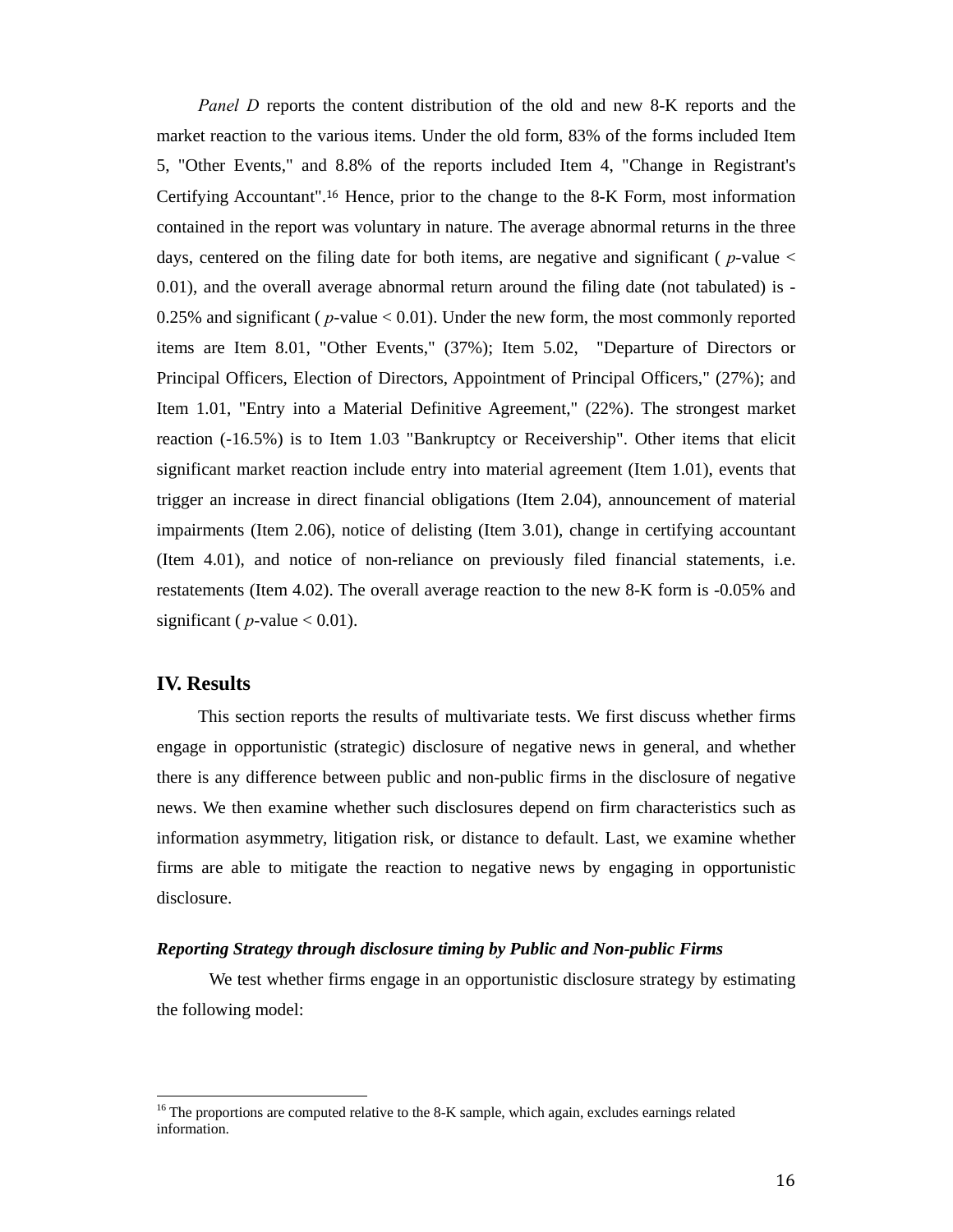*Disclosure Strategy Variable* =  $a_{0+}a_1*$ *Number of Items* +  $a2*$ *Dummy*(*Public*)  $_+$ *a3\*Dummy(Negative News) + a4\* Dummy(Public)t \*Dummy(Negative News) + Year Effects*<sub>+</sub>  $ε$ *,* (1)

where the dependent variables are the reporting lag between the event and filing dates, after trading hours indicator, last trading day of the week indicator, and after trading hours on the last trading day of the week indicator. The independent variables include the number of items included in the form, which is a proxy for form complexity; indicator variables for public firms and negative news; and interaction variable of the public company and negative news indicators. We estimate the regression separately for the pre and post changes to Form 8-K in August 2004. In addition, we examine whether firms opportunistically report negative voluntary and mandatory items.

In the above specification, the coefficient *a2* captures whether the disclosure strategy of public firms differs from non-public firms; *a3* captures the difference in reporting strategy for negative news; *a4* captures whether public firms differ from nonpublic firms in reporting negative news. The sum of the coefficients *a3* and *a4* gives the overall coefficient on negative news by public firms. With the exception of the reporting lag regression, all regressions are estimated using Logit. The reporting lag regression is estimated using Tobit. The standard errors are corrected for firm clustering.

*Table 2, Panel A* presents the reporting lag regressions. The positive coefficient on the number of items indicates that reporting lag increases with form complexity. With the exception of mandatory news under the old form, reporting lag is higher for negative news, implying that firms defer the disclosure of negative news in comparison to positive news. The negative coefficient on the public company indicator suggests that reporting lag for public firms is unconditionally lower than non-public firms, consistent with the greater demand for timely information by public firms due to their capital structure. The coefficient on the interaction of the public company and negative news indicator variables is negative and significant ( $p$ -value  $< 0.01$ ) for all 8-K Forms and Voluntary News. These results imply that public firms release negative news faster than non-public firms. However, the F-test at the bottom of the table indicates that the reporting lag of negative news by public firms is still greater than positive news, under both the old and new 8-K Forms. The table shows similar results when we bifurcate the form to voluntary and mandatory news. Interestingly, firms tend to release negative voluntary news with a larger delay in comparison to mandatory news. This result is consistent with intuition — the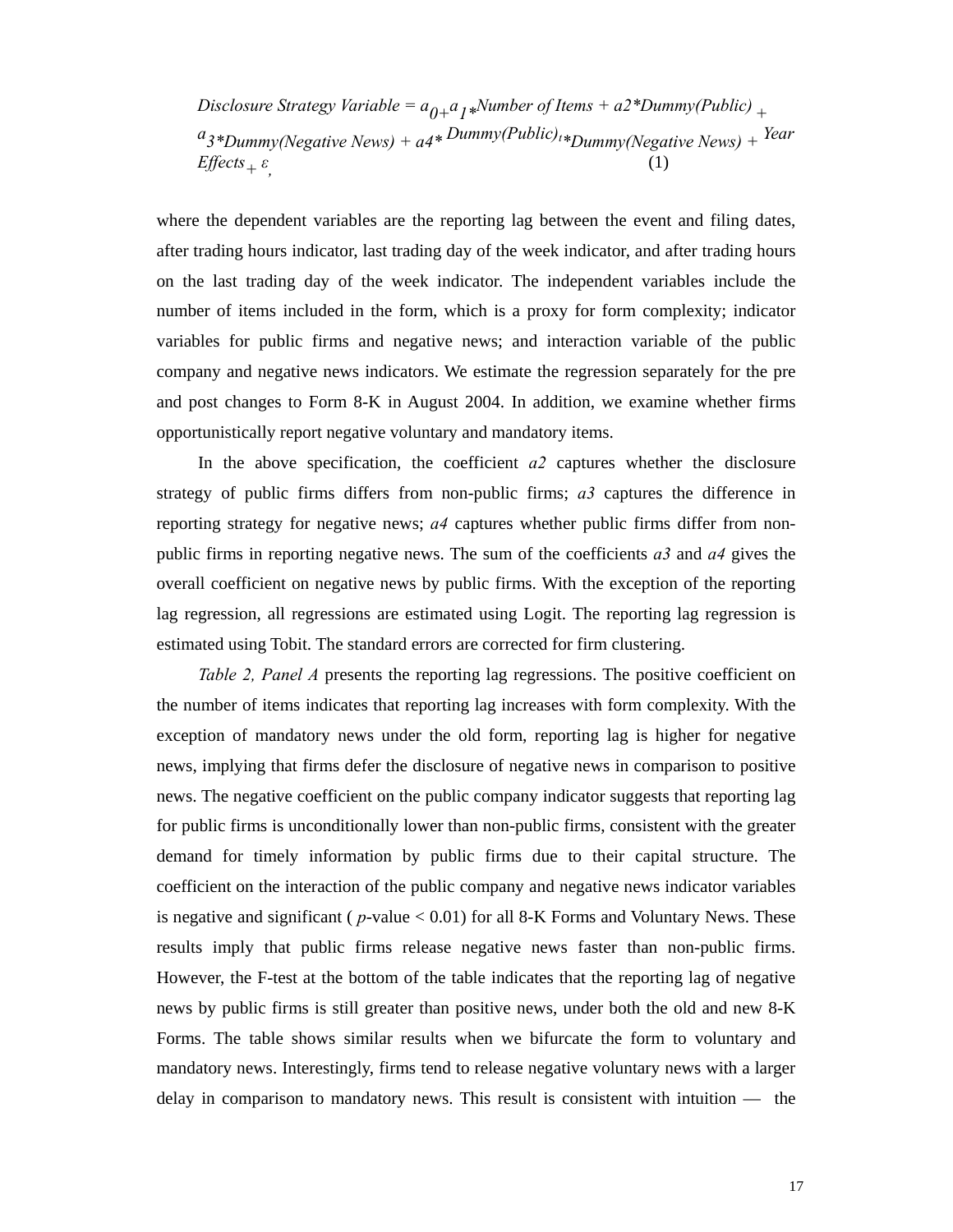reporting of voluntary news carries much lower litigation risk and hence allows for greater reporting lag. Overall, the results suggest that both public and non-public firms are likely to delay the disclosure of negative news, especially voluntary news, consistent with opportunistic reporting, and that public firms report both positive and negative news more promptly than non-public firms.

*Table 2, Panel B* shows the after trading hours regression results. The likelihood of after trading hours reporting increases with form complexity, but decreases when the news is negative, especially under the new form which includes mandatory news. In other words, firms are more likely to report negative news, especially mandatory news, during trading hours. The likelihood of reporting 8-K after trading hours, irrespective of voluntary or mandatory news, is significantly higher for public firms under the new 8-K Form. The likelihood of reporting negative news after trading hours is greater for public firms than non-public firms. Further, the F-test reported at the bottom of the table indicates that that the overall likelihood of reporting negative news, with the exception of mandatory news under the old form, is positive and highly significant ( $p$ -value  $< 0.01$ ) for the form as a whole, and for voluntary and mandatory negative news. Taken together, these results suggest that the likelihood of after trading hours reporting is higher for public firms in general under the new 8-K Form, and even higher when the news is negative. The latter result holds for both old and new 8-K Form periods. In contrast, non-public firms report negative news during trading hours. Hence, the results are consistent with opportunistic reporting by public firms; they are more likely to report after trading hours especially if the form contains negative news. Non-public firms, on the other hand, are less likely to report after trading hours, and even more so when the new is negative.

*Panel C* presents the last trading day of the week regression results. The likelihood of reporting on the last trading day of the week increases with form complexity, especially under the new form. Whereas public firms are less likely to report on the last day under the old form, they are more likely to report on the last day under the new form when reporting mandatory items. The likelihood of reporting on the last day of the week is lower when mandatory news is negative under the new form. However, the likelihood of last day reporting of negative news by public firms relative to non-public firms is generally higher under both the old and new 8-K Forms. In addition, the overall likelihood of reporting negative news by public firms on the last trading day of the week is positive (for voluntary news) under the old (new) form. This suggests that public firms are more likely to release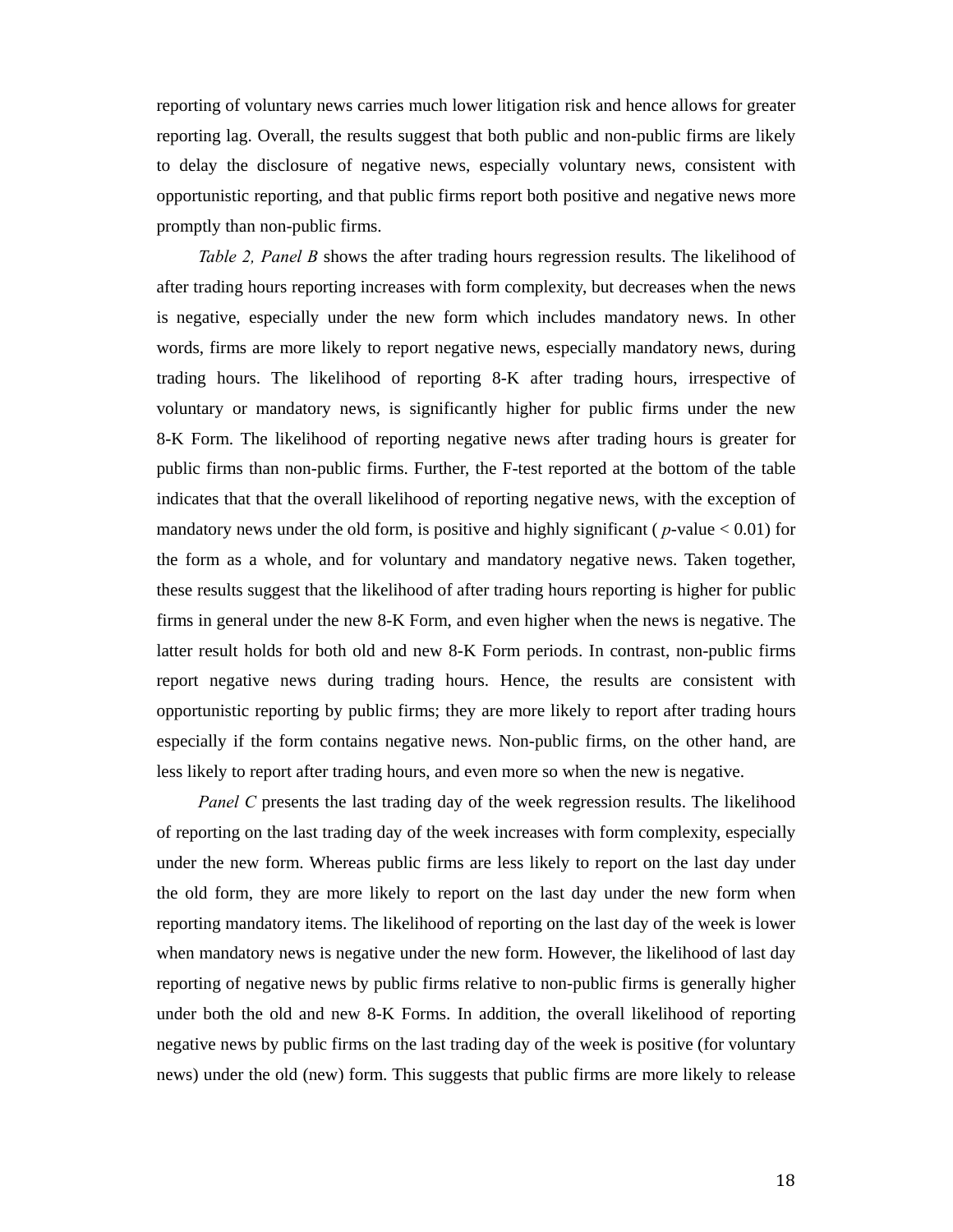negative news on the last trading day of the week in comparison to non-public firms and that public firms tend to report negative news on the last day of the week.

The evidence in *Panel C* does not control for the possibility that the news on the last trading day of the week is released during trading hours, thereby allowing investors to react promptly to the news. *Table 2, Panel D* shows the regression results where the dependent variable is the indicator variable for reporting after trading hours on the last trading day of the week (henceforth AHLTD). The regression coefficients under the old 8- K Form are generally not significant, but indicate that the likelihood of reporting AHLTD for public firms is positive and significant ( $p$ -value  $< 0.1$ ) for the form as a whole and when the form contains negative voluntary news. Looking at the new 8-K Form results, we observe that the likelihood of AHLTD increases with form complexity, but decreases with negative news, particularly when the form contains negative mandatory item/s. In other words, negative news is less likely to be reported AHLTD. Comparing public and non-public companies, we find that the latter are more likely to report AHLTD in general, and especially when news is negative. Further, an F-test suggests that, similar to the old 8- K results, the likelihood of reporting AHLTD for public firms is positive and highly significant ( $p$ -value  $< 0.01$ ), especially concerning negative voluntary news. Thus, our evidence suggests that public firms are more likely to engage in opportunistic reporting as compared with non-public firms, especially for negative news.

In summary, we find that public and non-public firms differ in their reporting strategy. Public firms have a shorter reporting lag, are more likely to report after trading hours, and after trading hours on the last trading day of the week. The differences between public and non-public firms are more pronounced when the news is negative. Specifically, public firms release negative news faster than non-public firms. In addition, whereas nonpublic firms disclose negative news during trading hours, public firms release negative news after trading hours. Similar results are obtained when we analyze reporting behavior after trading hours on the last trading day of the week. Overall, the results are consistent with the opportunistic disclosure strategy of negative news, particularly by public firms; these firms are likely to defer the disclosure of negative news, and more likely to report negative news after trading hours and after trading hours on the last trading day of the week.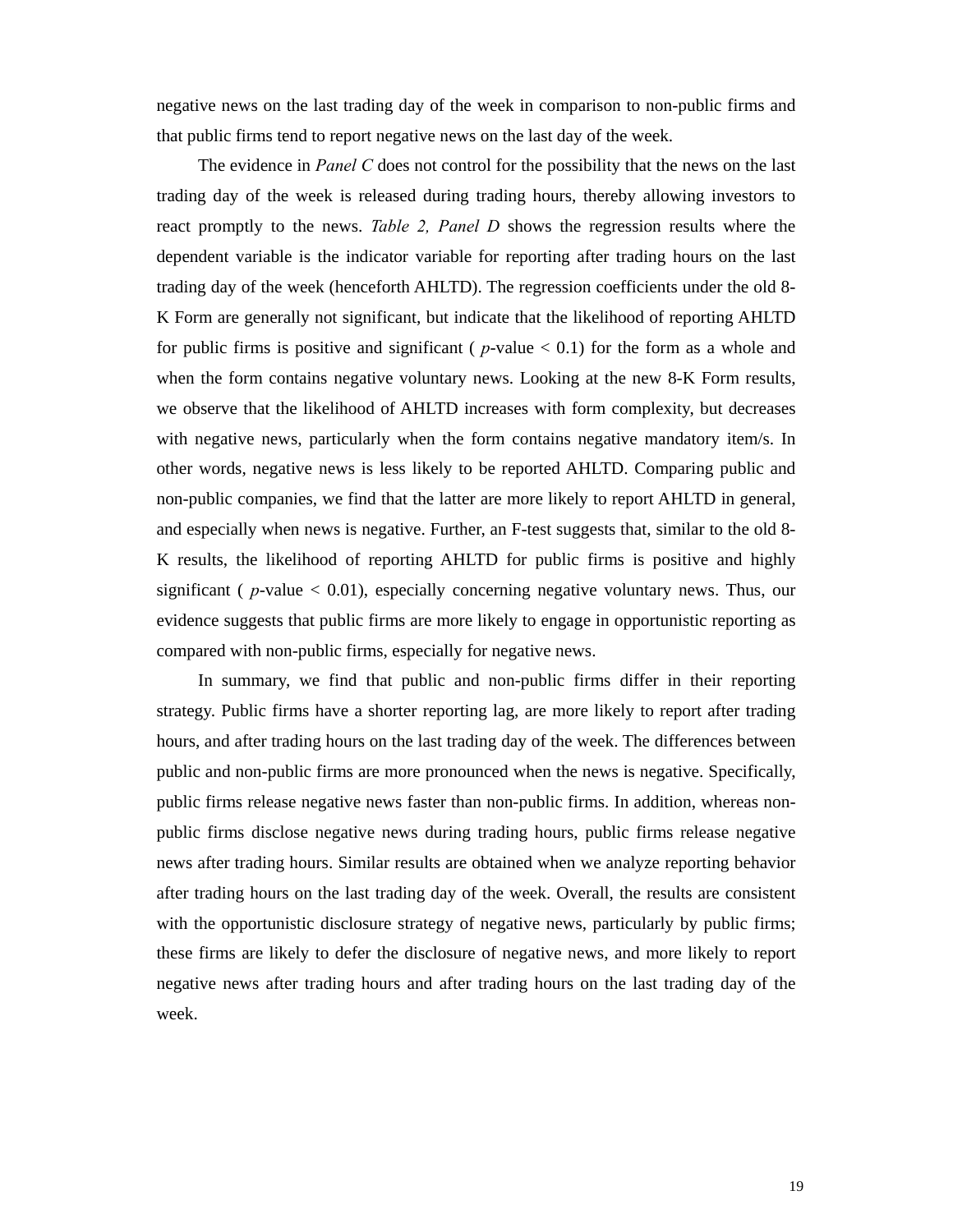#### *Reporting Strategy and Firm Characteristics*

In this section we examine whether the reporting strategy of public firms is associated with firm characteristics. We use control variables that were shown to affect reporting strategy. Specifically, we control for litigation risk, information asymmetry and financial distress (Kothari et al. 2009), and corporate governance (Michaely et al. 2011).

Following Francis et al. (2004), we define a high litigation risk indicator as 1 for firms with SIC codes 2833-2836, 3570-3577, 3600-3674, 5200-5961, 7370-7374, 8731- 8734, and 0 otherwise. Following Kothari et al. (2009), we compute an information asymmetry score using factor analysis utilizing the market-to-book ratio, equity return volatility, leverage, membership of high-tech industry, and regulatory status. The marketto-book and leverage ratios (calculated as the sum of short-term and long-term debt scaled by total assets) are computed using beginning-of-the-year variables. Equity return volatility is the standard deviation of daily stock return in year *t*-1. We define high tech membership as 1 for firms with SIC codes 2833–2836, 3570– 3577, 3600– 3674, 7371– 7379, 8731– 8734, and 0 otherwise. Regulatory status takes the value of 1 for firms in regulated industries: 4812-4813, 4833, 4841, 4811-4899, 4922-4924, 4931, 4941, 6021- 6023, 6035-6036, 6141, 6311, 6321, 6331, and 0 otherwise. We define the High Asymmetry Indicator as 1 if the asymmetry factor is greater than the median and 0 otherwise.17 We measure financial distress using the Zmijewski Z-score (1984), and define a Distress Indicator variable as 1 if the beginning of the year Z-score is in the top decile. Following Michaely et al. (2011), we use the proportion of institutional ownership by institutions holding more than 5% as a proxy for corporate governance.

We predict that firms with high litigation risk will report negative news more promptly to reduce the risk of litigation. Firms with high information asymmetry have a greater ability to hide negative news but may also have an incentive to provide full and prompt disclosure in order to reduce any market penalties associated with high information asymmetry. Consequently, we do not make any predictions related to asymmetry. Firms in high financial distress have an incentive to delay bad news relative to good news because disclosing bad news promptly may exacerbate the precarious situation of the company. Michaely et al. (2011) suggest that firms with better corporate governance tend to release earnings outside trading hours, potentially to allow investors time to absorb

l

 $17$  Similar to Kothari et al. (2009), the asymmetry factor is negatively associated with the book-to-market ratio, leverage and regulatory status, and positively associated with high-tech membership and equity return volatility.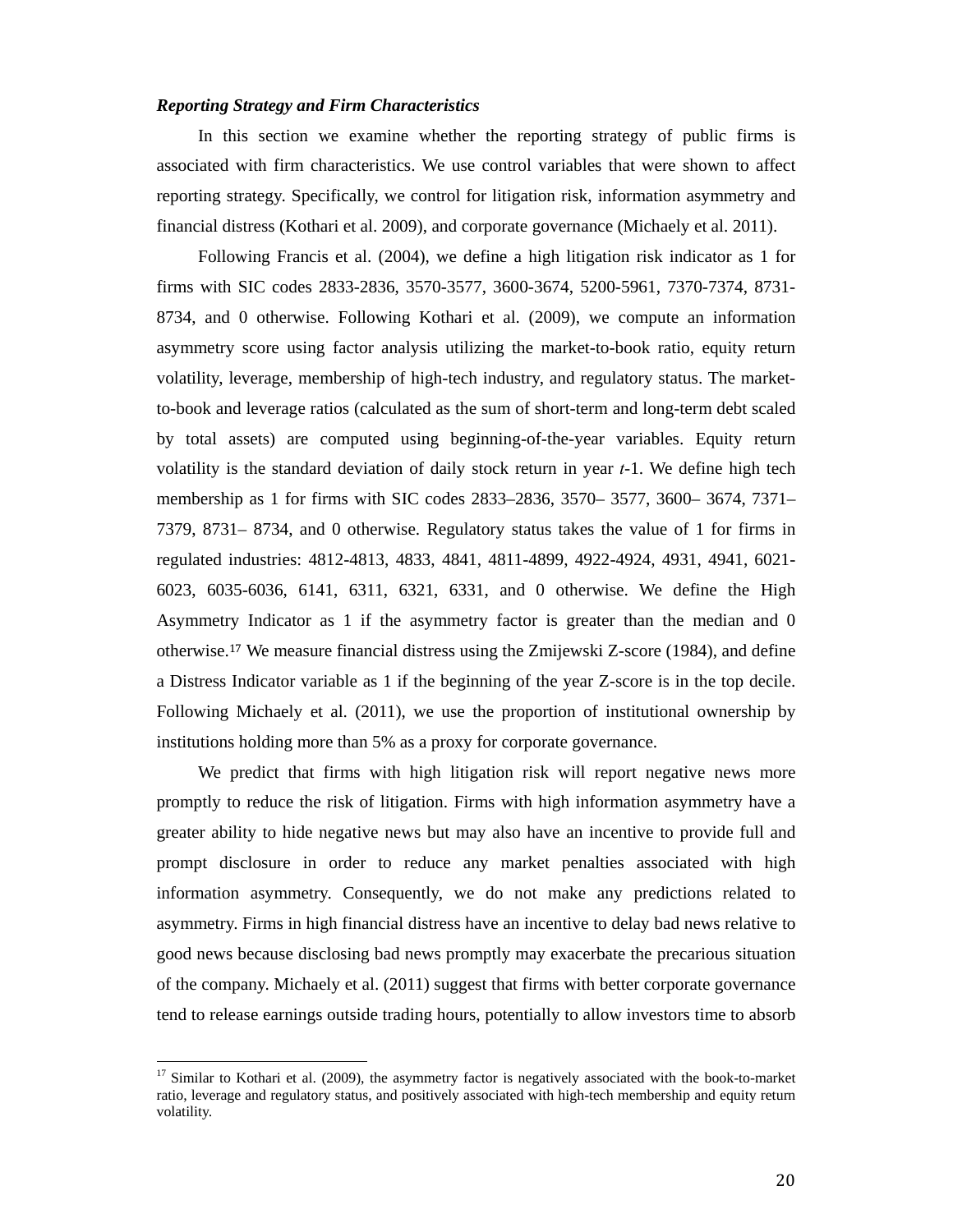and process the information and to level the playing field amongst them. However, the limited–attention argument would suggest that opportunistic behavior (likely correlated with weaker governance) is associated with the reporting of negative news after trading hours. Hence, we do not make a prediction with respect to the association between opportunistic reporting of negative news and the quality of corporate governance.

*Table 3, Panel A* presents the reporting lag regressions separately for the periods under the old and new 8-K Forms. The coefficients on the negative news indicator are positive and significant ( *p*-value < 0.01) under the old form, for the form in general and voluntary news in particular (which constitutes most of the old 8-K Forms). Under the new form, the coefficient on negative news is significant for negative voluntary news ( *p*value < 0.05), and positive and significant one–tailed only for negative mandatory news and negative form news. Thus, consistent with the finding reported above, firms tend to delay the disclosure of negative news. Firms with high litigation risk are likely to release Form 8-K more promptly, especially if it contains voluntary news. Interestingly, these firms are more likely to defer the recognition of negative voluntary news but to report negative mandatory news more promptly. These results are indicative of prompt reporting of mandatory negative events and delayed recognition of negative voluntary news, consistent with the greater litigation risk associated with the reporting of mandatory items. Firms with high information asymmetry report 8-K with a longer reporting lag under both forms, but disclose negative news more promptly, especially negative voluntary news under the new form. Financially distressed firms are likely to issue 8-K's more promptly under the new form.

Taken together, we find that firms in general tend to report negative news unconditionally with longer reporting lag, and that the reporting lag is negatively (positively) associated with litigation risk (information asymmetry). However, when it comes to negative news, high litigation risk leads to more prompt reporting of mandatory news but delayed reporting of voluntary negative news. Conversely, high asymmetry firms report negative news more promptly.

*Table 3, Panel B* shows the after-trading-hours regressions. Given the relatively smaller number of observations under the old 8-K Form (because time-stamped data is available only from 2002 onwards) we focus our discussion on the period under the new form. The coefficients on the negative news indicator are positive and significant, indicating that firms unconditionally tend to report negative news after trading hours. High litigation firms tend to file 8-K Forms after trading hours irrespective of the type of news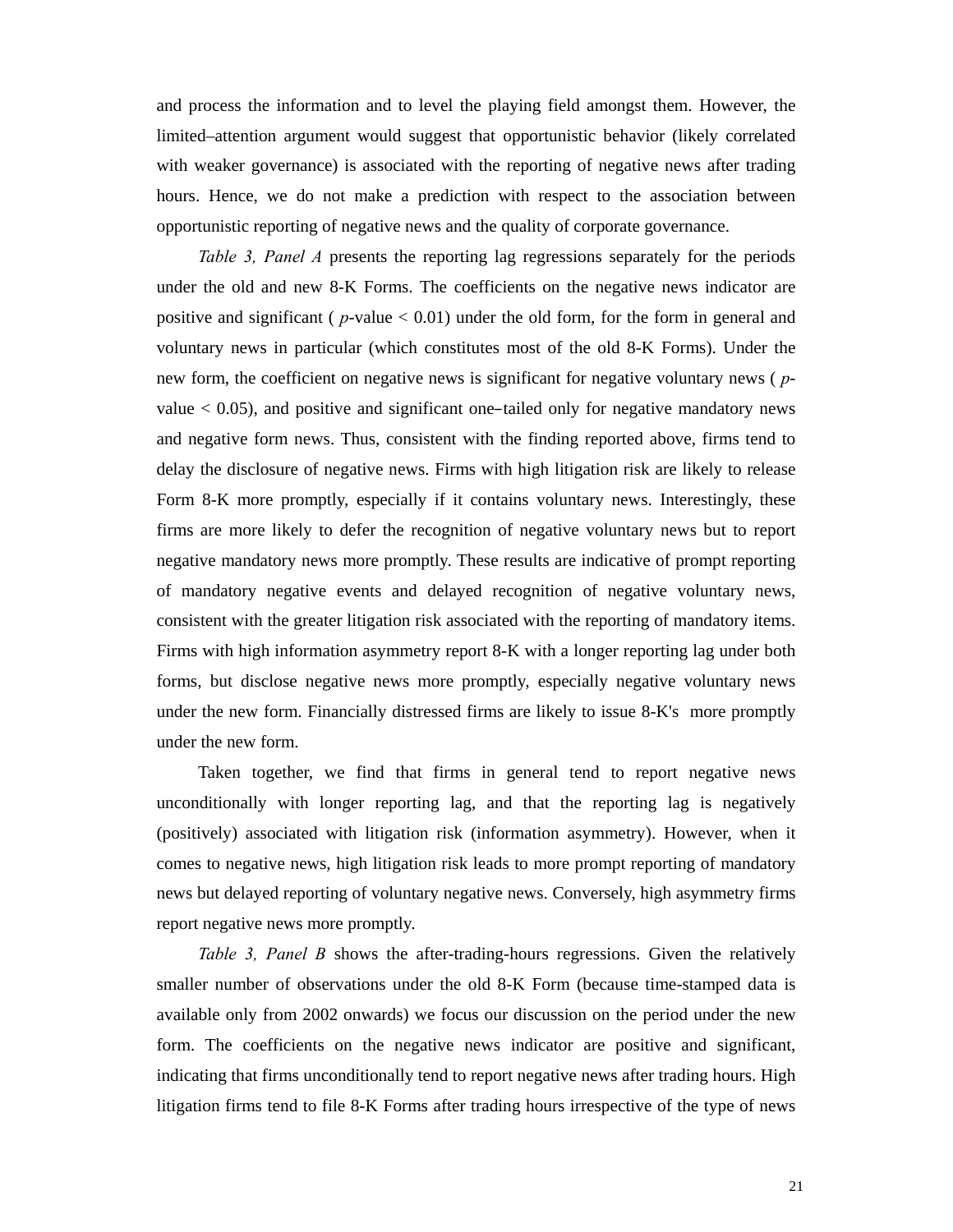$(p$ -value  $< 0.01$ ). Similarly, the positive and significant coefficient on institutional ownership ( $p$ -value  $< 0.1$ ) suggests that firms with better governance tend to release news after trading hours. None of the interaction with negative news indicator variables is significant. Our results therefore further confirm that all firms are more likely to release negative news after trading hours. High litigation firms and firms with high institutional ownership tend to release 8-K Forms after trading hours, irrespective of whether the news content is positive or negative.

*Panel C* presents the last–trading–day–of–the–week regressions. Under the old 8-K Form, the coefficients on negative news are positive and significant especially for mandatory news, suggesting that firms were more likely to report negative news on the last day of the week. Financially distressed firms and firms with high institutional ownership were less likely to report negative news on the last day of the week. The results under the new form are weaker. There is no evidence to support opportunistic behavior i.e., of reporting negative news on the last trading day of the week. However, when we examine reporting *after trading hours* on the last day of the week, we find evidence of opportunistic behavior. *Table 3, Panel D* shows that firms are more likely to report negative news on the last trading day of the week, especially voluntary negative news. High litigation firms are also more likely to file 8-K on the last trading day of the week, whereas information asymmetry is negatively associated with weekend reporting of voluntary news. The coefficient on the interaction of institutional ownership and negative news indicator variable is negative and significant ( $p$ -value  $< 0.1$ ), indicating that firms with better governance tend not to release negative news on the last trading day of the week, potentially to allow investors to react immediately to the news (during the working week).

Taken together, the results in *Table 3* provide additional evidence in support of opportunistic behavior. Firms tend to report negative news with a longer reporting lag, after trading hours, and after trading hours on the last day of the week. We find that incentives, especially high litigation risk, information asymmetry, and governance, affect reporting behavior in general, but not the opportunistic reporting of negative news. In particular, high litigation risk firms tend to report news more promptly, after trading hours, and on the last trading day of the week. Information asymmetry is associated with a longer reporting lag and a lower likelihood of after-hours reporting of voluntary news. Better governance is positively associated with after-hours reporting and less negative news reporting after hours on the last day of the week.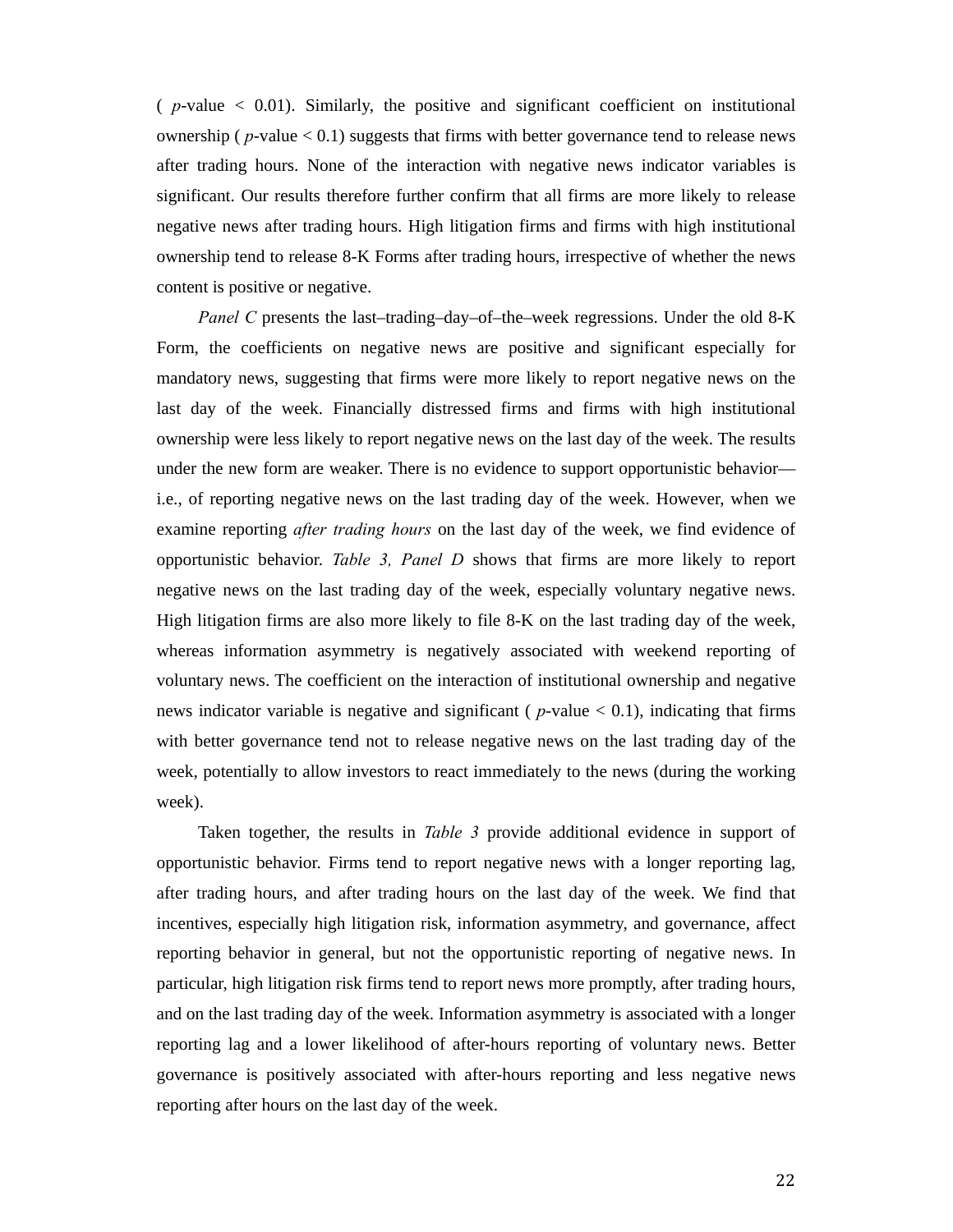#### *Reporting Strategy Through News Bundling*

In the previous sub-sections we discuss reporting strategy through disclosure timing. In this section we examine whether firms engage in opportunistic reporting using news bundling, and whether the likelihood of news manipulation using bundling increases with the likelihood of opportunistic reporting through disclosure timing.

We define opportunistic reporting using news bundling as incidences where firms report both voluntary and mandatory items with conflicting news in the same 8-K report, i.e. positive (negative) voluntary item together with negative (positive) mandatory item/s. As indicated above, firms have discretion regarding whether to disclose voluntary news, and importantly, when to report the voluntary news. This flexibility allows firms to strategically disclose voluntary items to mitigate the impact of negative mandatory news. Specifically, firms may choose to release positive voluntary news together with negative mandatory news in order to mitigate the negative impact of the latter. Alternatively, firms may choose to release negative voluntary news together with positive mandatory news in order to reduce the negative impact of the former.<sup>18</sup>

We examine the association of news manipulation using bundling with reporting strategy through disclosure timing. In particular, we predict that firms that engage in opportunistic reporting through disclosure timing are also more likely to engage in opportunistic reporting using bundling of voluntary and mandatory news with conflicting signs. To this end, we construct a firm-year proxy of opportunistic reporting through disclosure timing by computing the standard deviation of the after trading hours, last day, and after trading-hours on the last day indicator variables of all Form 8-K filed prior to year *t*. A low standard deviation indicates that the firm uses a relatively constant reporting policy, e.g. all 8-K forms are filed during or after trading hours, and hence the firm is less likely to engage in opportunistic reporting. Conversely, a high standard deviation indicates that the firm changes often the timing of its 8-K filings, and therefore is more likely to engage in opportunistic reporting. *Table 4, Panel A* shows descriptive statistics related to the standard deviations of that timing variables. The mean and median of the standard deviation of after-trading hours are higher in comparison to the standard deviation of last day and after trading hours on the last day, potentially indicating that opportunistic

l

<sup>&</sup>lt;sup>18</sup> An alternative strategy is analogous to "taking a bath" strategy - reporting all negative news together, or conversely, bundling together positive voluntary and mandatory news. We choose to focus on the more plausible motivation for opportunistic reporting, that is, mitigating the reaction to negative events, and thus concentrate on cases where the firms reports both voluntary and mandatory items but with conflicting signs.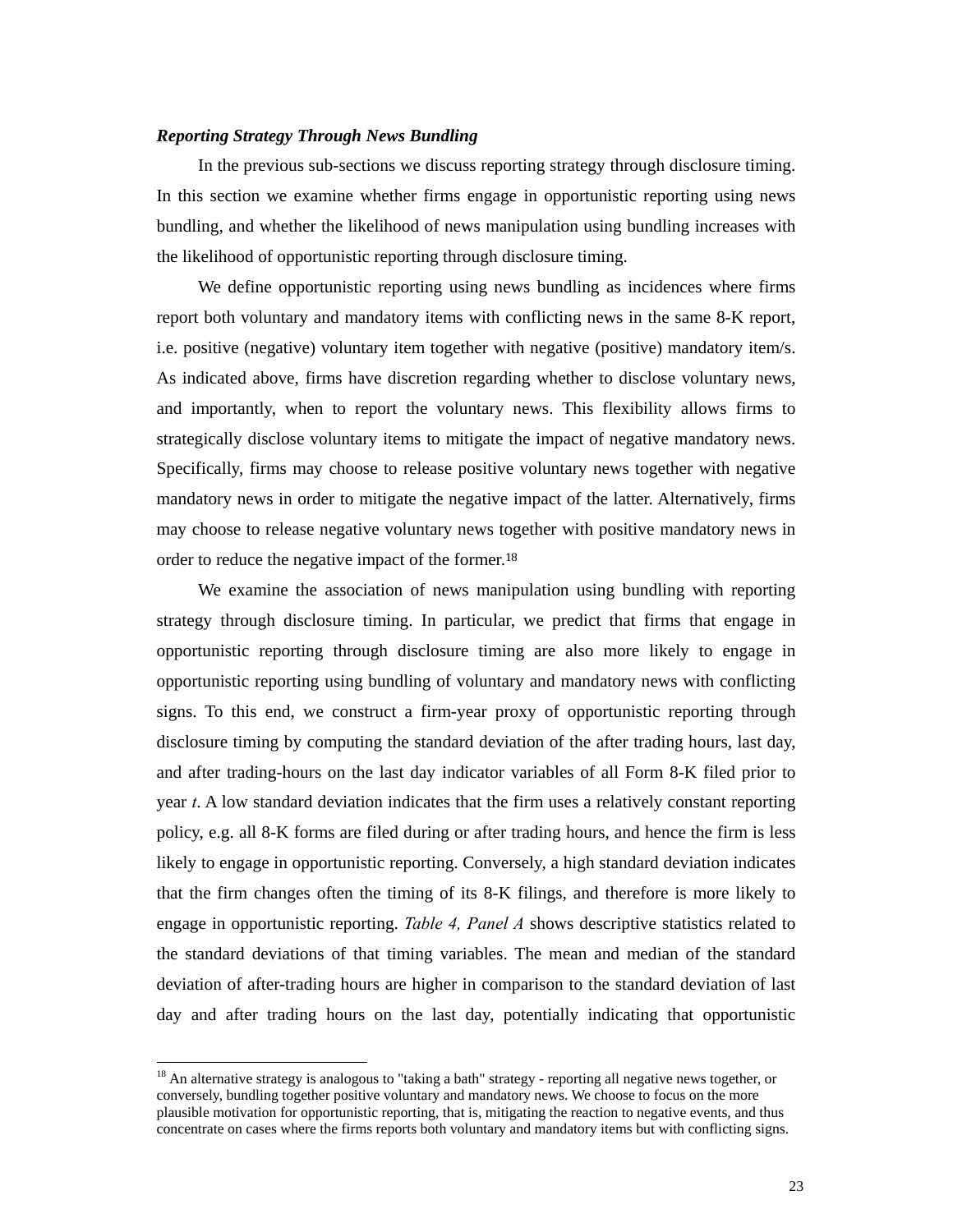reporting is more likely facilitated through the during vs. after trading-hours disclosure timing.<sup>19</sup>

*Table 4, Panel B* shows the proportion of voluntary and mandatory items by the number of items reported on an 8-K form. The table shows that the likelihood of reporting voluntary item together with mandatory item increases almost monotonically with the number of items reported in the table. These results suggest that firms are more likely to report a voluntary item when it has to disclose a number of mandatory items. *Panel C* reports the frequency of 8-K filings, which include both voluntary and mandatory items, by positive and negative voluntary and mandatory items. Looking at the left to right diagonal, we find that conditional on voluntary and mandatory bundling, 62% (53.5%) of the positive (negative) mandatory items are reported together with positive (negative) voluntary items. The frequency of positive voluntary news reported together with negative mandatory news is 46.5%; the frequency of negative voluntary news with positive mandatory news is close to 38%. Hence, the likelihood of consistent voluntary and mandatory items is higher than conflicting voluntary and mandatory news. Within the conflicting news, the likelihood of positive voluntary with negative mandatory is higher.

*Table 4, Panel D* presents the regression results of the proxies for opportunistic reporting through news bundling on the proxies for opportunistic reporting through disclosure timing. Similar to the analysis in *Table 2*, we also examine whether public firms are more likely to engage in opportunistic reporting using news bundling. The Positive Voluntary & Negative Mandatory columns show the results where the dependent variable is an indicator with 1 if the 8-K includes positive voluntary news together with negative mandatory news. The coefficient on the public company indicator is positive and significant ( $p$ -value  $< 0.01$ ) indicating that public firms are more likely to bundle positive voluntary items with negative mandatory items. The coefficients on the proxies for opportunistic reporters through disclosure timing are not significant, although the coefficient on the standard deviation of after trading-hours is positive and significant onetailed ( $p$ -value, two tailed  $= 0.12$ ). When we restrict the sample to public companies only, we find that the coefficient on the standard deviation of after trading hours is positive and significant ( $p$ -value  $< 0.01$ ). The next two columns show the results when the dependent variable is an indicator with 1 if the 8-K filing includes negative voluntary news together

l

<sup>&</sup>lt;sup>19</sup> Note that here we report statistics of the standard deviation of the timing variables of all 8-K forms filed prior to year t at the firm level, whereas in *Table 1, Panel C* we show the corresponding stats at the firm-year level. The reason for using all forms up to year t is to increase the sample size based on which the standard deviations are computed.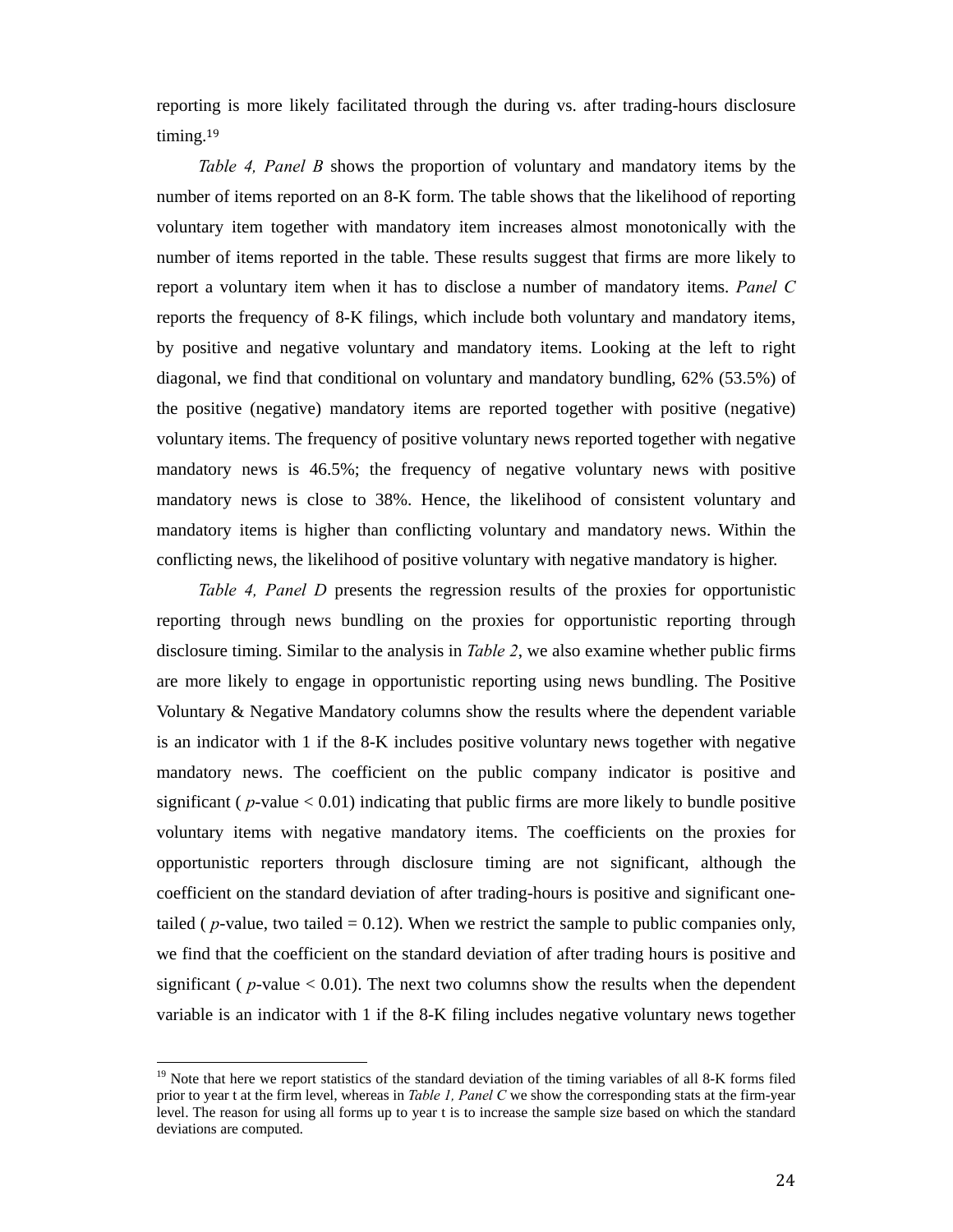with positive mandatory news. The results are similar. The likelihood of such bundling is higher for public firms and increases with the variability in during vs. after trading hours reporting. We also find marginally positive association with the variability in last trading day reporting. The last two columns show the results where the dependent variable takes the value of 1 if the 8-K report includes voluntary and mandatory news with conflicting sign. The results again show higher likelihood for public firms as well as for firms with greater variability in during vs. after trading hours reporting. The coefficients on the variability of last day reporting are significant one-tailed only.

Taken together, the evidence in *Table 4* indicates that public firms are more likely to report voluntary and mandatory news with conflicting sign in comparison to non-public firms. Further, firms that are more likely to engage in opportunistic reporting through disclosure timing, especially through variability in during vs. after trading hours disclosure, are also more likely to report opportunistically using news bundling, that is, by bundling together voluntary and mandatory items with conflicting signs.

#### *Market Reaction to Opportunistic Reporting Through Disclosure Timing*

The previous subsections provide evidence of opportunistic reporting strategies whereby public firms tend to report negative news with a longer reporting gap, after trading hours, and after trading hours on the last day of the week. A plausible explanation for this reporting strategy is that firms seek to mitigate market reaction to negative news. In particular, by delaying disclosure of negative news the information becomes less timely and hence less value-relevant. Similarly, disclosing negative news after trading hours or on the last day of the week may prompt a less negative market reaction because investors' attention is supposedly lower at these times (e.g. Patell and Wolfson 1982; Damodaran 1989; DellaVigna and Pollet 2009). A challenge to this hypothesis is that markets are generally considered to be efficient, and therefore, the reaction to the news would be immediate and full regardless of when the news is disclosed. The only difference would be the timing of the reaction. That is, if the negative news is disclosed during (after) trading hours then investors will react fully to the news on the same (following) day. Hence, in this section we examine whether or not investors do in fact under-react to negative news disclosed opportunistically.

However, simply examining the association between market returns and strategic news reporting is likely to indicate that market reaction to news disclosed strategically is *more* negative, simply because firms tend to report negative news strategically. In other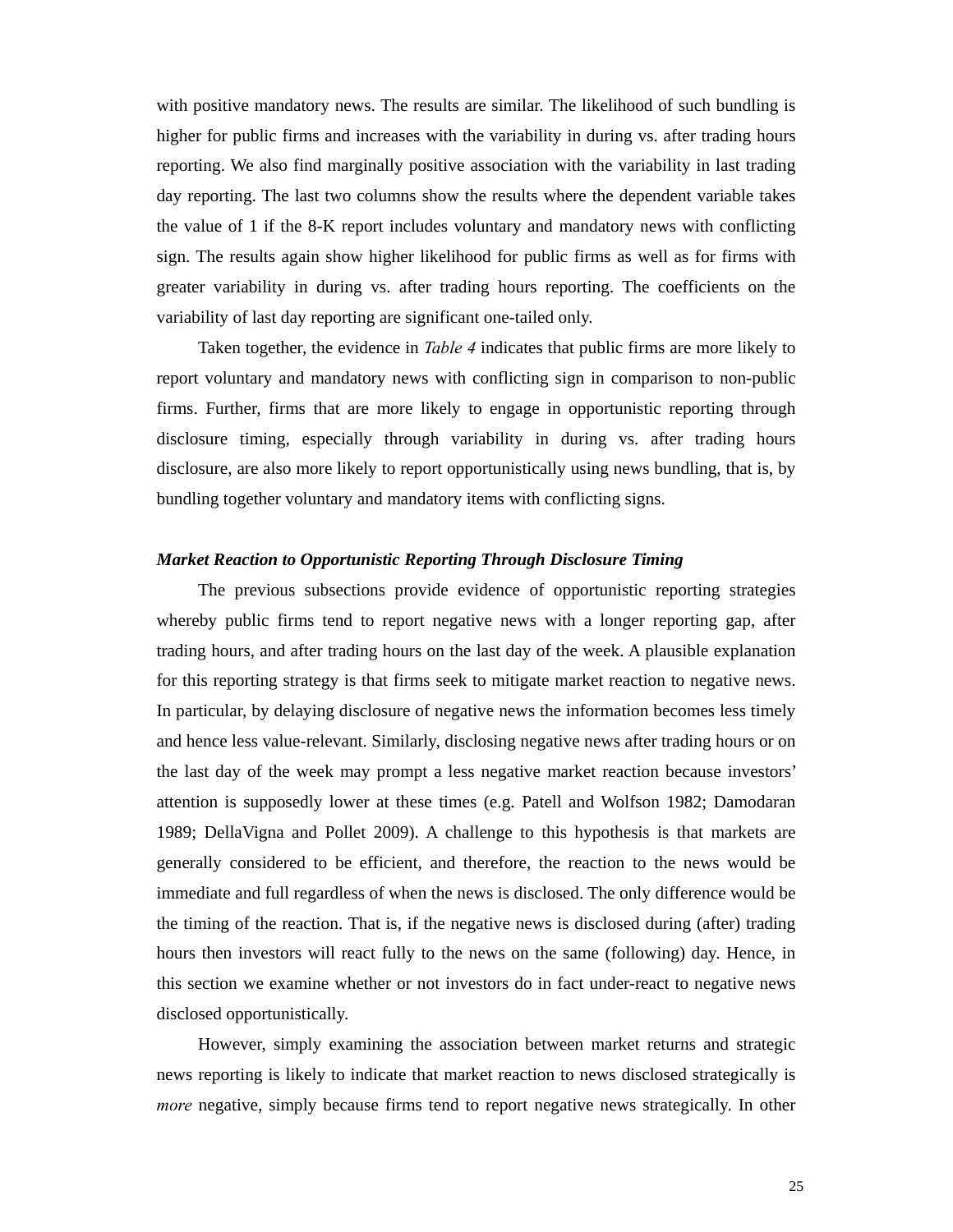words, since firms tend to report negative news with a longer gap or after trading hours, market reaction is likely to be more negative the longer the reporting lag is and for news reported after trading hours. To address this issue we take advantage of the richness of the 8-K Form and restrict the sample to forms with *a priori* negative news. We then examine whether investors under-react to negative news disclosed strategically. In particular, we restrict the sample to 8-K reports which include the following items under the old form: Item 3 "Bankruptcy or Receivership"; Item 4 "Changes in Registrant's Certifying Accountant"; Item 6 "Resignation of the Registrant's Directors", and to the following items under the new form: Item 1.02 "Termination of a Material Definitive Agreement"; Item 1.03 "Bankruptcy or Receivership"; Item 2.04 "Triggering Events That Accelerate or Increase a Direct Financial Obligation or an Obligation under an Off-Balance Sheet Arrangement"; Item 3.01 "Notice of Delisting or Failure to Satisfy a Continued Listing Rule or Standard; Transfer of Listing"; Item 4.01 "Changes in Registrant's Certifying Accountant"; Item 4.02 "Non-Reliance on Previously Issued Financial Statements or a Related Audit Report or Completed Interim Review".

*Table 5, Panel A* shows descriptive statistics related to the selected negative items. The Abnormal Return column shows the mean abnormal returns for each item. We calculate abnormal returns on the date of filing if the 8-K is filed during trading hours and on the following trading day if the form is filed after trading hours. With the exception of Item 6 and Item 1.02, abnormal returns are negative and highly significant as expected. The average reporting lag for the items exhibits variability. Interestingly, although the allowed reporting lag under the old (new) 8-K is 5 to 14 (4) business days, the reporting lag of the indicated items under the old form is shorter than the reporting lag under the new form. The Proportion Afterhours, Proportion Last Day, and Proportion Afterhours on Last Day show the proportion of forms filed after trading hours, on the last trading day of the week, and after trading hours on the last day of the week, respectively. The columns show that with the exception of Item 1.03, there is variation among the disclosure strategy variables across the various items. None of the forms in our sample with Item 1.03 was filed after trading hours on the last trading day of the week. The variation in reporting timing among the variables allows us to examine whether indeed firms are able to mitigate the expected negative market reaction through opportunistic reporting of negative news.

*Table 5, Panel B* shows the mean difference in returns for each reporting strategy. The Afterhours column shows the difference in returns between forms that were filed after trading hours and all other forms. The overall difference is negative for both the old and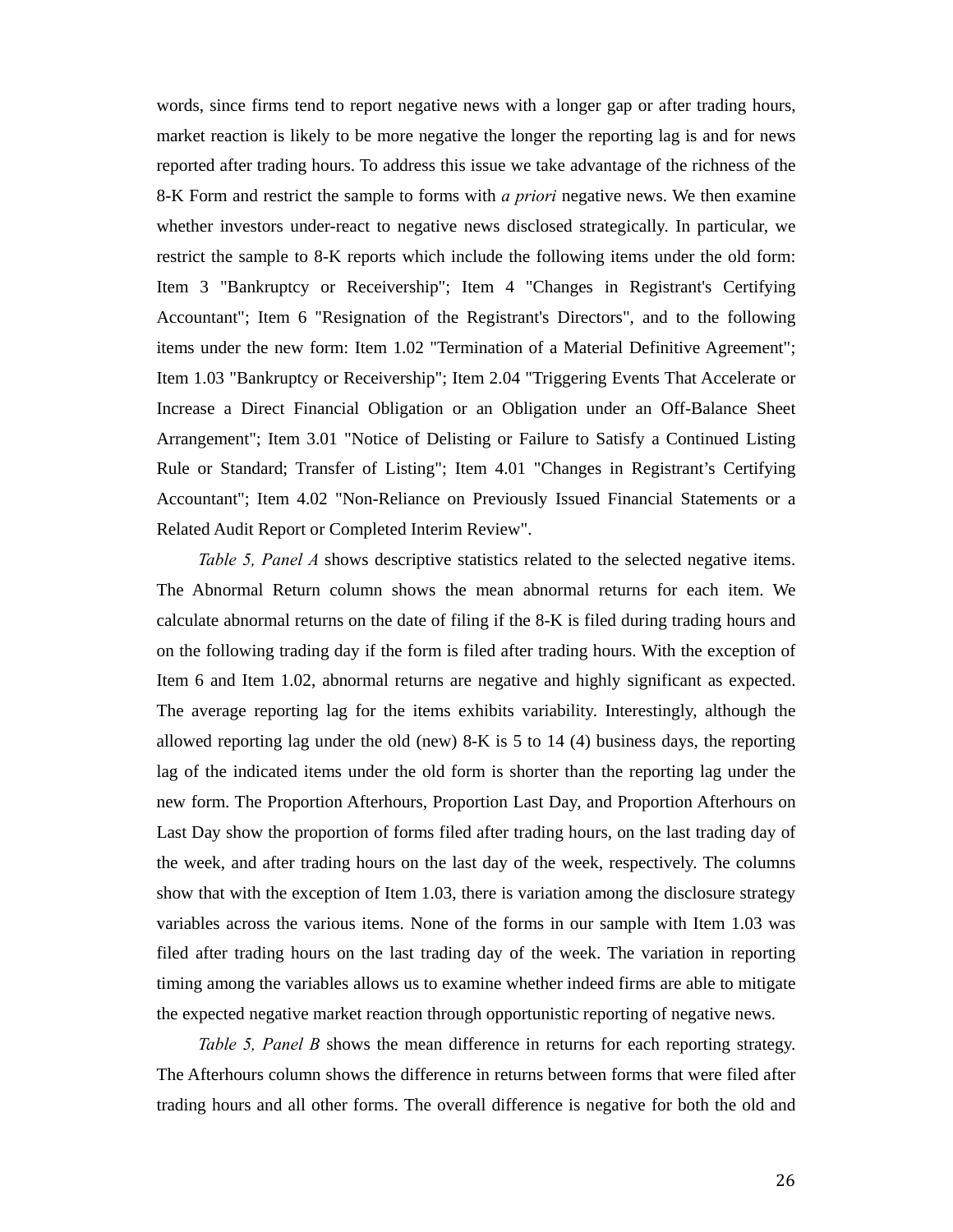new forms but not statistically significant. The difference in returns for Item 6, 2.04 and 3.01 is negative and significant ( *p*-value < 0.1), implying a *more* negative market reaction to after-hours filing. In contrast, the difference in returns for Item 4.02 is positive (i.e. less negative reaction to after trading hours filing) and significant ( *p*-value < 0.05). The Last Day column shows the difference in returns between forms that were filed on the last trading day of the week and all other forms. Market reaction to Items 2.04 and 4.02 filed on the last day is less negative ( $p$ -value  $<$  0.1), but more negative to Item 6 ( $p$ -value  $<$ 0.1). None of the differences for the other items is significant, nor the overall difference. The Afterhours on Last Day column shows the difference in returns between forms that were filed after hours on the last trading day of the week and all other forms. None of the differences is statistically significant. Overall, the univariate analysis provides mixed results when analyzing the difference in returns for each item separately. When testing the overall difference in returns from the various reporting strategies, we find no evidence that investors under-react to the negative news.

*Table 5, Panel C* presents the regression results of abnormal returns on the proxies for opportunistic reporting. To allow for the possibility that the news leaked prior to the actual filing of the form, we supplement the analysis with cumulative abnormal returns in the three days centered on the filing date. Among the independent variables we include the news score to allow for differences in news within the same items.20 Under the old form, the coefficients on last trading day and after trading hours on the last trading day of the week indicators are negative and significant for both the one-day and three-day abnormal returns. This suggests that forms submitted on the last day or after trading hours on the last day elicit more negative returns. Conversely, the coefficient on the reporting lag is positive and significant ( $p$ -value  $< 0.1$ ) when the dependent variable is the 3-day CAR, implying that delaying the disclosure of negative news results in a less negative market reaction. Under the new form, none of the coefficients is significant with the exception of the coefficient on reporting lag, which is negative and significant ( $p$ -value  $< 0.1$ ) in the 3-day CAR regression, indicating that delaying disclosure of negative news results in a more negative market reaction.

In summary, we find no evidence that opportunistic disclosure (in particular the reporting of negative news with a longer delay or when investors' attention and ability to

ı

<sup>&</sup>lt;sup>20</sup> Although the sample includes cases that are a-priori material and negative, the extent of negativeness can differ among these items. For example, termination of material agreement (Item 1.02) can have different negative implications depending among other things on how material the agreement was for the reporting entity.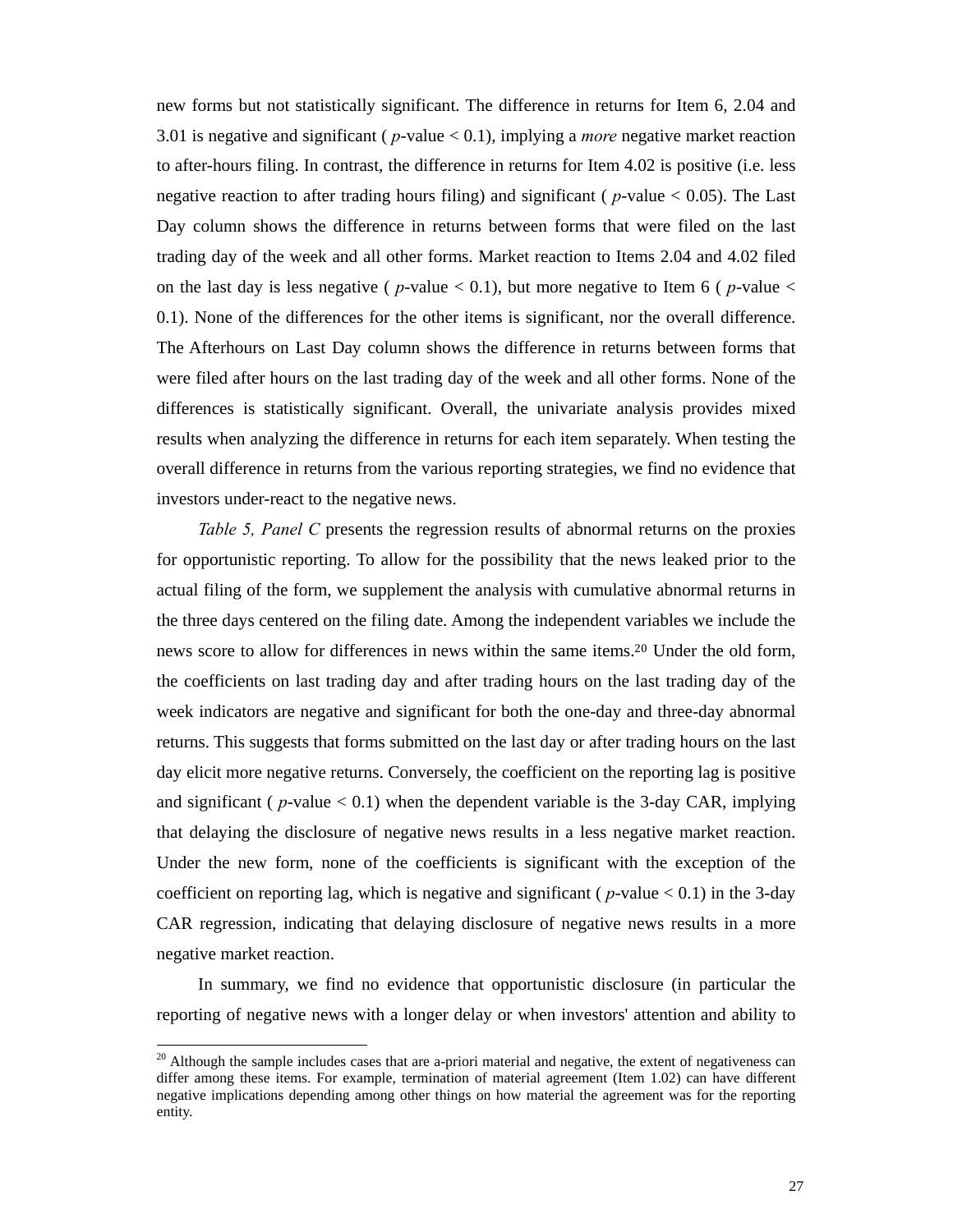react are supposedly lower) leads to under-reaction. Indeed, our analysis of the period under the old 8-K Form reveals that prior to the change, opportunistic reporting actually resulted in a more negative market reaction. These results together with the analyses in previous sections are puzzling. On the one hand, public firms appear to report negative news opportunistically; on the other, there is no apparent benefit (in the form of lower market reaction) to such a reporting strategy. A possible explanation for finding a more negative reaction to opportunistic end-of-week and after-hours filings (under the old form) is that firms choose to report the most negative events in these scenarios but our measure of news has been unable to capture this.

#### *Market Reaction to Opportunistically Reporting Through News Bundling*

Similar to the analysis above, this sub section discusses whether opportunistic reporting of positive and negative voluntary and mandatory news provides any benefit in terms of market reaction. In particular, we examine whether reporting positive voluntary news together with negative mandatory news (henceforth Type 1 bundling) results in higher market reaction in comparison to reporting negative mandatory news only. That is, whether reporting positive voluntary news together with negative mandatory news mitigates the negative market reaction to the negative mandatory news. Similarly, we also test whether reporting negative voluntary news together with positive mandatory news (henceforth Type 2 bundling) results in higher market reaction in comparison to reporting negative voluntary news only.

We analyze market reaction to news bundling using matching analysis. Specifically, we restrict the Type 1 bundling group to all cases where the report includes one voluntary item and one mandatory item, again with positive and negative news, respectively, and abnormal returns around the filing date is available. This restriction results in a sample of 882 Form 8-Ks. We then match the Type 1 bundling cases based on the mandatory item with the sample of 8-K forms containing the same mandatory item. We further require that the matching pair would have identical disclosure timing (i.e. reporting lag, during/after trading hours, last day, and after trading hours on last trading day). If there is more than one potential matching candidate, we choose the one with the closest news score. The resulting sample consists of 833 pairs, with identical disclosure timing and mandatory item. The only difference within each pair is the positive voluntary item included in the news bundling group. We repeat the same procedure for the Type 2 bundling, matching based on the negative voluntary item. The resulting sample consists of 758 pairs of 8-K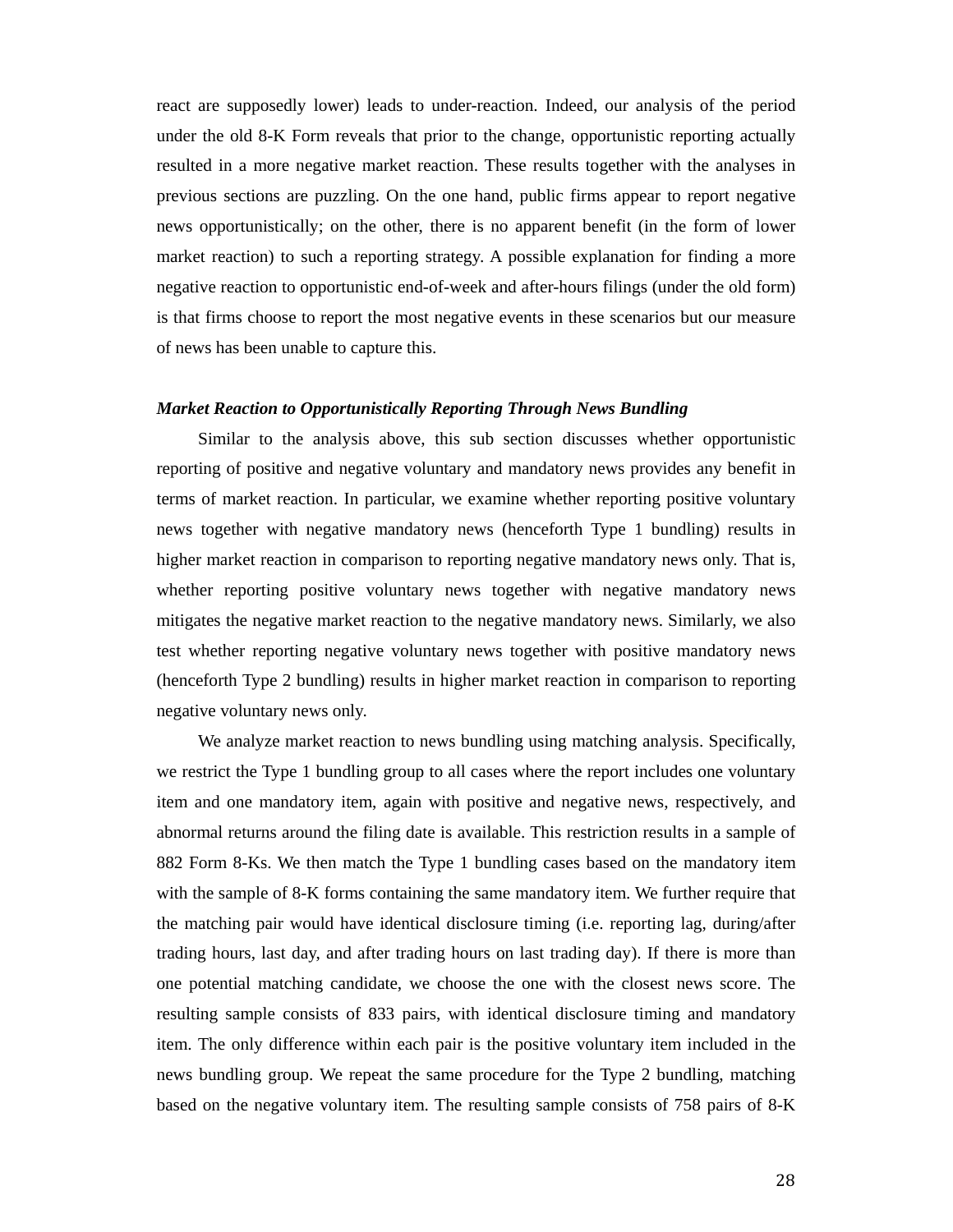reports, which differ only in the existence of positive mandatory item in the news bundling group.

*Table 6* shows the regression results. Similar to *Table 5, Panel C*, we use as dependent variable the abnormal return on the filing date or on the following day if the 8- K is filed after trading hours, and the 3-day cumulative abnormal return centered on the filing date. The first two columns show the regressions using the Type 1 bundling matched sample. The News Bundling Indicator takes the value of 1 if the 8-K report includes a positive voluntary item, and zero otherwise. To address issues arising out of imperfection in the matching process, we use the matched variables as control variables in our regressions to soak up the effect of the matched pair differences, and also include an indicator variable for each pair (Cram et al. 2009). The regressions are estimated using OLS and the standard error correct for firm clustering. The coefficient on the main variable of interest, the News Bundling Indicator, is not statistically significant, indicating that reporting positive voluntary news together with negative mandatory news does not mitigate the negative reaction to the mandatory news. We find similar results for the Type 2 bundling matched sample. Specifically, the coefficient on the News Bundling Indicator is not significant, indicating that reporting negative a voluntary item together with a positive mandatory item does not result in higher market reaction relative to reporting a negative voluntary item alone. In sensitivity analysis we match the Type 2 bundling cases based on the positive mandatory item. Hence the matched samples differ only in the existence of the negative voluntary item in the Type 2 bundling group. The results are virtually identical— the coefficient on the News Bundling Indicator is not significant.

Taken together the results indicate that firms potentially engage in opportunistic reporting using news bundling, but the evidence suggest that there is no benefit in terms of market reaction to such reporting strategy. One possible explanation for the lack of findings is that we treat all voluntary items in the same way, yet the voluntary category can include economically different news that one cannot control for in such large sample setting (see Section II).

### **V. Summary**

This study investigates reporting strategies of corporate events using Form 8-K filings. We test whether firms engage in opportunistic disclosure of mandatory and voluntary information. Going beyond the ubiquitous earnings announcements, we investigate multiple dimensions of material events disclosures to determine whether firms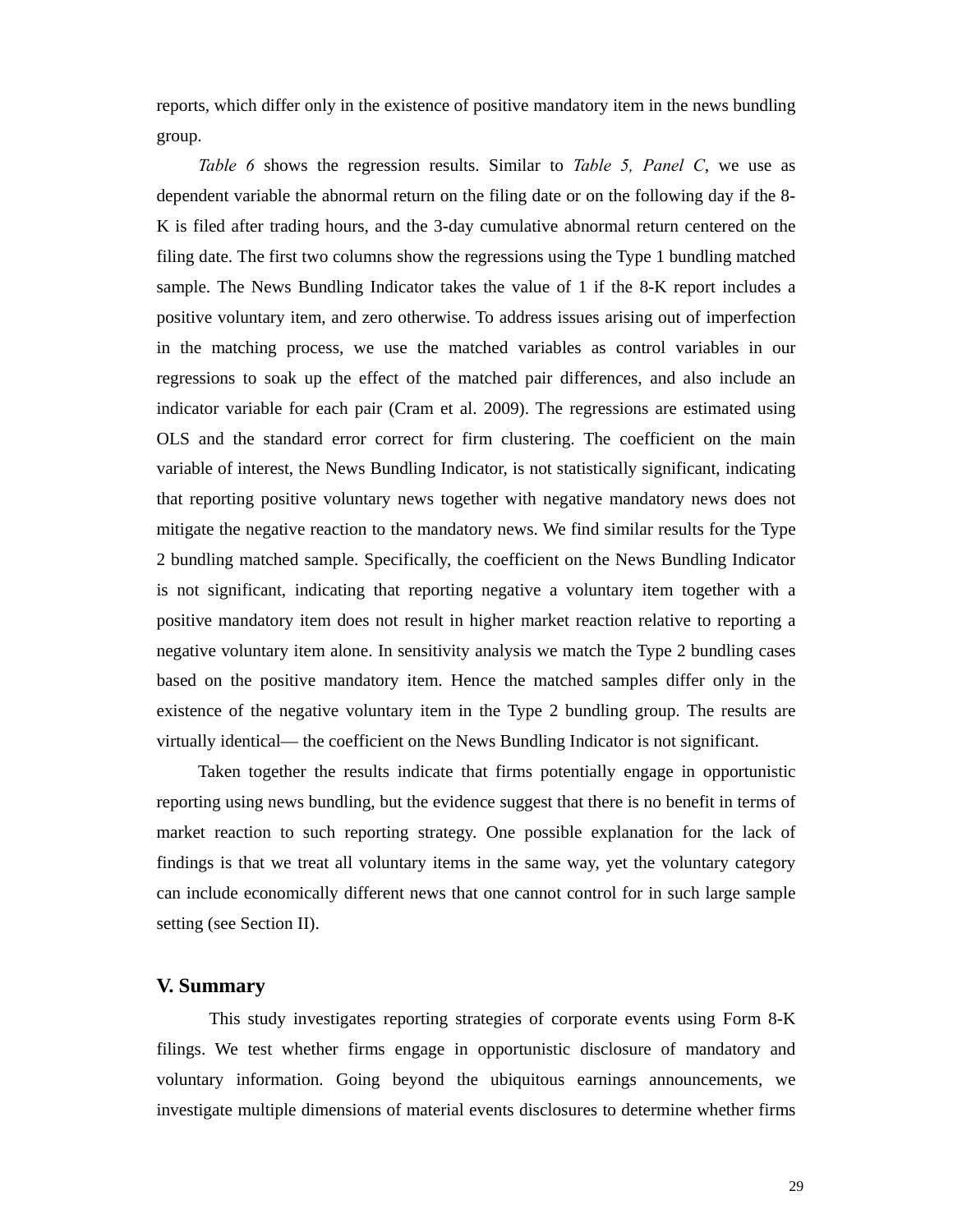are opportunistic in their disclosure timing of negative vs. positive news, or in bundling different news items. Utilizing a comprehensive set of filings over the last 25 years, including information on non-public firms, we provide evidence relevant to the debate regarding limited attention and the 'Friday effect', the effect of management incentives with respect to stock market investors, trading days and trading hours, and the bundling of positive and negative news.

We find evidence of opportunistic reporting behavior, especially in the case of public firms reporting negative news. We find that firms attempt to delay and obfuscate the disclosure of negative news in order to mitigate its potential market impact. Firms' methods of achieving their reporting goals include delaying negative news disclosure, releasing it on the last trading day of the week, disclosing after-hours, and bundling the news with mitigating information. We also find that reporting behavior is affected by incentives, especially high litigation risk, information asymmetry, and governance. With respect to the 'Friday effect' and limited attention notion, using our sample of 8-K filings we find no evidence that these opportunistic disclosure methods, either via timing or via bundling, lead to investor under-reaction.

The combination of these results is interesting; while managers are clearly engaged in opportunistic behavior, there is no evidence of it bearing fruit. A possible explanation may be related to the absence of feedback on the effects of an alternative reporting approach or confirmation bias with respect to what managers observe.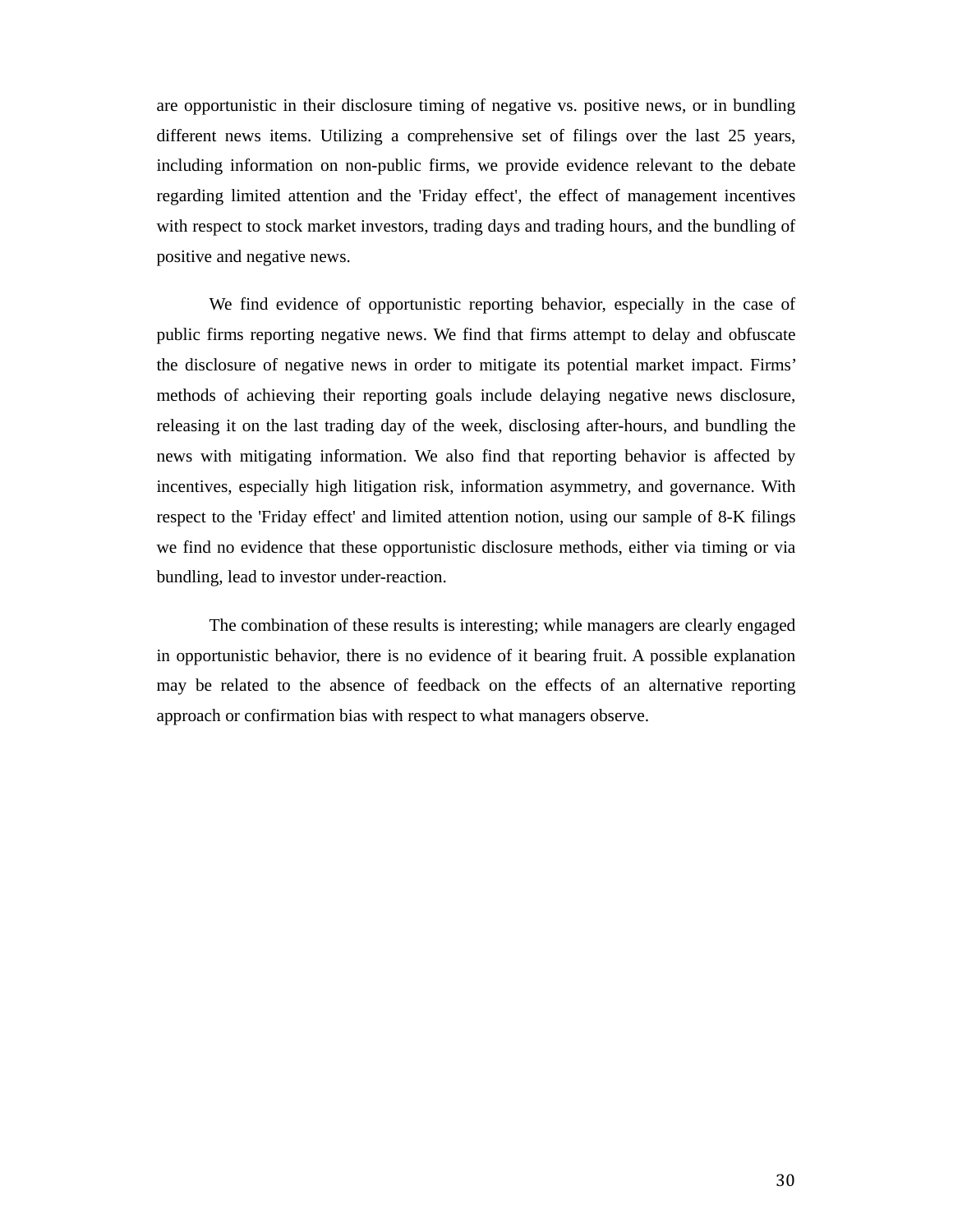### **References**

Aboody, D., and R. Kasznik, 2000.CEO stock option awards and the timing of voluntary disclosures. Journal of Accounting and Economics 29,73–100.

Additional form 8-k disclosure requirements and acceleration of filing date, file no. S7-22-02, securities and exchange commission, release nos. 33-8400, 34-49424; 17 cfr parts 228, 229, 230, 239, 240 and 249; rin 3235-ai47, 2004 sec lexis 639, march 16, 2004

Amir, E., Lev, B., 1996. Value-relevance of nonfinancial information: the wireless communications industry. Journal of Accounting and Economics 22, 3–30.

- Anilowski, C., M. Feng, and D. J. Skinner. 2007. Does Earnings Guidance Affect Market Returns? the Nature and Information Content of Aggregate Earnings Guidance. Journal of Accounting and Economics 44 (1-2):36-63
- Baginski, Stephen P.; Hassell, John M.; Kimbrough, Michael D. The Effect of Legal Environment on Voluntary Disclosure: Evidence from Management Earnings Forecasts Issued in U.S. and Canadian Markets. Accounting Review. Jan2002, Vol. 77 Issue 1, p25.
- Bagnoli, M., M. Clement, and S. Watts. 2005. Around-the-Clock Media Coverage and the Timing of Earnings Announcements. Working Paper, University of Texas at Austin (December)
- Bar-Hava, Keren, Segal Benjamin, Segal Dan. "Do Outside Directors Tell the Truth, the Whole Truth, and Nothing But the Truth When They Resign?" Working paper.
- Berger, Philip G., Challenges and opportunities in disclosure research—A discussion of 'the financial reporting environment: Review of the recent literature'. Journal of Accounting  $\&$ Economics. Feb2011, Vol. 51 Issue 1/2, p204-218.
- Beyer, Anne; Cohen, Daniel A.; Lys, Thomas Z.; Walther, Beverly R., The financial reporting environment: Review of the recent literature. Journal of Accounting & Economics. Dec2010, Vol. 50 Issue 2/3, p296-343.
- Bowen, R., Davis, A., Matsumoto, D.,2005. Emphasis on pro forma versus GAAP earnings in quarterly press releases. The Accounting Review 80,1011–1038.
- Carter, M. E., & Soo, B. S. (1999). The relevance of Form 8-K reports. Journal of Accounting Research, 37(1), 119–132.
- Chen, S., De Fond, M.,Park,C.,2002.Voluntary disclosure of balance sheet information in quarterly earnings announcements .Journal of Accounting and Economics 33,229–251.
- Chen, S., DeFond, M., Park, C., 2002. Voluntary disclosure of balance sheet information in quarterly earnings announcements. Journal of Accounting and Economics 33, 229–251.
- Cram, D. P., V. Karan, and I. Stuart. 2009. Three threats to validity of choice-based and matched sample studies in accounting research. Contemporary Accounting Research 26 (2): 477- 516.
- Damodaran, A. 1989. The Weekend Effect in Information Releases: A Study of Earnings and Dividend Announcements. The Review of Financial Studies, Vol. 2, No. 4, 607-623
- David M. Stuart and David A. Wilson. Disclosure Obligations under the Federal Securities Laws in Government Investigations., August, 2009, 64 Bus. Law. 973.
- DellaVigna, Stafano and J.M. Pollet, 2009, Investor inattention and Friday earnings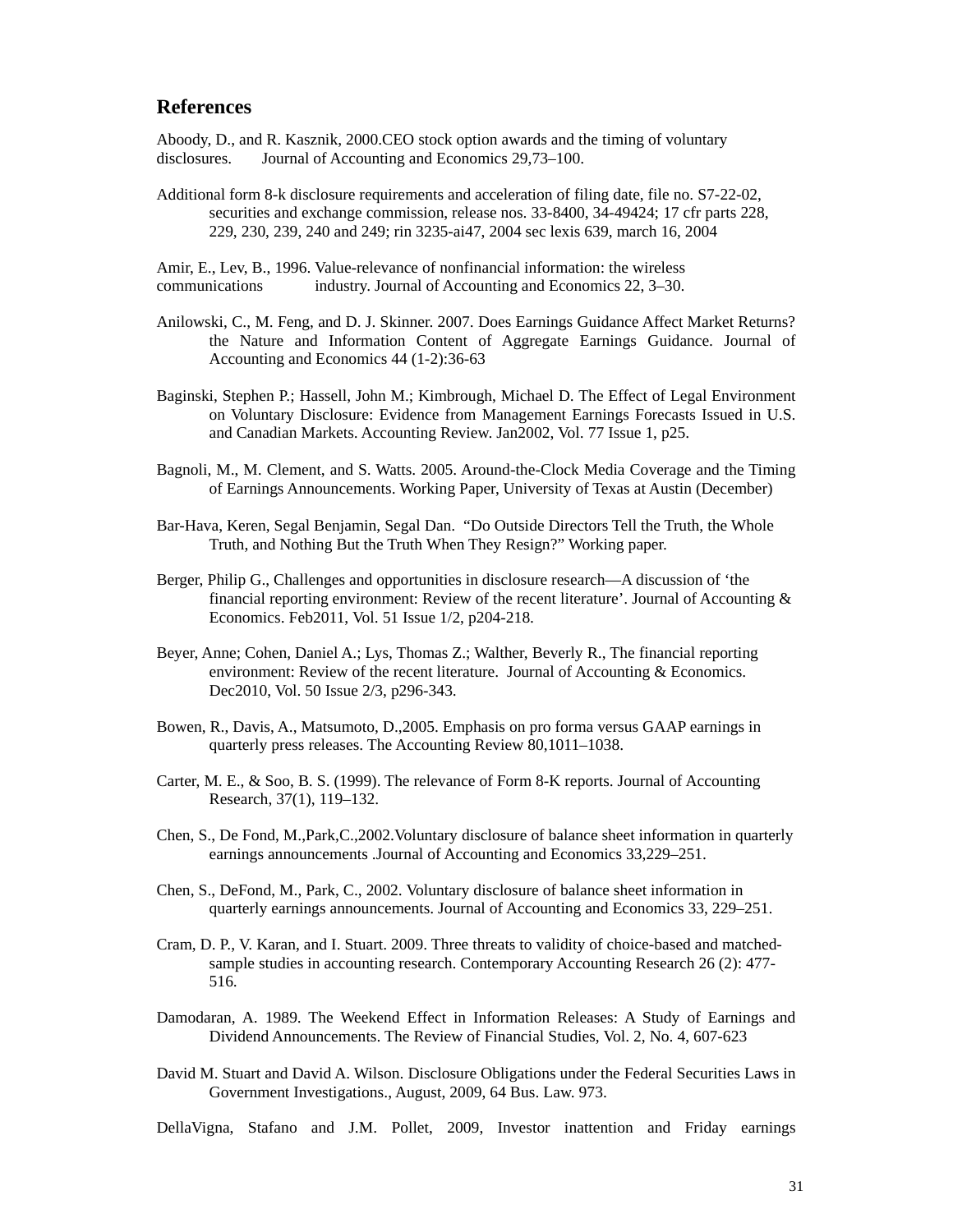announcements, Journal of Finance 74, 709-749

Doyle, J., and M. Magilke, 2009, The timing of earnings announcements: An examination of the strategic disclosure hypothesis, The Accounting Review 84, 157-182.

Easton, Peter D.; Zmijewski, Mark E, SEC Form 10K/10Q Reports and Annual Reports to Shareholders: Reporting Lags and Squared Market Model Prediction Errors. Journal of Accounting Research. Spring 93, Vol. 31 Issue 1, p113-129.

- The effects of firm size, corporate governance quality, and bad news on disclosure compliance. Ettredge, Mike; Johnstone, Karla; Stone, Mary; Wang, Qian. Review of Accounting Studies. Dec2011, Vol. 16 Issue 4, p866-889.
- Feldman, R., Govindaraj, S. , Livnat J., Segal, B.. Management's Tone Change, Post Earnings Announcement Drift and Accruals "Review of Accounting Studies", Vol. 15 Issue 4, Dec 2010
- Feldman, R., Livnat, J., & Segal, B. (2008). Shorting companies with unreliable financial statements. Journal of Investing, 17(3), 6–15.
- Field, L., Lowry,M.,Shu,S.,2005.Doesdisclosure deter or trigger litigation? Journal of Accounting and Economics39,487–507.
- Francis, J., Phil brick, D., Schipper, K.,1994. Shareholder litigation and corporate disclosures. Journal of Accounting Research 32,137–164.

Gennotte, G. and B. Trueman, 1996, "The Strategic Timing of Corporate Disclosures," Review of Financial Studies, 9, 2, pp. 665-690

- Griffin, Paul A.; Lont, David H.; Segal, Benjamin. Enforcement and disclosure under regulation fair disclosure: an empirical analysis. Accounting & Finance. Dec2011, Vol. 51 Issue 4, p947-983.
- Healy and Palepu Information asymmetry, corporate disclosure, and the capital markets A review of the empirical disclosure literature JAE 2001
- Heitzman Shane, Wasley E. Charles,, Zimmerman, L. Jerold. The joint effects of materiality thresholds and voluntary disclosure. Journal of Accounting and Economics, Volume 49, Issues 1–2, February 2010, Pages 109–132
- In re Browning-Ferris Indus. Sec. Lit... , 876 F. Supp. 870, 1994 U.S. Dist. LEXIS 20416 (N.D. Tex. 1994)
- In re Comverse Tech., Inc. Sec. Litig... , 543 F. Supp. 2d 134, 2008 U.S. Dist. LEXIS 12351 (E.D.N.Y. 2008)
- Ron Kasznik and Baruch Lev. To Warn or Not to Warn: Management Disclosures in the Face of an Earnings Surprise. The Accounting Review Vol. 70, No. 1 (Jan., 1995), pp. 113-134
- Kothari, S. P.; Wysocki, Peter D.; Shu, Susan, Do Managers Withhold Bad News? Journal of Accounting Research. March 2009, Vol. 47 Issue 1, p241-276.
- Lang, M., Lundholm, R., 2000. Voluntary disclosure and equity offerings: reducing information asymmetry or hyping the stock? Contemporary Accounting Research 17,623–663.

Levi, S., 2008. Voluntary disclosure of accruals in earnings press releases and the pricing of accruals. Review of Accounting Studies 13, 1–21.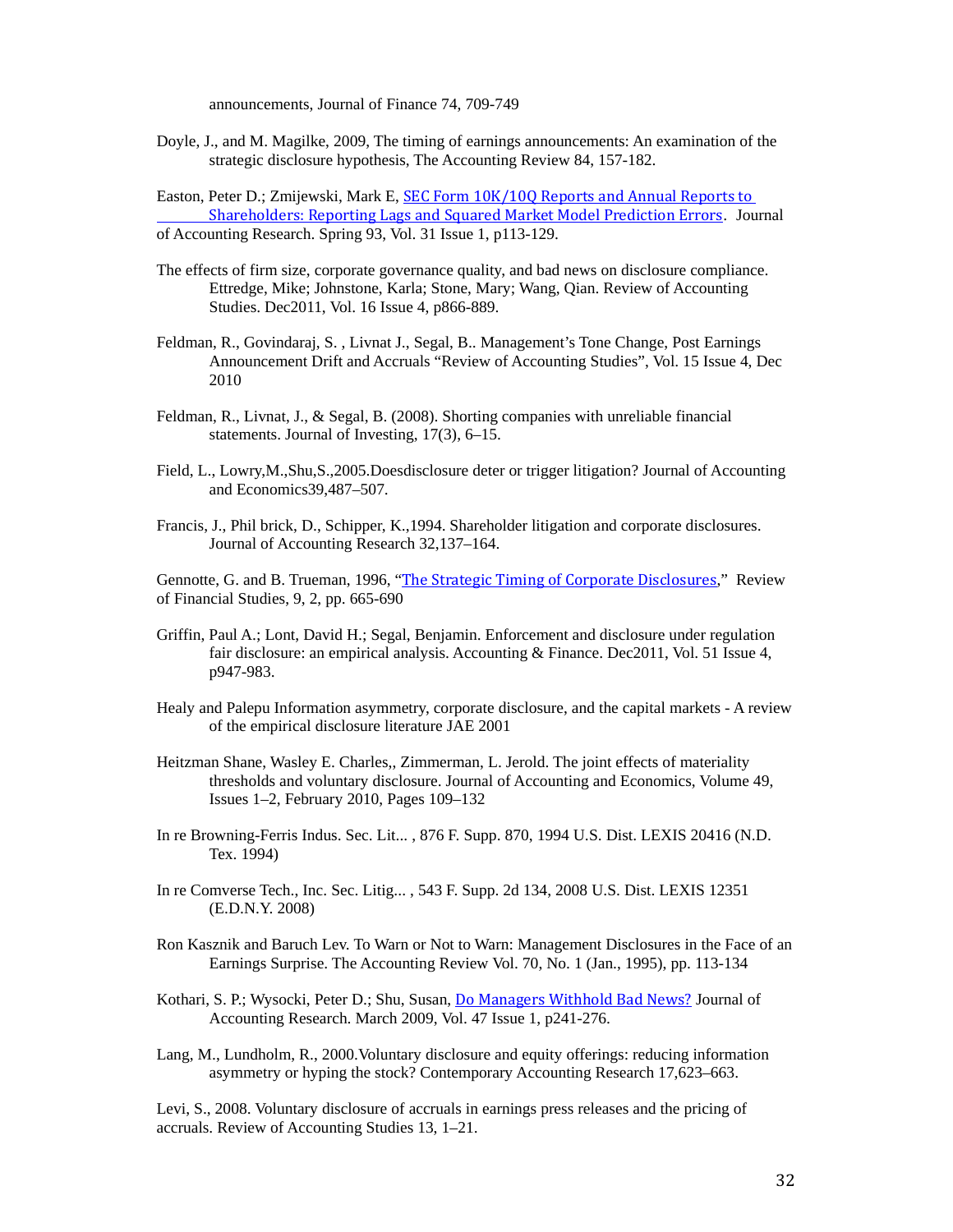- Marc I. Steinberg & Robin M. Goldman, Issuer Affirmative Disclosure Obligations An Analytical Framework for Merger Negotiations, Soft Information, and Bad News, 46 Md. L. Rev. 923 (Summer 1987)
- Michaely, Roni, Rubin, A. and Vedrashko, A., 2011, Corporate Governance and the Timing of Earnings Announcements, http://ssrn.com/abstract=1786159
- Michaely, Roni, Rubin, A. and Vedrashko, A., 2012, Firm Heterogeneity and Investor Inattention to Friday Earnings Announcements, http://ssrn.com/abstract=2164789
- Note, Living in a Material World: Corporate Disclosure of MidQuarter Results, 110 Harv. L. Rev. 923 (Feb. 1997)
- Patell, J., and M. Wolfson, 1982, Good news, bad news and the intraday timing of corporate disclosures, The Accounting Review 57, 509-527
- Patricia Sanchez Abril and Ann M. Olazabal, The Celebrity CEO: Corporate Disclosure at the Intersection of the Privacy and Securities Law, 46 Hous. L. Rev. 1545 (Winter 2010).
- Penman, S. 1987. The Distribution of Earnings News Over Time and Seasonalities in Aggregate Stock Returns. Journal of Financial Economics, Vol. 18, (2), 199-228
- Pinsker, R. E. (2006). Has firms' Form 8-K filing behavior changed since Section 409 of the Sarbanes–Oxley Act became effective? Working paper, Old Dominion University. Available at SSRN: http://ssrn.com/abstract=930063
- Rogers, J., Van Buskirk, A., 2009. Bundled forecasts and Selective disclosure of good news. http://ssrn.com/abstract =901837.
- Rogers, Jonathan L.; Buskirk, Andrew Van; Zechman, Sarah L. C. Disclosure Tone and Shareholder Litigation. Accounting Review. Nov2011, Vol. 86 Issue 6, p2155-2183
- Sanders, R. A., and S. K. Das, 2000, EDGAR filer information: electronic filing and the EDGAR system: A regulatory overview. United States Securities and Exchange Commission.
- Schrand, Catherine, M. Walther, Beverly R., Strategic Benchmarks in Earnings Announcements: The Selective Disclosure of Prior-Period Earnings Components. Accounting Review. Apr 2000, Vol. 75 Issue 2.
- Schwartz, K. B., & Soo, B. S. (1996). Evidence of regulatory noncompliance with SEC disclosure rules on auditor changes. The Accounting Review, 71(4), 555–572.
- Securities and Exchange Commission (SEC). (1989). Financial reporting release nos. 33-6822, 34- 26587: Accelerations of the timing for filing Forms 8-K related to changes in accountants and resignations of directors.
- Securities and Exchange Commission (SEC). (2002). Financial reporting release nos. 33-8106; 34- 46084: Proposed rule: Additional Form 8-K disclosure requirements and acceleration of filing date (June 17).
- Securities and Exchange Commission (SEC). (2004). Financial reporting release nos. 33-8400; 34- 49424: Final rule: Additional Form 8-K disclosure requirements and acceleration of filing date (August 23).
- Skinner, D.,1994. Why firms voluntarily disclose bad news. Journal of Accounting Research 32,38–60.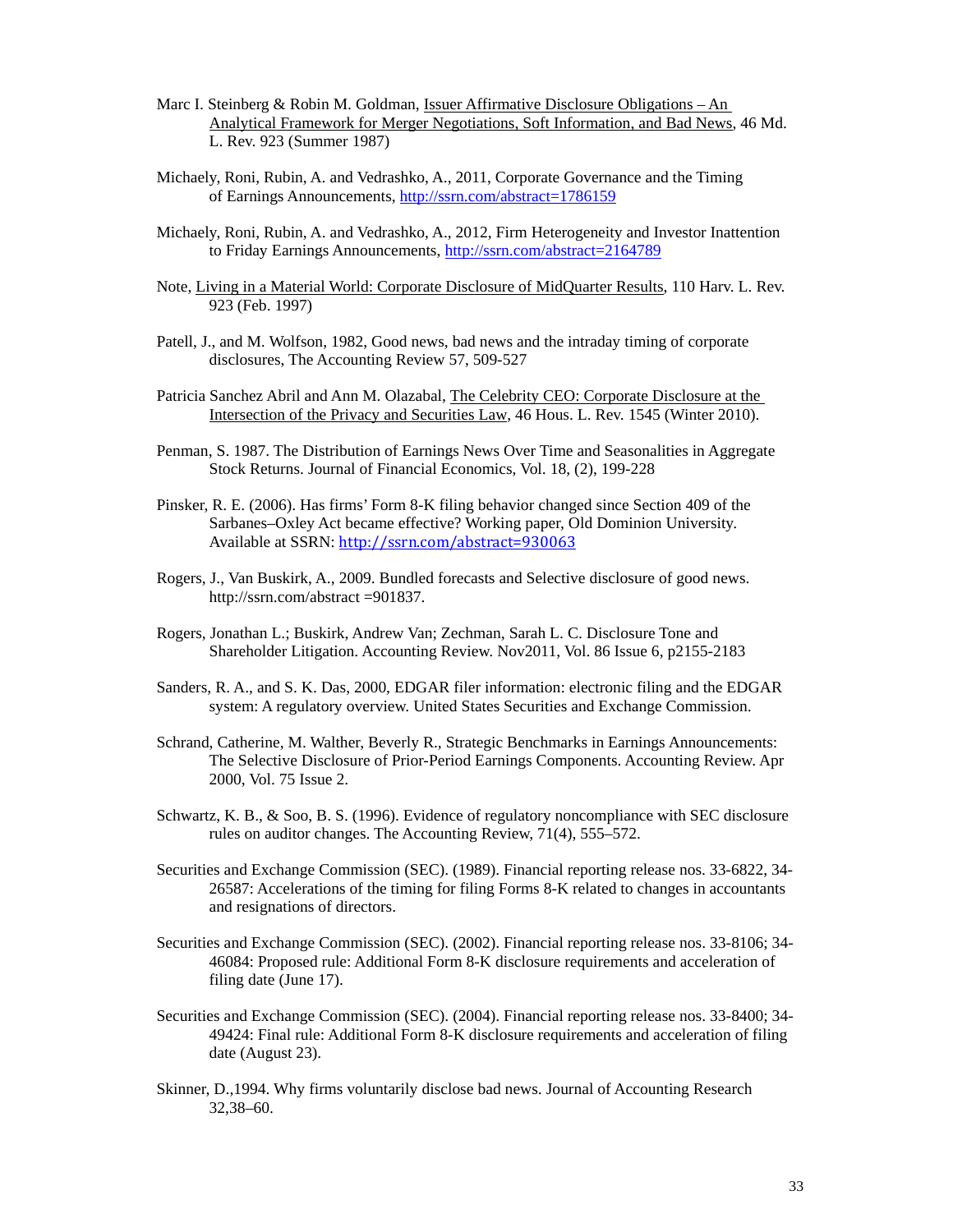- Skinner, D.,1997. Earnings disclosures and stockholder lawsuits. Journal of Accounting and Economics 23,249–282.
- Timothy J. Loughran and Bill D McDonald, When is a Liability not a Liability? Textual Analysis, Dictionaries, and 10 Ks, Journal of Finance, 2011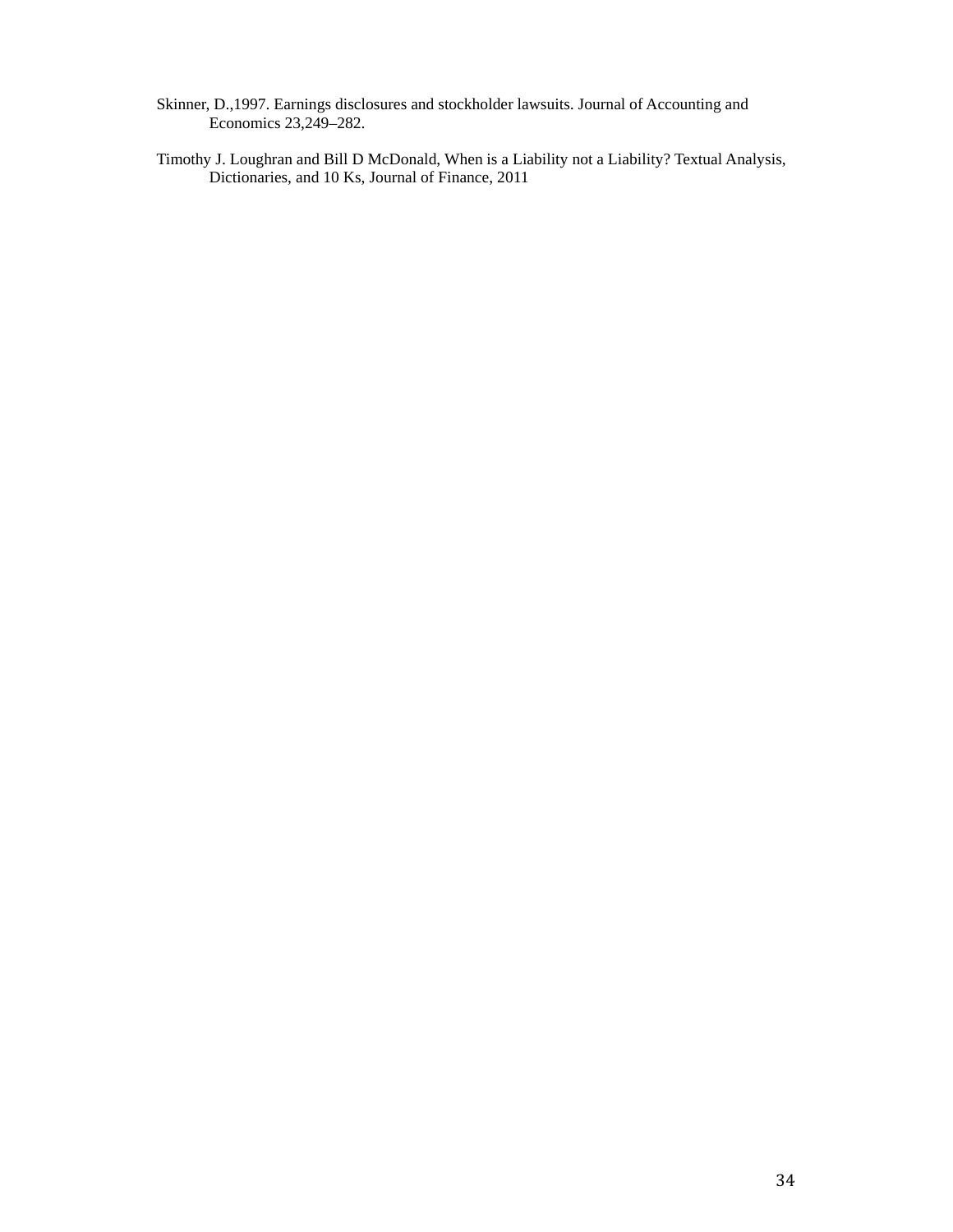# **Appendix I:**

## **Form 8-K Items Number and Description**

| Item Description                                                                | New*     | Old          |
|---------------------------------------------------------------------------------|----------|--------------|
|                                                                                 | Form     | Form         |
| Entry into a Material Definitive Agreement                                      | 1.01     |              |
| Termination of a Material Definitive Agreement                                  | 1.02     |              |
| Bankruptcy or Receivership                                                      | 1.03     | 3            |
| Mine Safety - Reporting of Shutdowns and Patterns of Violations                 | 1.04     |              |
| Completion of Acquisition or Disposition of Assets                              | 2.01     | 2            |
| Results of Operations and Financial Condition                                   | 2.02     |              |
| Creation of a Direct Financial Obligation or an Obligation under an Off-        | 2.03     |              |
| Balance Sheet Arrangement of a Registrant                                       |          |              |
| Triggering Events That Accelerate or Increase a Direct Financial Obligation or  | 2.04     |              |
| an Obligation under an Off-Balance Sheet Arrangement                            |          |              |
| Costs Associated with Exit or Disposal Activities                               | 2.05     |              |
| <b>Material Impairments</b>                                                     | 2.06     |              |
| Notice of Delisting or Failure to Satisfy a Continued Listing Rule or Standard; | 3.01     |              |
| <b>Transfer of Listing</b>                                                      |          |              |
| <b>Unregistered Sales of Equity Securities</b>                                  | 3.02     |              |
| Material Modification to Rights of Security Holders                             | 3.03     |              |
| Changes in Registrant's Certifying Accountant                                   | 4.01     | 4            |
| Non-Reliance on Previously Issued Financial Statements or a Related Audit       | 4.02     |              |
| Report or Completed Interim Review                                              |          |              |
| Changes in Control of Registrant                                                | 5.01     | $\mathbf{1}$ |
| Departure of Directors or Certain Officers; Election of Directors; Appointment  | 5.02     | 6            |
| of Certain Officers; Compensatory Arrangements of Certain Officers              |          |              |
| Amendments to Articles of Incorporation or Bylaws; Change in Fiscal Year        | 5.03     | 8            |
| Temporary Suspension of Trading Under Registrant's Employee Benefit Plans       | 5.04     |              |
| Amendment to Registrant's Code of Ethics, or Waiver of a Provision of the       | 5.05     |              |
| Code of Ethics                                                                  |          |              |
| Change in Shell Company Status                                                  | 5.06     |              |
| Submission of Matters to a Vote of Security Holders                             | 5.07     |              |
| <b>Shareholder Director Nominations</b>                                         | 5.08     |              |
| <b>Asset-Backed Securities</b>                                                  | $6.01 -$ |              |
|                                                                                 | 6.05     |              |
| <b>Regulation FD Disclosure</b>                                                 | 7.01     |              |
| Other Events                                                                    | 8.01     | 5            |
| <b>Financial Statements and Exhibits</b>                                        | 9.01     | 7            |

\*New form became effective August 23, 2004.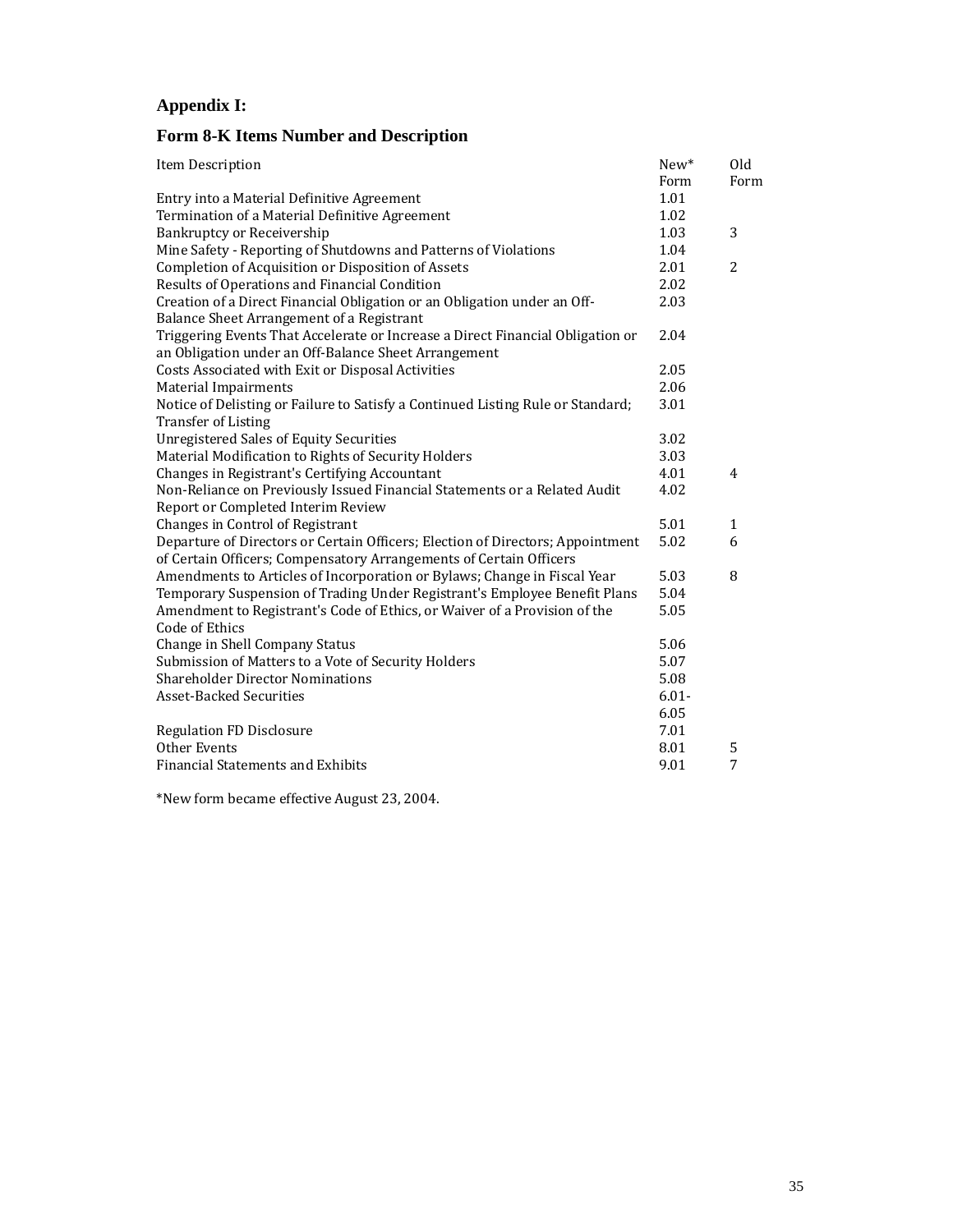# **Table 1: Descriptive Statistics**

|  |  |  | <b>Panel A: Form Characteristics</b> |  |
|--|--|--|--------------------------------------|--|
|--|--|--|--------------------------------------|--|

|                   | Non-Public | Public  | Voluntary<br>Items | Negative<br>Form News | Negative<br>Voluntary | Negative<br>Mandatory |
|-------------------|------------|---------|--------------------|-----------------------|-----------------------|-----------------------|
| 1996              | 2,658      | 2,973   | 0.852              | 0.49                  | 0.445                 | 0.709                 |
| 1997              | 4,426      | 4,267   | 0.807              | 0.49                  | 0.448                 | 0.645                 |
| 1998              | 4,648      | 4,924   | 0.85               | 0.488                 | 0.451                 | 0.666                 |
| 1999              | 4,708      | 4,835   | 0.85               | 0.483                 | 0.431                 | 0.735                 |
| 2000              | 5,314      | 4,884   | 0.835              | 0.486                 | 0.429                 | 0.743                 |
| 2001              | 6,365      | 5,323   | 0.849              | 0.519                 | 0.465                 | 0.779                 |
| 2002              | 6,318      | 6,640   | 0.807              | 0.541                 | 0.472                 | 0.795                 |
| 2003              | 6,230      | 5,881   | 0.851              | 0.504                 | 0.456                 | 0.749                 |
| 2004              | 10,387     | 10,012  | 0.584              | 0.513                 | 0.48                  | 0.552                 |
| 2005              | 18,100     | 19,799  | 0.405              | 0.494                 | 0.52                  | 0.469                 |
| 2006              | 10,926     | 12,529  | 0.347              | 0.499                 | 0.497                 | 0.491                 |
| 2007              | 12,459     | 16,380  | 0.353              | 0.511                 | 0.483                 | 0.515                 |
| 2008              | 10,677     | 14,650  | 0.349              | 0.523                 | 0.504                 | 0.519                 |
| 2009              | 10,047     | 13,925  | 0.357              | 0.538                 | 0.527                 | 0.531                 |
| 2010              | 9,544      | 12,565  | 0.38               | 0.525                 | 0.499                 | 0.528                 |
| 2011              | 9,783      | 12,280  | 0.379              | 0.53                  | 0.506                 | 0.532                 |
| Total             | 132,590    | 151,867 |                    |                       |                       |                       |
| Average 1996-2003 |            |         | 0.838              | 0.500                 | 0.450                 | 0.728                 |
| Average 2005-2011 |            |         | 0.394              | 0.517                 | 0.502                 | 0.517                 |

# **Panel B: Disclosure Strategy**

|                   | Reporting | Afterhours | Last_Day | Afterhours  |
|-------------------|-----------|------------|----------|-------------|
|                   | Lag       |            |          | on Last_Day |
| 1996              | 9.633     |            | 0.232    |             |
| 1997              | 9.1       |            | 0.224    |             |
| 1998              | 8.167     |            | 0.235    |             |
| 1999              | 8.054     |            | 0.231    |             |
| 2000              | 7.767     |            | 0.227    |             |
| 2001              | 7.258     |            | 0.23     |             |
| 2002              | 6.322     | 0.42       | 0.231    | 0.091       |
| 2003              | 5.145     | 0.426      | 0.223    | 0.085       |
| 2004              | 5.058     | 0.443      | 0.218    | 0.094       |
| 2005              | 4.902     | 0.472      | 0.214    | 0.100       |
| 2006              | 4.831     | 0.484      | 0.218    | 0.103       |
| 2007              | 4.308     | 0.483      | 0.219    | 0.106       |
| 2008              | 4.19      | 0.494      | 0.211    | 0.105       |
| 2009              | 3.978     | 0.502      | 0.216    | 0.112       |
| 2010              | 3.916     | 0.499      | 0.206    | 0.104       |
| 2011              | 3.784     | 0.509      | 0.206    | 0.107       |
| Average 1996-2003 | 7.681     | 0.423      | 0.229    | 0.088       |
| Average 2005-2011 | 4.273     | 0.492      | 0.213    | 0.105       |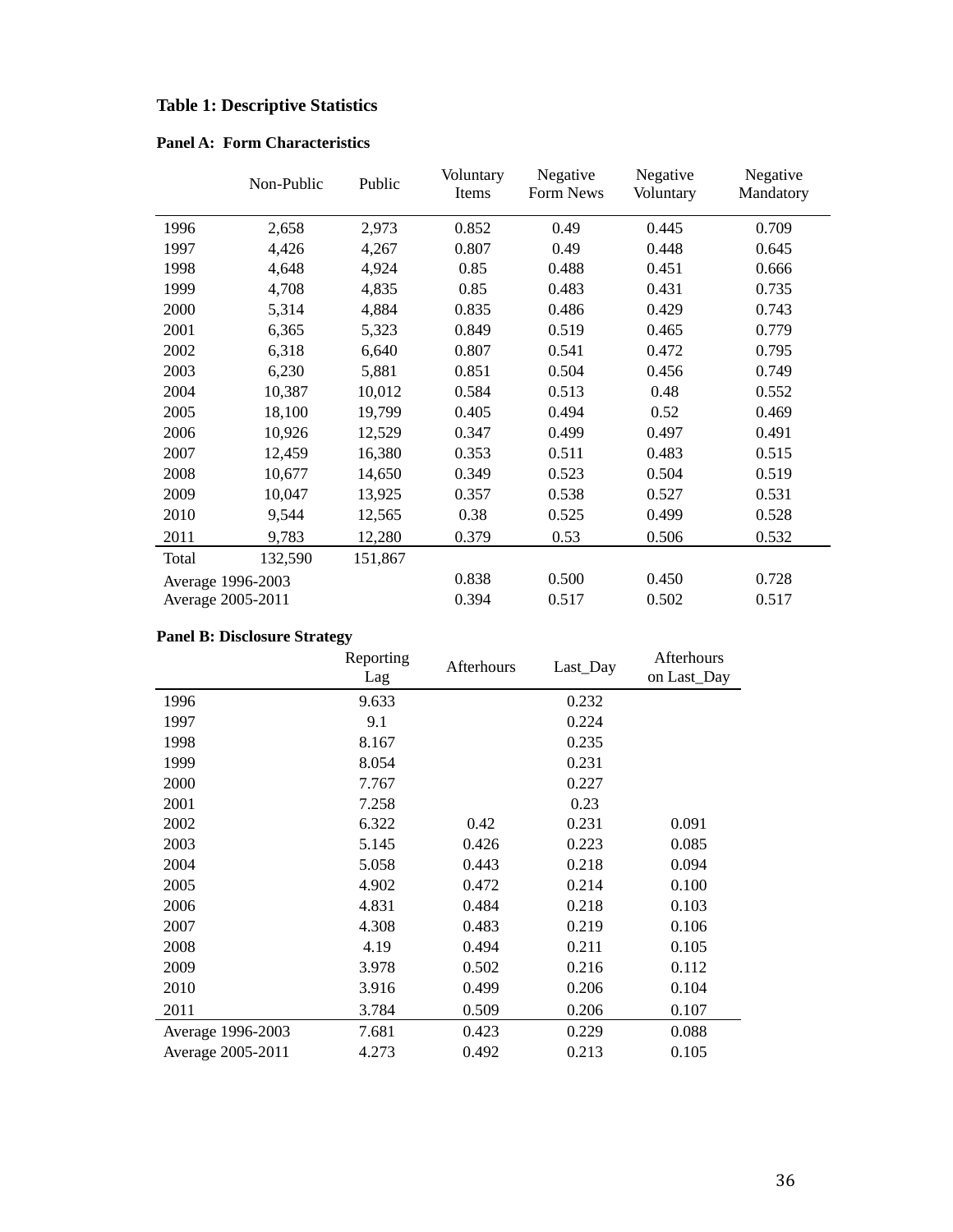| Panel C: Disclosure Strategy at the Firm-Year Level |  |  |
|-----------------------------------------------------|--|--|
|-----------------------------------------------------|--|--|

|                           | Mean  |       | Median |       |
|---------------------------|-------|-------|--------|-------|
| Number of 8-K             | 2.961 |       |        | 4     |
| SD_Reporting Lag          | 4.468 | 1.155 | 2.168  | 3.536 |
| SD Afterhours             | 0.379 |       | 0.5    | 0.577 |
| SD_Last Day               | 0.305 |       | 0.408  | 0.548 |
| SD Afterhours on Last Day | 0.17  |       |        | 0.408 |

### **Panel D: Reported Items**

|         | Item           | Proportion | Sum    | Abnormal<br>Return (%) |
|---------|----------------|------------|--------|------------------------|
|         | $\mathbf 1$    | 0.027      | 2,416  | 0.300                  |
|         | $\overline{c}$ | 0.05       | 4,401  | $-0.170$               |
|         | 3              | 0.021      | 1,881  | $-0.550$               |
| Old 8-K | $\overline{4}$ | 0.088      | 7,841  | $-0.500***$            |
|         | 5              | 0.83       | 73,696 | $-0.240***$            |
|         | 6              | 0.012      | 1,099  | $-0.280$               |
|         | 8              | 0.015      | 1,374  | $-0.110$               |
|         |                |            |        |                        |
|         | 1.01           | 0.227      | 44,434 | $0.310***$             |
|         | 1.02           | 0.021      | 4,056  | $-0.270$               |
|         | 1.03           | 0.003      | 547    | $-16.500***$           |
|         | 2.01           | 0.019      | 3,722  | 0.050                  |
|         | 2.03           | 0.059      | 11,637 | 0.030                  |
|         | 2.04           | 0.005      | 1,060  | $-2.030***$            |
|         | 2.05           | 0.008      | 1,617  | $-0.110$               |
|         | 2.06           | 0.004      | 761    | $-1.530***$            |
| New 8-K | 3.01           | 0.023      | 4,585  | $-2.410***$            |
|         | 3.02           | 0.045      | 8,822  | $-0.230$               |
|         | 3.03           | 0.009      | 1,665  | 0.620                  |
|         | 4.01           | 0.026      | 5,017  | $-0.450***$            |
|         | 4.02           | 0.01       | 1,980  | $-1.320***$            |
|         | 5.01           | 0.007      | 1,452  | $-0.840$               |
|         | 5.02           | 0.271      | 52,985 | $-0.060$               |
|         | 5.03           | 0.039      | 7,550  | $-0.150$               |
|         | 5.04           | 0.002      | 398    | 0.130                  |
|         | 5.05           | 0.003      | 513    | $-0.190$               |
|         | 8.01           | 0.373      | 72,945 | 0.000                  |

Panel A shows the number of 8-K forms filed by public and non-public companies, the proportion of forms reporting voluntary items (Voluntary Items), the proportion of forms with negative news (Negative Form News), proportion of forms with negative voluntary news (Negative Voluntary) and negative mandatory news (Negative Voluntary). Panel B shows the average number of days between the event date and 8-K filing date (Reporting Lag), the proportion of 8-K forms filed after trading hours (Afterhours), the proportion of 8-K reports filed on the last trading day of the week (Last\_Day), and the proportion of forms reported after trading hours on the last trading day of the week (Afterhours on Last\_Day). Panel C presents statistics on the number of 8-K reports and the mean and standard deviation of Reporting Lag, Afterhours, Last\_Day and Afterhours on Last\_Day at the firm-year level. Panel D reports the proportion of items reported in the 8- K, the total number of 8-K containing the specific item, and the 3 days cumulative abnormal returns centered on the filing date. Abnormal Returns are computed based on Fama-French (1992) three factor model. \*\*\*, \*\*, and \* denote two-tailed significance at the 1%, 5%, and 10% level, respectively.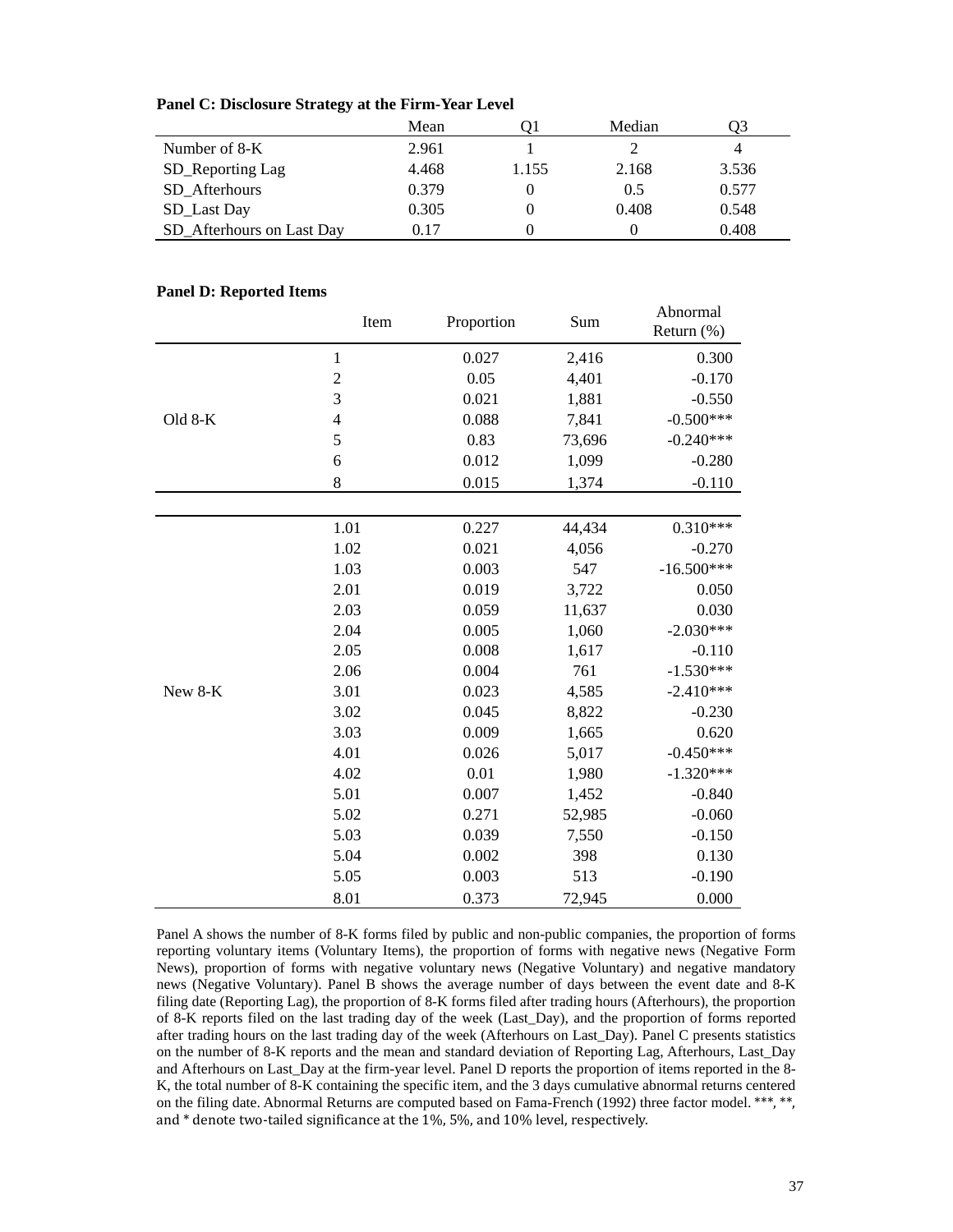# **Table 2: Unconditional Analysis of Reporting Strategy**

# **Panel A: Reporting Lag**

|                                        | Old 8-K (1996-2004) |             |             | New 8-K (2004-2011) |             |             |
|----------------------------------------|---------------------|-------------|-------------|---------------------|-------------|-------------|
|                                        | <b>Overall</b>      | Voluntary   | Mandatory   | Overall             | Voluntary   | Mandatory   |
|                                        |                     | <b>News</b> | <b>News</b> |                     | <b>News</b> | <b>News</b> |
| Constant                               | $4.443***$          | $3.919***$  | $10.043***$ | $1.272***$          | $-3.367***$ | $3.903***$  |
|                                        | (0.000)             | (0.000)     | (0.000)     | (0.000)             | (0.000)     | (0.000)     |
| Number of Items                        | $4.952***$          | $5.233***$  | $2.490***$  | $1.087***$          | $2.364***$  | $0.322***$  |
|                                        | (0.000)             | (0.000)     | (0.000)     | (0.000)             | (0.000)     | (0.000)     |
| <b>Negative News Indicator</b>         | $1.336***$          | $0.738*$    | $-0.542$    | $1.017***$          | $2.133***$  | $0.311**$   |
|                                        | (0.000)             | (0.092)     | (0.273)     | (0.000)             | (0.000)     | (0.045)     |
| Public Company Indicator               | $-5.334***$         | $-5.009***$ | $-4.802***$ | $-2.170***$         | $-2.938***$ | $-1.975***$ |
|                                        | (0.000)             | (0.000)     | (0.000)     | (0.000)             | (0.000)     | (0.000)     |
| Public Company Indicator*Negative News | $-0.183$            | 0.036       | $-0.226$    | $-0.847***$         | $-1.207***$ | $-0.254$    |
| Indicator                              | (0.671)             | (0.944)     | (0.784)     | (0.000)             | (0.000)     | (0.126)     |
|                                        |                     |             |             |                     |             |             |
| <b>Observations</b>                    | 88.840              | 73.938      | 16,549      | 195.617             | 73,036      | 131,597     |
| <b>Public Firms Negative News</b>      | $1.154***$          | $0.773***$  | $-0.768$    | $0.170***$          | $0.926***$  | $0.0572***$ |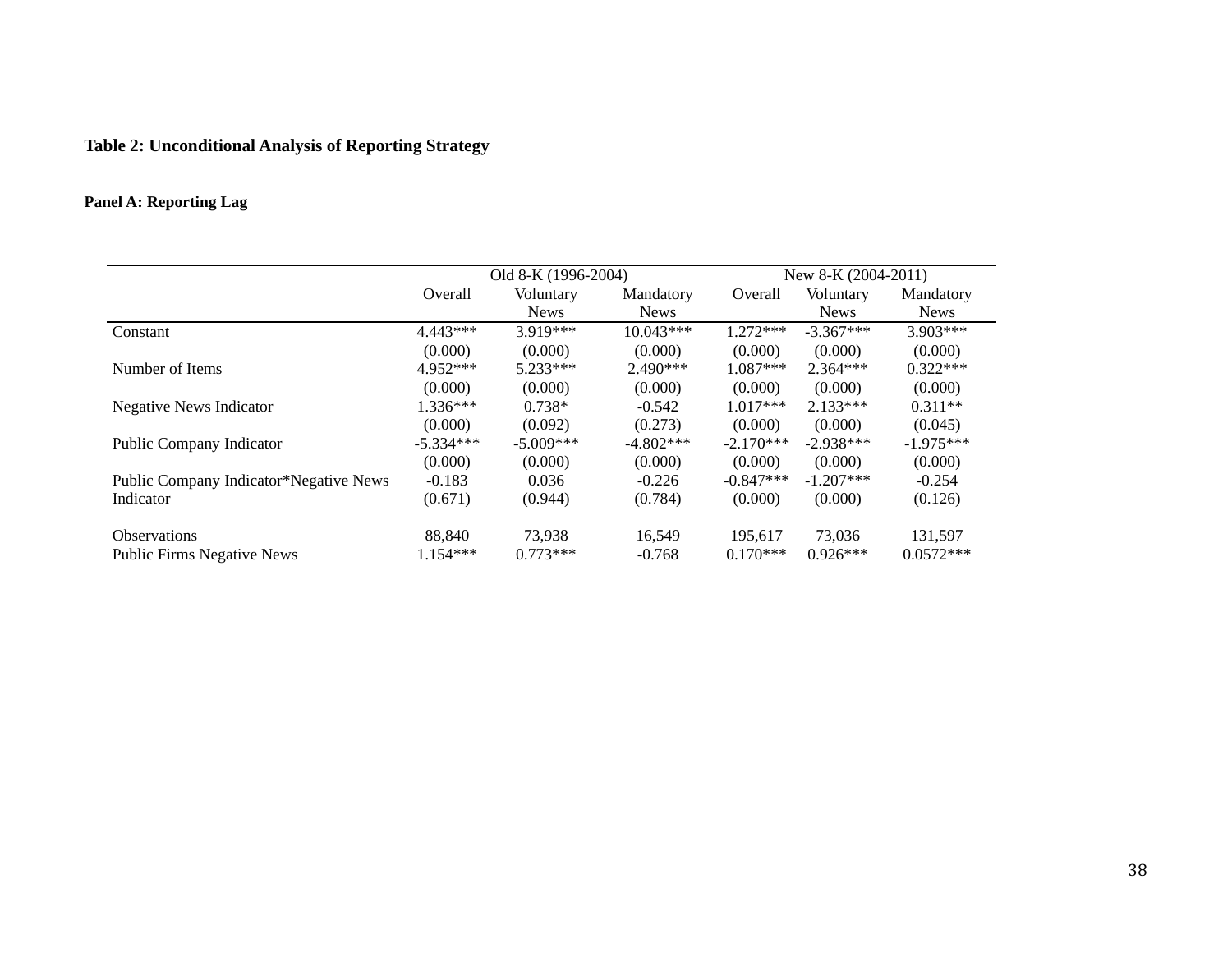# **Panel B: After Trading Hours**

|                                        | Old 8-K (1996-2004) |             |             | New 8-K $(2004-2011)$ |             |             |
|----------------------------------------|---------------------|-------------|-------------|-----------------------|-------------|-------------|
|                                        | Overall             | Voluntary   | Mandatory   | Overall               | Voluntary   | Mandatory   |
|                                        |                     | <b>News</b> | <b>News</b> |                       | <b>News</b> | <b>News</b> |
| Constant                               | $-0.441***$         | $-0.458***$ | $-0.301**$  | $-0.364***$           | $-0.580***$ | $-0.197***$ |
|                                        | (0.000)             | (0.000)     | (0.012)     | (0.000)               | (0.000)     | (0.000)     |
| Number of Items                        | $0.165**$           | $0.149*$    | $0.138*$    | $0.213***$            | $0.268***$  | $0.152***$  |
|                                        | (0.021)             | (0.067)     | (0.063)     | (0.000)               | (0.000)     | (0.000)     |
| <b>Negative News Indicator</b>         | $-0.008$            | $-0.032$    | 0.033       | $-0.092**$            | $-0.017$    | $-0.122**$  |
|                                        | (0.841)             | (0.498)     | (0.670)     | (0.030)               | (0.601)     | (0.047)     |
| Public Company Indicator               | $-0.033$            | $-0.036$    | 0.028       | $0.260***$            | $0.172***$  | $0.304***$  |
|                                        | (0.463)             | (0.439)     | (0.813)     | (0.000)               | (0.000)     | (0.000)     |
| Public Company Indicator*Negative News | $0.166***$          | $0.177***$  | 0.137       | $0.201***$            | $0.224***$  | $0.195***$  |
| Indicator                              | (0.004)             | (0.007)     | (0.306)     | (0.000)               | (0.000)     | (0.002)     |
|                                        |                     |             |             |                       |             |             |
| <b>Observations</b>                    | 28,961              | 23,710      | 5,670       | 195,617               | 73,036      | 131,597     |
| <b>Public Firms Negative News</b>      | $0.157***$          | $0.144***$  | 0.170       | $0.109***$            | $0.207***$  | $0.0722***$ |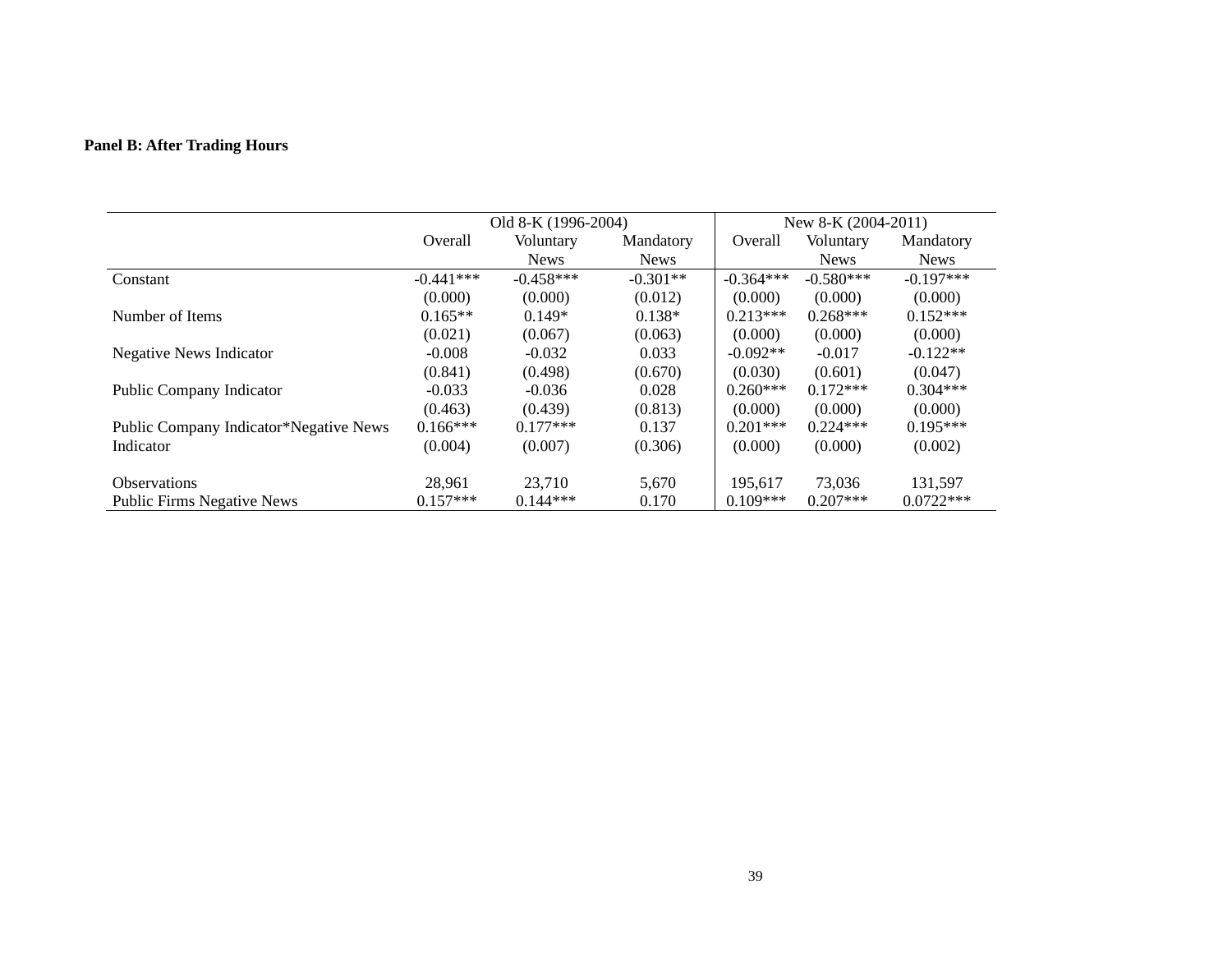## **Panel C: Last Trading Day of the Week**

|                                        | Old 8-K (1996-2004) |             |             | New 8-K $(2004-2011)$ |             |             |
|----------------------------------------|---------------------|-------------|-------------|-----------------------|-------------|-------------|
|                                        | Overall             | Voluntary   | Mandatory   | Overall               | Voluntary   | Mandatory   |
|                                        |                     | <b>News</b> | <b>News</b> |                       | <b>News</b> | <b>News</b> |
| Constant                               | $-1.219***$         | $-1.222***$ | $-1.278***$ | $-1.384***$           | $-1.437***$ | $-1.348***$ |
|                                        | (0.000)             | (0.000)     | (0.000)     | (0.000)               | (0.000)     | (0.000)     |
| Number of Items                        | 0.049               | $0.079*$    | $-0.006$    | $0.031**$             | $0.056***$  | 0.022       |
|                                        | (0.230)             | (0.087)     | (0.896)     | (0.013)               | (0.001)     | (0.102)     |
| <b>Negative News Indicator</b>         | $-0.006$            | $-0.037$    | 0.015       | $-0.079**$            | 0.009       | $-0.130***$ |
|                                        | (0.797)             | (0.186)     | (0.773)     | (0.023)               | (0.772)     | (0.007)     |
| Public Company Indicator               | $-0.076***$         | $-0.080***$ | 0.054       | 0.027                 | $-0.050$    | $0.057***$  |
|                                        | (0.002)             | (0.002)     | (0.459)     | (0.131)               | (0.102)     | (0.005)     |
| Public Company Indicator*Negative News | $0.067*$            | $0.079**$   | $-0.016$    | $0.085**$             | 0.057       | $0.108**$   |
| Indicator                              | (0.052)             | (0.040)     | (0.850)     | (0.025)               | (0.165)     | (0.034)     |
|                                        |                     |             |             |                       |             |             |
| <b>Observations</b>                    | 88.840              | 73,938      | 16.549      | 195.617               | 73,036      | 131,597     |
| <b>Public Firms Negative News</b>      | $0.0608***$         | 0.0424      | $-0.00186$  | 0.00604               | $0.0660***$ | $-0.0215$   |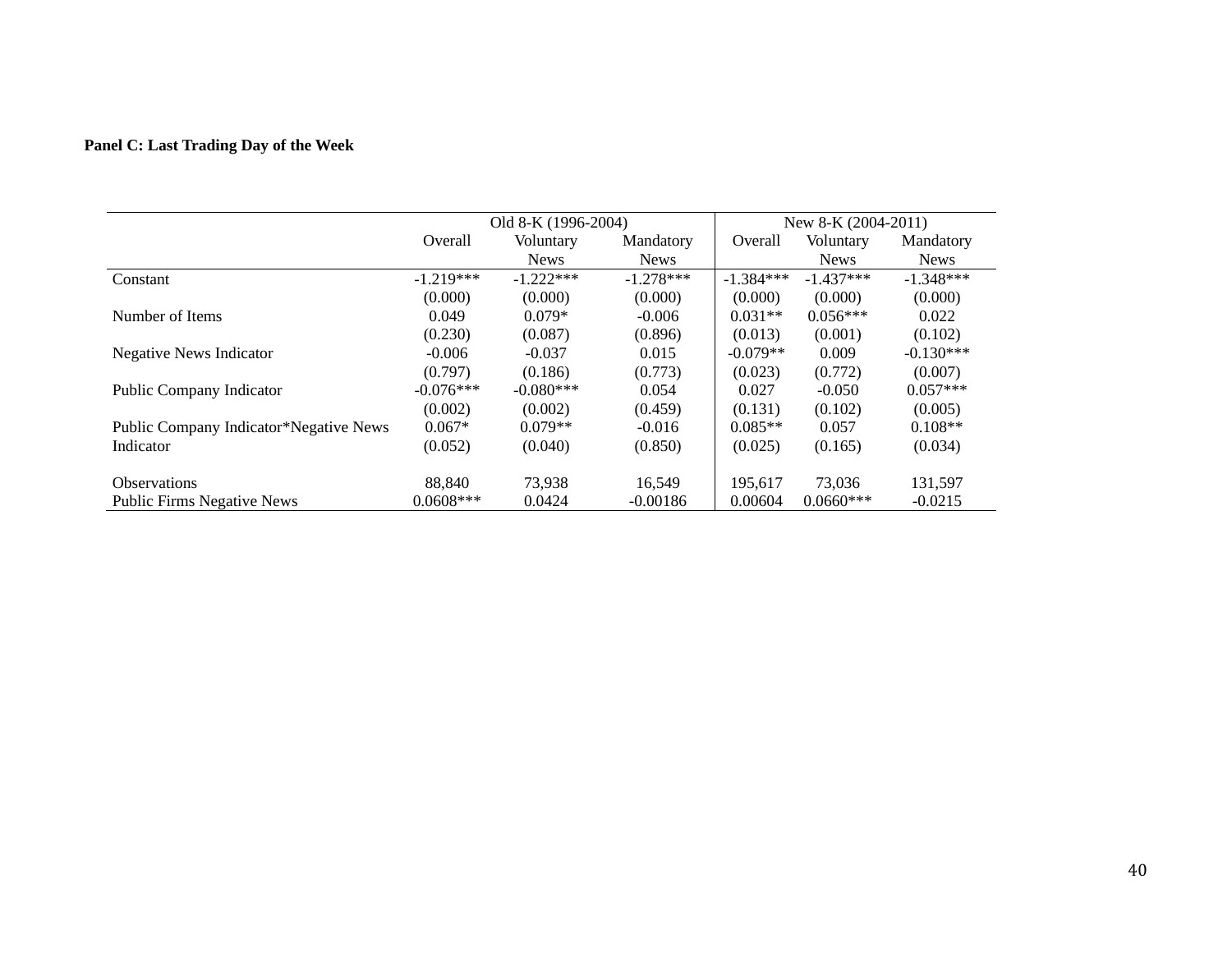| Panel D: After Trading Hours on the Last Trading Day of the Week |  |  |
|------------------------------------------------------------------|--|--|
|                                                                  |  |  |

|                                        | Old 8-K (1996-2004) |             |             | New 8-K $(2004-2011)$ |             |             |
|----------------------------------------|---------------------|-------------|-------------|-----------------------|-------------|-------------|
|                                        | Overall             | Voluntary   | Mandatory   | Overall               | Voluntary   | Mandatory   |
|                                        |                     | <b>News</b> | <b>News</b> |                       | <b>News</b> | <b>News</b> |
| Constant                               | $-2.438***$         | $-2.349***$ | $-2.291***$ | $-2.344***$           | $-2.515***$ | $-2.229***$ |
|                                        | (0.000)             | (0.000)     | (0.000)     | (0.000)               | (0.000)     | (0.000)     |
| Number of Items                        | 0.171               | 0.062       | 0.112       | $0.107***$            | $0.158***$  | $0.070***$  |
|                                        | (0.103)             | (0.637)     | (0.315)     | (0.000)               | (0.000)     | (0.000)     |
| <b>Negative News Indicator</b>         | 0.023               | 0.007       | $-0.013$    | $-0.069*$             | 0.001       | $-0.108**$  |
|                                        | (0.698)             | (0.915)     | (0.918)     | (0.089)               | (0.977)     | (0.046)     |
| Public Company Indicator               | $-0.006$            | $-0.017$    | 0.216       | $0.153***$            | 0.014       | $0.206***$  |
|                                        | (0.918)             | (0.800)     | (0.232)     | (0.000)               | (0.763)     | (0.000)     |
| Public Company Indicator*Negative News | 0.090               | 0.114       | $-0.104$    | $0.152***$            | $0.226***$  | $0.135**$   |
| Indicator                              | (0.280)             | (0.226)     | (0.619)     | (0.001)               | (0.000)     | (0.021)     |
|                                        |                     |             |             |                       |             |             |
| <b>Observations</b>                    | 28,961              | 23,710      | 5,670       | 195.617               | 73,036      | 131,597     |
| <b>Public Firms Negative News</b>      | $0.113*$            | $0.121*$    | $-0.117$    | $0.0832***$           | $0.227***$  | 0.0269      |

Table 2 shows the regression results of the disclosure strategy variables on form characteristics and type of company. P values are reported in parentheses. The dependent variable in Panel A, B, C, and D is the reporting lag between the filing and event days, after trading hours indicator, last trading day of the week indicator, and after trading hours on the last day of the week indicator, respectively. After trading hours takes the values of 1 if the 8-K report is filed outside trading hours (9AM to 4PM) and zero otherwise; last trading day of the week indicator takes the value of 1 if the 8-K report is filed on the last trading day of the week and zero otherwise; after trading hours on the last day of the week indicator takes the value of 1 if the 8-K report is filed after trading hours on the last trading day of the week. Number of Items is number of Items reported in the form. Negative News Indicator takes the value of 1 if the news are negative and zero otherwise. Public Company Indicator takes the value of 1 if the company shares are traded. Public Firms Negative News is the sum of the coefficients on Public Company Indicator and the interaction variable Public Company Indicator\*Negative News Indicator. With the exception of the reporting lag regression, the regressions are computed using Logit. The reporting lag regression is computed using Tobit. All regressions include year fixed effect. The standard errors correct for firm clustering. \*\*\*, \*\*, and \* denote two-tailed significance at the 1%, 5%, and 10% level, respectively.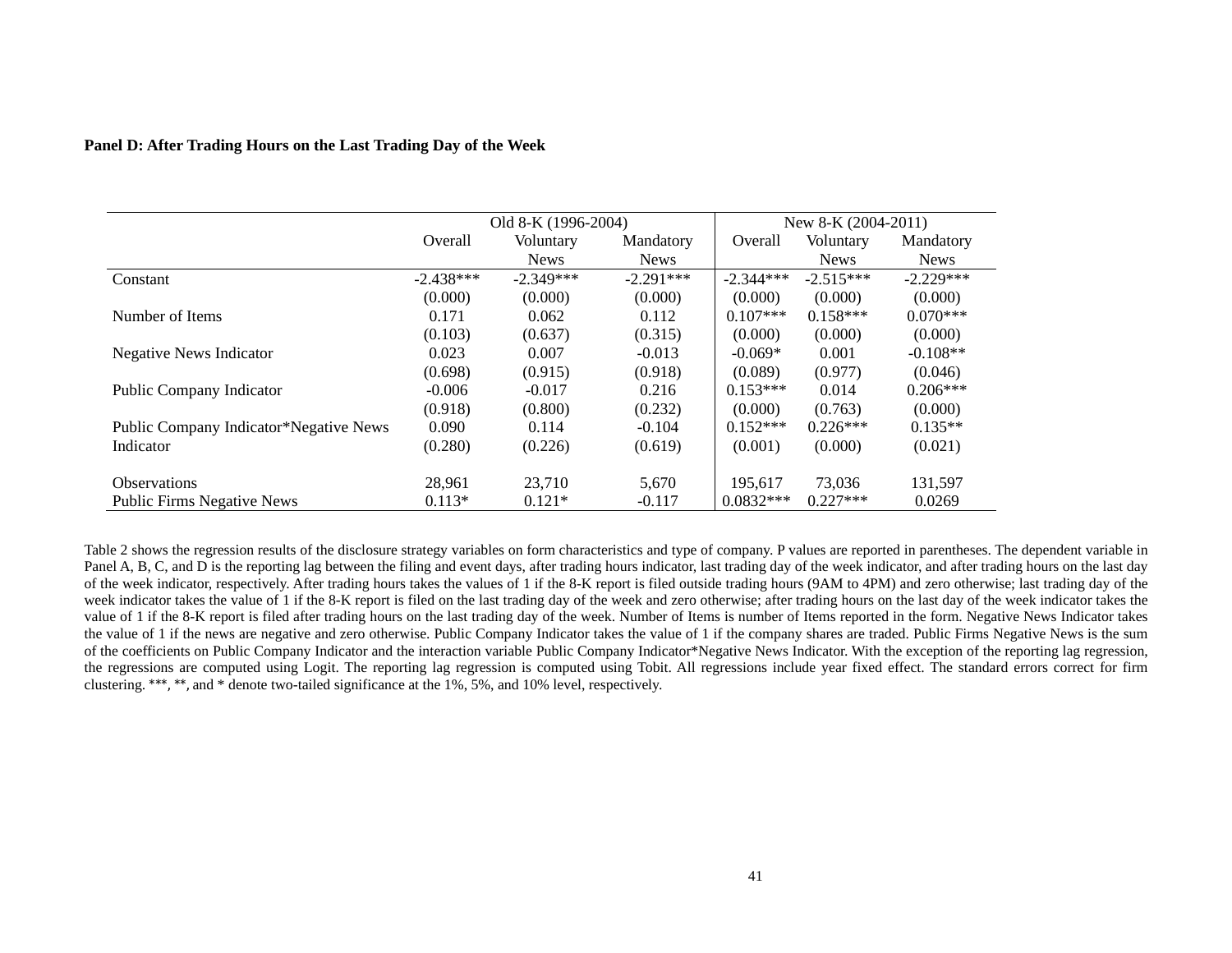# **Table 3: Reporting Strategy and Firm Characteristics**

### **Panel A: Reporting Lag**

|                                  | Old 8-K (1996-2004) |             |                       | New 8-K (2004-2011) |             |                       |
|----------------------------------|---------------------|-------------|-----------------------|---------------------|-------------|-----------------------|
|                                  | Overall             | Voluntary   | <b>Mandatory News</b> | Overall             | Voluntary   | <b>Mandatory News</b> |
|                                  |                     | <b>News</b> |                       |                     | <b>News</b> |                       |
| Constant                         | $-0.510$            | $-1.618$    | $6.443***$            | 0.219               | $-4.801***$ | $2.772***$            |
|                                  | (0.622)             | (0.138)     | (0.001)               | (0.164)             | (0.000)     | (0.000)               |
| Number of Items                  | 4.793***            | 5.483***    | $1.620*$              | $0.783***$          | $2.301***$  | $-0.044$              |
|                                  | (0.000)             | (0.000)     | (0.083)               | (0.000)             | (0.000)     | (0.311)               |
| Negative News Indicator          | 1.496***            | 1.369***    | $-1.158$              | 0.190               | $0.624**$   | 0.164                 |
|                                  | (0.000)             | (0.000)     | (0.262)               | (0.153)             | (0.025)     | (0.171)               |
| <b>High Litigation Indicator</b> | $-0.183$            | $-0.082$    | 0.412                 | $-0.304*$           | $-0.697**$  | $-0.110$              |
|                                  | (0.742)             | (0.887)     | (0.774)               | (0.095)             | (0.037)     | (0.491)               |
| High Litigation Indicator*       | $-0.997$            | $-1.401*$   | 0.766                 | $-0.133$            | $0.862**$   | $-0.503***$           |
| <b>Negative News Indicator</b>   | (0.127)             | (0.053)     | (0.617)               | (0.521)             | (0.043)     | (0.008)               |
| Asymmetry                        | 1.639***            | $1.471***$  | 1.528                 | $0.859***$          | $0.734**$   | $0.609***$            |
|                                  | (0.000)             | (0.002)     | (0.245)               | (0.000)             | (0.038)     | (0.000)               |
| Asymmetry*Negative News          | 0.612               | 0.865       | $-1.324$              | $-0.352*$           | $-1.113***$ | 0.116                 |
| Indicator                        | (0.259)             | (0.143)     | (0.350)               | (0.078)             | (0.007)     | (0.498)               |
| Distress Indicator               | 0.478               | 0.406       | $-0.016$              | $-0.378**$          | $-0.374$    | $-0.151$              |
|                                  | (0.386)             | (0.482)     | (0.991)               | (0.018)             | (0.276)     | (0.271)               |
| Distress Indicator*Negative News | $-0.344$            | $-0.242$    | $-0.834$              | 0.152               | 0.349       | 0.103                 |
| Indicator                        | (0.649)             | (0.779)     | (0.594)               | (0.474)             | (0.449)     | (0.596)               |
| <b>Institutional Ownership</b>   | $-0.953$            | $-0.469$    | $-1.021$              | 0.561               | $-0.125$    | 0.430                 |
|                                  | (0.462)             | (0.729)     | (0.766)               | (0.105)             | (0.845)     | (0.151)               |
| Institutional Ownership*Negative | $-0.073$            | $-0.501$    | 1.752                 | $-0.474$            | $-0.398$    | 0.029                 |
| News Indicator                   | (0.967)             | (0.803)     | (0.657)               | (0.244)             | (0.638)     | (0.937)               |
|                                  |                     |             |                       |                     |             |                       |
| Observations                     | 30,738              | 27,273      | 3,682                 | 85,775              | 30,748      | 59,154                |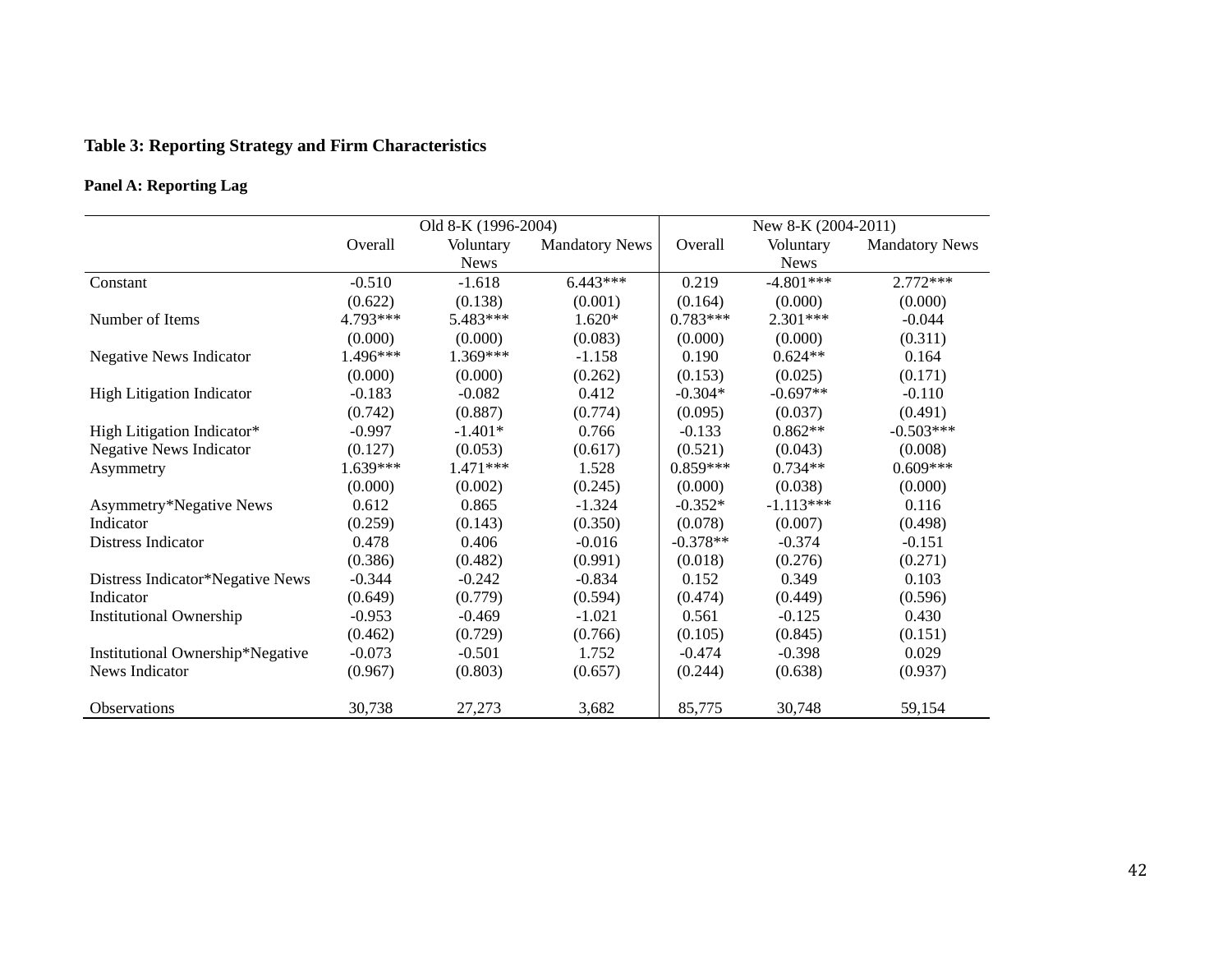# **Panel B: After Trading Hours**

|                                  |             | Old 8-K (1996-2004) |                       | New 8-K (2004-2011) |             |                       |
|----------------------------------|-------------|---------------------|-----------------------|---------------------|-------------|-----------------------|
|                                  | Overall     | Voluntary           | <b>Mandatory News</b> | Overall             | Voluntary   | <b>Mandatory News</b> |
|                                  |             | <b>News</b>         |                       |                     | <b>News</b> |                       |
| Constant                         | $-0.945***$ | $-1.231***$         | $-0.734**$            | $-0.065$            | $-0.554***$ | $0.241***$            |
|                                  | (0.000)     | (0.000)             | (0.020)               | (0.124)             | (0.000)     | (0.000)               |
| Number of Items                  | $0.566***$  | $0.806***$          | $0.448**$             | $0.159***$          | $0.276***$  | $0.076***$            |
|                                  | (0.009)     | (0.005)             | (0.046)               | (0.000)             | (0.000)     | (0.000)               |
| <b>Negative News Indicator</b>   | 0.113       | 0.037               | $0.480**$             | $0.132***$          | $0.262***$  | $0.081**$             |
|                                  | (0.133)     | (0.657)             | (0.025)               | (0.000)             | (0.000)     | (0.011)               |
| <b>High Litigation Indicator</b> | 0.060       | 0.055               | 0.325                 | $0.200***$          | $0.244***$  | $0.176***$            |
|                                  | (0.571)     | (0.619)             | (0.365)               | (0.000)             | (0.001)     | (0.000)               |
| High Litigation Indicator*       | 0.129       | 0.241               | $-0.540$              | $-0.054$            | $-0.144$    | 0.015                 |
| <b>Negative News Indicator</b>   | (0.390)     | (0.147)             | (0.193)               | (0.311)             | (0.149)     | (0.791)               |
| Asymmetry                        | $-0.044$    | $-0.052$            | $-0.148$              | 0.012               | $-0.132*$   | 0.052                 |
|                                  | (0.625)     | (0.578)             | (0.625)               | (0.791)             | (0.064)     | (0.261)               |
| Asymmetry*Negative News          | $-0.050$    | $-0.140$            | 0.425                 | 0.014               | 0.107       | $-0.024$              |
| Indicator                        | (0.682)     | (0.295)             | (0.221)               | (0.772)             | (0.205)     | (0.645)               |
| Distress Indicator               | 0.212       | 0.163               | $0.813**$             | $-0.043$            | $-0.089$    | $-0.008$              |
|                                  | (0.168)     | (0.327)             | (0.015)               | (0.374)             | (0.288)     | (0.873)               |
| Distress Indicator*Negative News | $-0.038$    | 0.163               | $-1.012**$            | $-0.050$            | $-0.024$    | $-0.037$              |
| Indicator                        | (0.840)     | (0.441)             | (0.013)               | (0.381)             | (0.820)     | (0.555)               |
| <b>Institutional Ownership</b>   | 0.227       | 0.307               | $-0.432$              | $0.161*$            | 0.184       | 0.131                 |
|                                  | (0.416)     | (0.288)             | (0.594)               | (0.083)             | (0.198)     | (0.181)               |
| Institutional Ownership*Negative | $-0.149$    | $-0.184$            | 0.512                 | $-0.159$            | $-0.145$    | $-0.149$              |
| News Indicator                   | (0.667)     | (0.625)             | (0.574)               | (0.109)             | (0.433)     | (0.162)               |
|                                  |             |                     |                       |                     |             |                       |
| Observations                     | 10,051      | 8,721               | 1,381                 | 85,775              | 30,748      | 59,154                |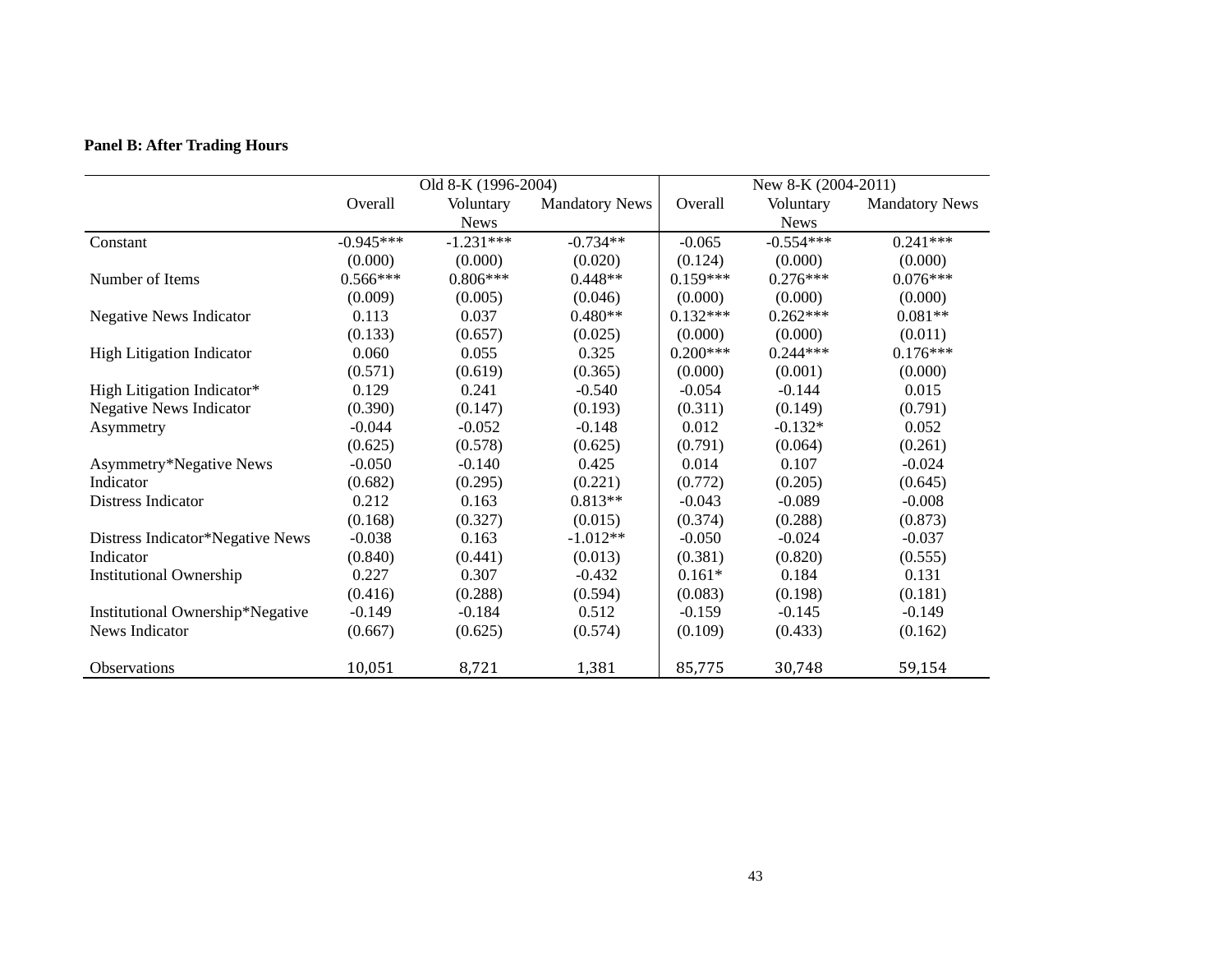## **Panel C: Last Trading Day of the Week**

|                                  | Old 8-K (1996-2004) |             |                       | New 8-K (2004-2011) |             |                       |
|----------------------------------|---------------------|-------------|-----------------------|---------------------|-------------|-----------------------|
|                                  | Overall             | Voluntary   | <b>Mandatory News</b> | Overall             | Voluntary   | <b>Mandatory News</b> |
|                                  |                     | <b>News</b> |                       |                     | <b>News</b> |                       |
| Constant                         | $-1.263***$         | $-1.321***$ | $-1.080***$           | $-1.347***$         | $-1.520***$ | $-1.267***$           |
|                                  | (0.000)             | (0.000)     | (0.000)               | (0.000)             | (0.000)     | (0.000)               |
| Number of Items                  | 0.020               | 0.064       | $-0.113$              | 0.008               | $0.085***$  | $-0.019$              |
|                                  | (0.877)             | (0.667)     | (0.399)               | (0.657)             | (0.001)     | (0.296)               |
| <b>Negative News Indicator</b>   | $0.096**$           | 0.061       | $0.205*$              | $-0.023$            | 0.018       | $-0.051$              |
|                                  | (0.030)             | (0.210)     | (0.099)               | (0.535)             | (0.807)     | (0.171)               |
| <b>High Litigation Indicator</b> | $-0.048$            | $-0.070$    | 0.276                 | $-0.017$            | $-0.048$    | $-0.019$              |
|                                  | (0.448)             | (0.286)     | (0.188)               | (0.652)             | (0.478)     | (0.666)               |
| High Litigation Indicator*       | 0.072               | 0.099       | $-0.150$              | 0.064               | 0.104       | 0.074                 |
| <b>Negative News Indicator</b>   | (0.424)             | (0.313)     | (0.556)               | (0.256)             | (0.336)     | (0.240)               |
| Asymmetry                        | 0.040               | 0.042       | $-0.058$              | $-0.021$            | $-0.099*$   | 0.011                 |
|                                  | (0.429)             | (0.425)     | (0.762)               | (0.550)             | (0.088)     | (0.784)               |
| Asymmetry*Negative News          | $-0.082$            | $-0.066$    | $-0.189$              | $-0.005$            | 0.074       | $-0.048$              |
| Indicator                        | (0.247)             | (0.382)     | (0.405)               | (0.913)             | (0.421)     | (0.406)               |
| Distress Indicator               | 0.080               | 0.064       | 0.254                 | $-0.103***$         | $-0.102$    | $-0.113**$            |
|                                  | (0.262)             | (0.390)     | (0.233)               | (0.010)             | (0.174)     | (0.014)               |
| Distress Indicator*Negative News | $-0.207*$           | $-0.233*$   | $-0.282$              | 0.031               | $-0.032$    | 0.096                 |
| Indicator                        | (0.062)             | (0.055)     | (0.314)               | (0.602)             | (0.760)     | (0.169)               |
| <b>Institutional Ownership</b>   | 0.129               | 0.150       | 0.162                 | $-0.068$            | $-0.122$    | $-0.074$              |
|                                  | (0.396)             | (0.336)     | (0.772)               | (0.360)             | (0.358)     | (0.384)               |
| Institutional Ownership*Negative | $-0.411*$           | $-0.334$    | $-0.813$              | $-0.005$            | $-0.019$    | 0.038                 |
| News Indicator                   | (0.067)             | (0.163)     | (0.238)               | (0.966)             | (0.928)     | (0.763)               |
|                                  |                     |             |                       |                     |             |                       |
| Observations                     | 30,738              | 27,273      | 3,682                 | 85,775              | 30,748      | 59,154                |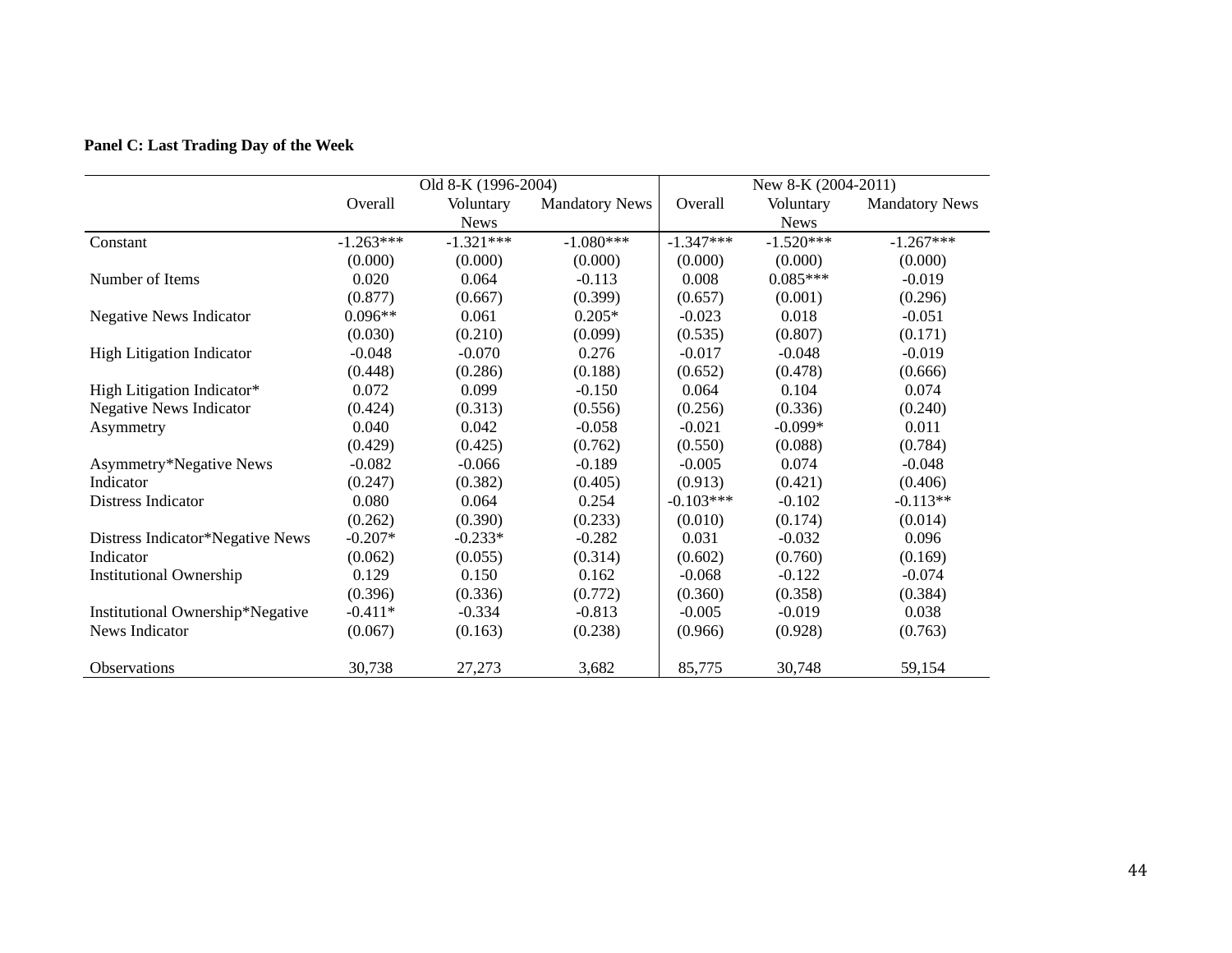|                                  | Old 8-K (1996-2004) |             |                       | New 8-K (2004-2011) |             |                       |
|----------------------------------|---------------------|-------------|-----------------------|---------------------|-------------|-----------------------|
|                                  | Overall             | Voluntary   | <b>Mandatory News</b> | Overall             | Voluntary   | <b>Mandatory News</b> |
|                                  |                     | <b>News</b> |                       |                     | <b>News</b> |                       |
| Constant                         | $-2.503***$         | $-2.682***$ | $-2.688***$           | $-2.181***$         | $-2.658***$ | $-1.945***$           |
|                                  | (0.000)             | (0.000)     | (0.000)               | (0.000)             | (0.000)     | (0.000)               |
| Number of Items                  | 0.162               | 0.290       | $-0.002$              | $0.059***$          | $0.163***$  | 0.003                 |
|                                  | (0.606)             | (0.469)     | (0.994)               | (0.008)             | (0.000)     | (0.886)               |
| Negative News Indicator          | 0.054               | $-0.016$    | $0.793**$             | $0.130**$           | $0.348***$  | 0.032                 |
|                                  | (0.641)             | (0.901)     | (0.031)               | (0.012)             | (0.004)     | (0.499)               |
| High Litigation Indicator        | 0.165               | 0.047       | 1.728***              | $0.130**$           | 0.139       | $0.105*$              |
|                                  | (0.263)             | (0.762)     | (0.001)               | (0.016)             | (0.134)     | (0.085)               |
| High Litigation Indicator*       | $-0.064$            | 0.042       | $-1.549***$           | $-0.027$            | $-0.116$    | 0.053                 |
| <b>Negative News Indicator</b>   | (0.768)             | (0.857)     | (0.009)               | (0.724)             | (0.475)     | (0.496)               |
| Asymmetry                        | $-0.103$            | $-0.096$    | $-0.516$              | $-0.015$            | $-0.184**$  | 0.034                 |
|                                  | (0.423)             | (0.475)     | (0.227)               | (0.760)             | (0.028)     | (0.530)               |
| Asymmetry*Negative News          | $-0.062$            | $-0.120$    | 0.425                 | 0.041               | 0.195       | $-0.025$              |
| Indicator                        | (0.733)             | (0.540)     | (0.394)               | (0.536)             | (0.148)     | (0.728)               |
| Distress Indicator               | 0.182               | 0.112       | $0.965*$              | $-0.082$            | $-0.045$    | $-0.095$              |
|                                  | (0.346)             | (0.591)     | (0.057)               | (0.145)             | (0.654)     | (0.123)               |
| Distress Indicator*Negative News | $-0.213$            | 0.026       | $-1.459**$            | $-0.015$            | $-0.182$    | 0.087                 |
| Indicator                        | (0.449)             | (0.934)     | (0.024)               | (0.839)             | (0.191)     | (0.319)               |
| <b>Institutional Ownership</b>   | $-0.055$            | 0.109       | $-1.346$              | 0.085               | 0.241       | $-0.016$              |
|                                  | (0.881)             | (0.773)     | (0.390)               | (0.425)             | (0.187)     | (0.890)               |
| Institutional Ownership*Negative | 0.232               | 0.025       | 1.900                 | $-0.247*$           | $-0.408$    | $-0.148$              |
| News Indicator                   | (0.655)             | (0.964)     | (0.265)               | (0.096)             | (0.178)     | (0.348)               |
|                                  |                     |             |                       |                     |             |                       |
| Observations                     | 10,051              | 8,721       | 1,381                 | 85,775              | 30,748      | 59,154                |

### **Panel D: After Trading Hours on the Last Trading Day of the Week**

Table 3 shows the regression results of the disclosure strategy variables on firm characteristics and type of news. P values are reported in parentheses. The dependent variable in Panel A, B, C, and D is the reporting lag between the filing and event days, after trading hours indicator, last trading day of the week indicator, and after trading hours on the last day of the week indicator, respectively. High Litigation Indicator takes the value of 1 for firms in SIC codes with high litigation likelihood. Asymmetry is the resulting factor from factor analysis utilizing the market-to-book ratio, equity return volatility, leverage, membership in high-tech industry, and regulatory status. Distress Indicator takes the value of 1 if the beginning of the year Zmijewski (1984) Z-score is in the top decile. Institutional Ownership is the proportion of institutional ownership by institutions holding more than 5% of the shares outstanding. With the exception of the reporting lag regression, the regressions are computed using Logit. The reporting lag regression is computed using Tobit. All regressions include year fixed effect. The standard errors correct for firm clustering. \*\*\*, \*\*, and \* denote two-tailed significance at the 1%, 5%, and 10% level, respectively.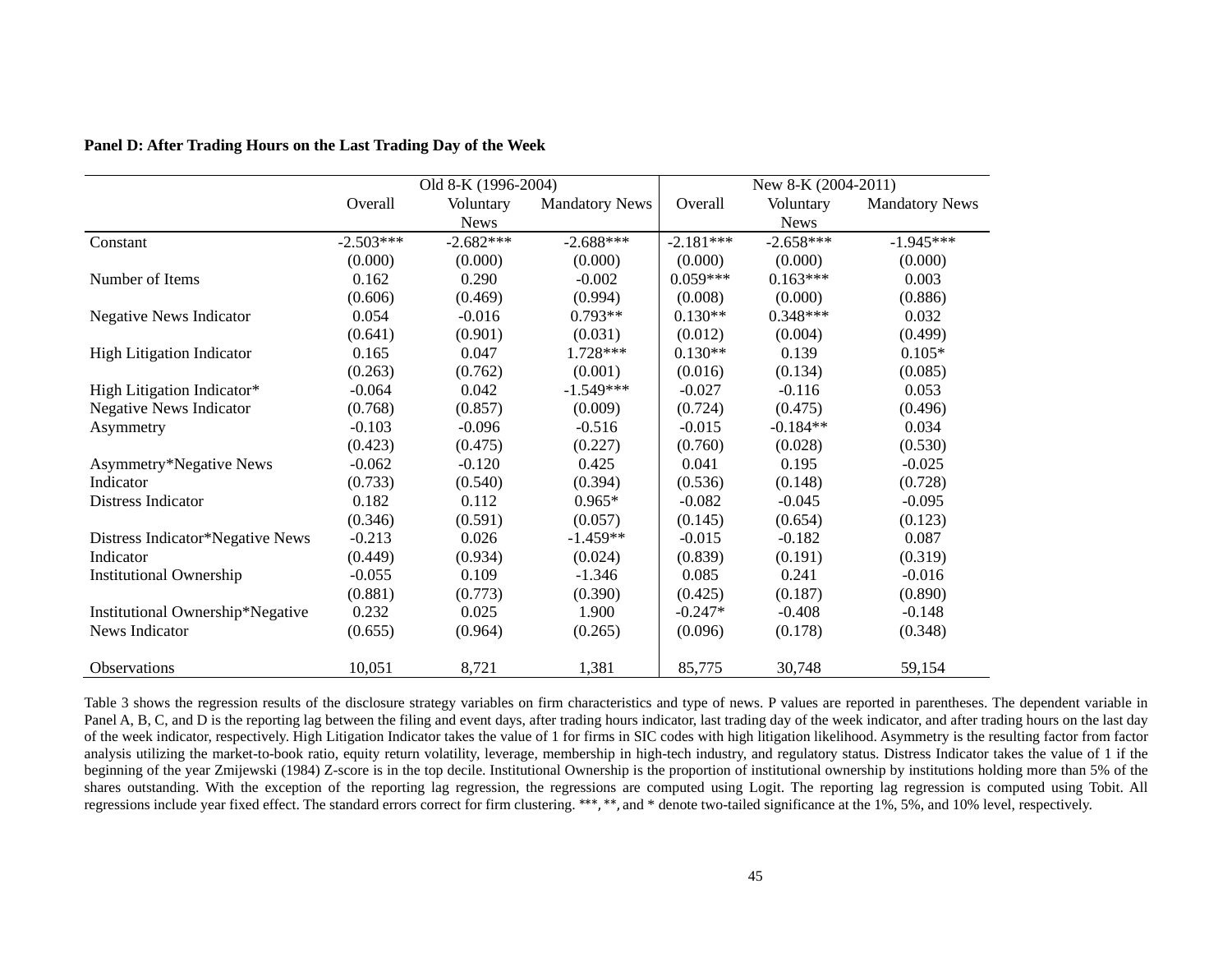### **Table 4: Reporting Strategy and News Bundling**

### **Panel A: Descriptive Statistics of Reporting Behavior**

|                                           | Mean  |       | Median | O3    |
|-------------------------------------------|-------|-------|--------|-------|
| <b>Standard Deviation Afterhours</b>      | 0.377 | 0.353 | 0.475  | 0.502 |
| <b>Standard Deviation Last Day</b>        | 0.268 |       | 0.332  | 0.439 |
| Standard Deviation Afterhours on Last Day | 0.188 |       | 0.198  | 0.361 |

### **Panel B: Proportion of Voluntary and Mandatory Items by Form Complexity**

| Number of Items | <b>Mandatory News</b> | <b>Voluntary News</b> |
|-----------------|-----------------------|-----------------------|
|                 | 61.9                  | 38.1                  |
| 3               | 57.15                 | 42.85                 |
|                 | 51.72                 | 48.28                 |
|                 | 49.56                 | 50.44                 |
|                 | 54.98                 | 45.02                 |

### **Panel C: Positive and Negative Voluntary and Mandatory News**

|                       | <b>Voluntary News</b> |          |       |
|-----------------------|-----------------------|----------|-------|
| <b>Mandatory News</b> | Positive              | Negative | Total |
| Positive              | 2467                  | 1485     | 3952  |
|                       | (62.4%)               | (37.6%)  |       |
| Negative              | 2020                  | 2322     | 4342  |
|                       | (46.5%)               | (53.5%)  |       |
| Total                 | 4487                  | 3807     | 8294  |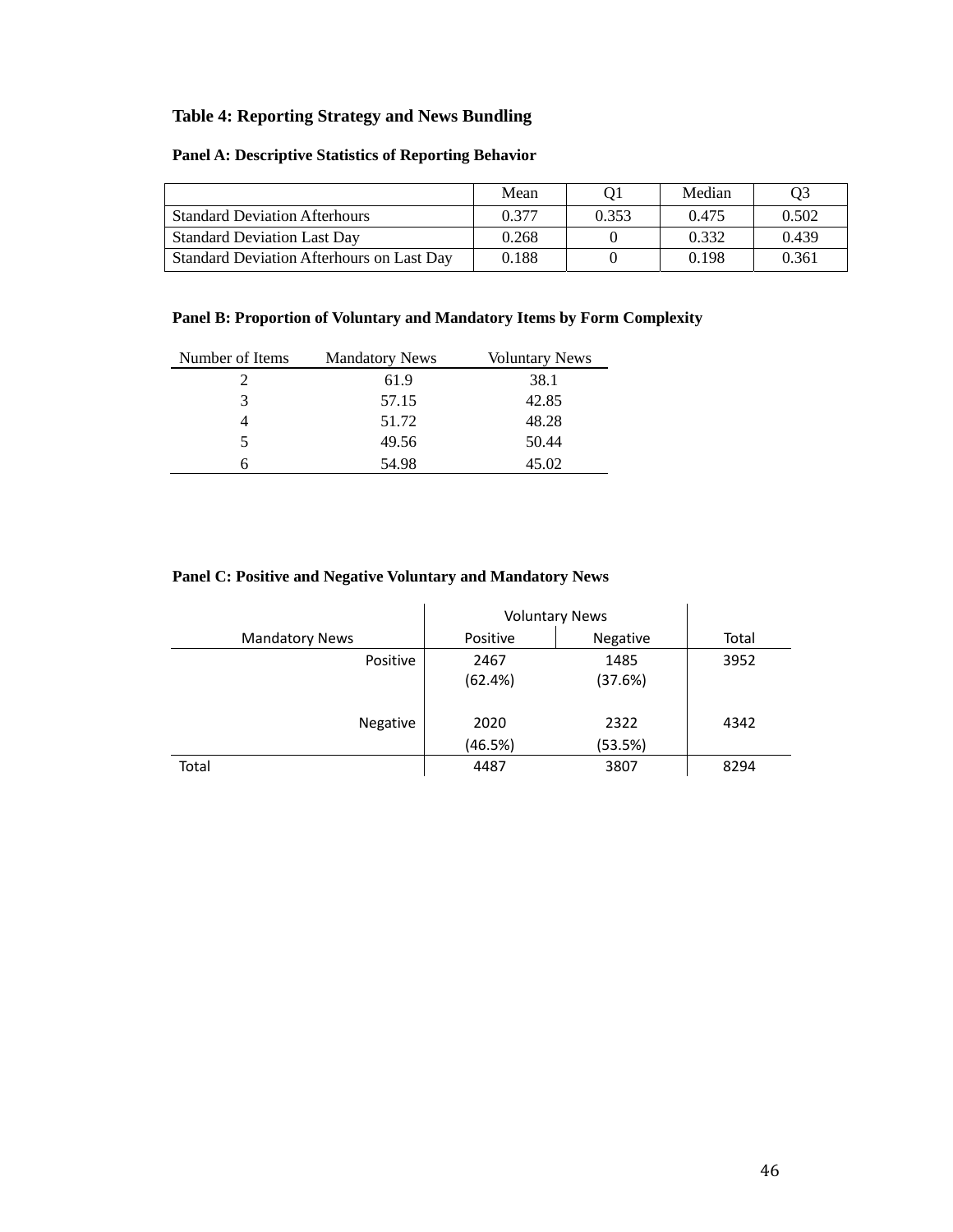|                                           | Positive Voluntary & Negative<br>Mandatory |             | Negative Voluntary & Positive |             | Disagreement Between    |              |
|-------------------------------------------|--------------------------------------------|-------------|-------------------------------|-------------|-------------------------|--------------|
|                                           |                                            |             | Mandatory                     |             | Voluntary and Mandatory |              |
| Constant                                  | $-2.425***$                                | $-2.501***$ | $-2.822***$                   | $-2.855***$ | $-1.838***$             | $-1.900$ *** |
|                                           | (0.000)                                    | (0.000)     | (0.000)                       | (0.000)     | (0.000)                 | (0.000)      |
| Public Company Indicator                  | $0.145***$                                 |             | $0.128**$                     |             | $0.151***$              |              |
|                                           | (0.010)                                    |             | (0.035)                       |             | (0.001)                 |              |
| <b>Standard Deviation Afterhours</b>      | 0.245                                      | $0.701***$  | 0.279                         | $0.503*$    | $0.283**$               | $0.673***$   |
|                                           | (0.119)                                    | (0.005)     | (0.105)                       | (0.051)     | (0.021)                 | (0.000)      |
| <b>Standard Deviation Last Day</b>        | 0.069                                      | 0.154       | $0.295*$                      | 0.340       | 0.182                   | 0.257        |
|                                           | (0.655)                                    | (0.463)     | (0.079)                       | (0.153)     | (0.127)                 | (0.116)      |
| Standard Deviation Afterhours on Last Day | $-0.082$                                   | $-0.072$    | $-0.038$                      | 0.186       | $-0.070$                | 0.043        |
|                                           | (0.581)                                    | (0.712)     | (0.809)                       | (0.375)     | (0.547)                 | (0.777)      |
| <b>Observations</b>                       | 20,338                                     | 12,116      | 20,338                        | 12,116      | 20,338                  | 12,116       |

#### **Panel D: Regressions of Manipulation through Bundling on Proxies for Opportunistic Reporters**

Table 4 shows the results of news bundling analysis. Panel A shows descriptive statistics of the variability in during/after trading hours, last day, and during/after trading hours reporting on last day reporting. Specifically, for each 8-K report we create an indicator variable based on whether the report was filed after trading hours, on the last day, and after trading hours on the last day. We then compute for each firm year the variability of these indicator variables using all 8-K reports that the firm filed prior to year t. Panel B shows the proportion of voluntary and mandatory items by the number of items included in the 8-K. For example, 38% of the 8-K reports with two items include voluntary news. Panel C presents the frequency of positive and negative voluntary and mandatory news for all 8-K reports which include both voluntary and mandatory news. Panel D provides the regression results. The Positive Voluntary & Negative Mandatory columns show the results where the dependent variable is an indicator with 1 if the 8-K report includes positive voluntary news together with negative mandatory news; The Negative Voluntary & Positive Mandatory columns show the results where the dependent variable is an indicator with 1 if the 8-K report includes negative voluntary news together with positive mandatory news; The Disagreement Between Voluntary and Mandatory columns show the results where the dependent variable is an indicator with 1 if the 8-K report includes voluntary news and mandatory news with conflicting signs. The regressions are estimated using Logit. The standard errors correct for firm clustering. \*\*\*, \*\*, and \* denote two-tailed significance at the 1%, 5%, and 10% level, respectively.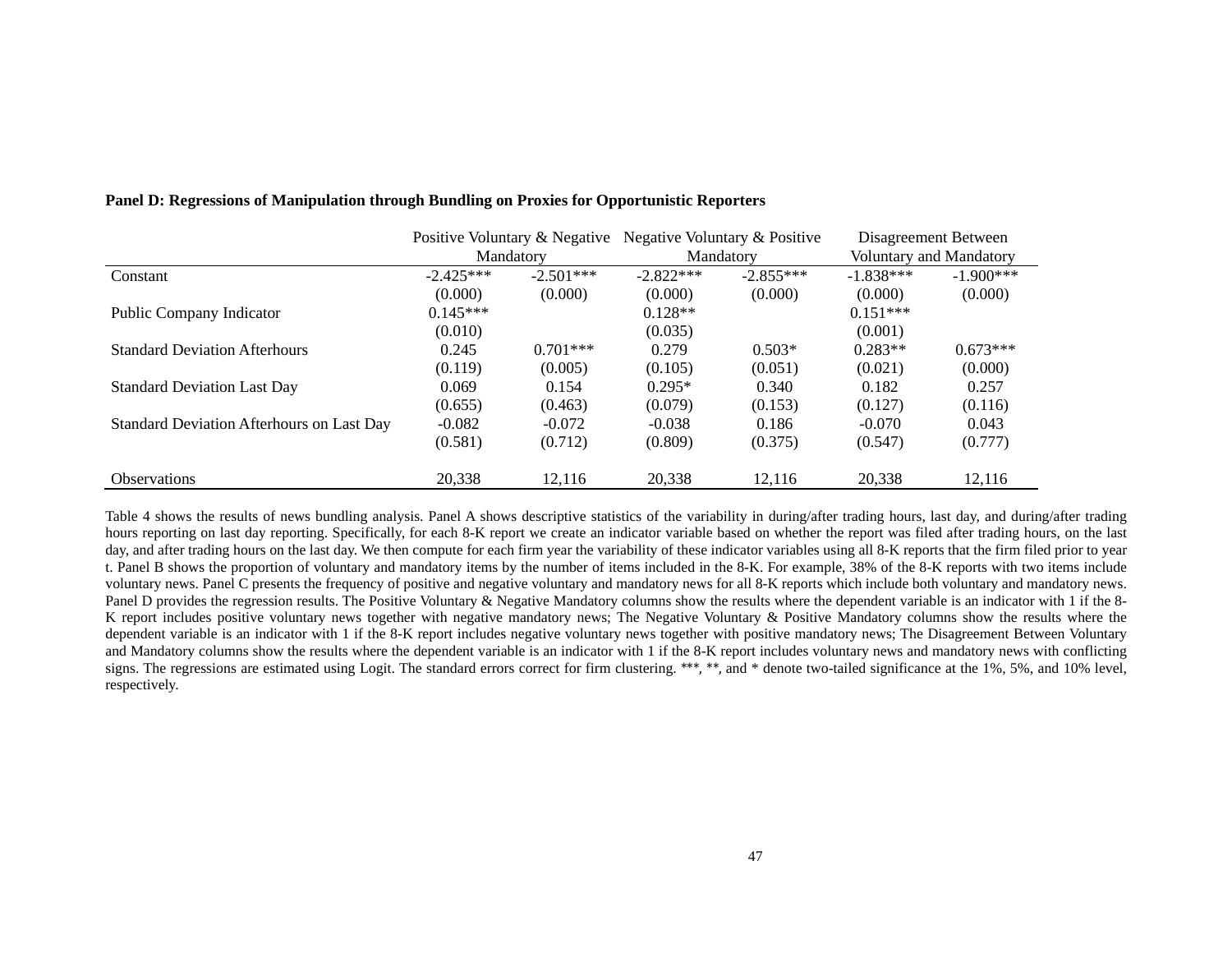# **Table 5: Market Reaction Analysis**

| Item              | Obs  | Abnormal<br>Returns $(\% )$ | Reporting<br>Lag | Proportion<br>Afterhours | Proportion<br>Last Day | Proportion<br>Afterhours<br>on Last Day |
|-------------------|------|-----------------------------|------------------|--------------------------|------------------------|-----------------------------------------|
| 3                 | 65   | $-1.250**$                  | 3.954            | 0.292                    | 0.123                  | 0.169                                   |
| 4                 | 1039 | $-0.480***$                 | 4.951            | 0.369                    | 0.136                  | 0.092                                   |
| 6                 | 31   | 0.030                       | 2.355            | 0.323                    | 0.161                  | 0.065                                   |
|                   |      |                             |                  |                          |                        |                                         |
| 1.02              | 895  | $-0.170$                    | 3.945            | 0.455                    | 0.094                  | 0.093                                   |
| 1.03              | 16   | $-8.670***$                 | 3.063            | 0.375                    | 0.063                  | 0.000                                   |
| 2.04              | 288  | $-1.130***$                 | 4.021            | 0.517                    | 0.069                  | 0.153                                   |
| 3.01              | 2858 | $-1.750***$                 | 3.821            | 0.448                    | 0.089                  | 0.190                                   |
| 4.01              | 1265 | $-0.350***$                 | 5.202            | 0.415                    | 0.123                  | 0.120                                   |
| 4.02              | 603  | $-0.530***$                 | 4.914            | 0.564                    | 0.065                  | 0.139                                   |
| Average 1996-2003 |      | $-0.567$                    | 3.753            | 0.328                    | 0.140                  | 0.109                                   |
| Average 2005-2011 |      | $-2.100$                    | 4.161            | 0.462                    | 0.084                  | 0.116                                   |

## **Panel A: Descriptive Statistics**

## **Panel B: Difference in Return**

| Item              | Afterhours | Last_Day  | <b>Afterhours</b><br>on Last Day |
|-------------------|------------|-----------|----------------------------------|
| 3                 | $-1.029$   | $-3.818$  | $-2.435$                         |
| $\overline{4}$    | 0.074      | $-0.409$  | $-0.553$                         |
| 6                 | $-3.236*$  | $-3.638*$ | $-0.880$                         |
|                   |            |           |                                  |
| 1.02              | 0.431      | $-0.107$  | $-0.632$                         |
| 1.03              | 5.476      | $-9.984$  |                                  |
| 2.04              | $-1.075*$  | $1.412*$  | 0.192                            |
| 3.01              | $-0.407*$  | $-0.029$  | 0.164                            |
| 4.01              | $-0.157$   | 0.290     | 0.102                            |
| 4.02              | $0.853**$  | 1.449*    | 0.370                            |
| Average 1996-2003 | $-0.057$   | $-0.682$  | $-0.507$                         |
| Average 2005-2011 | $-0.102$   | 0.247     | $-0.083$                         |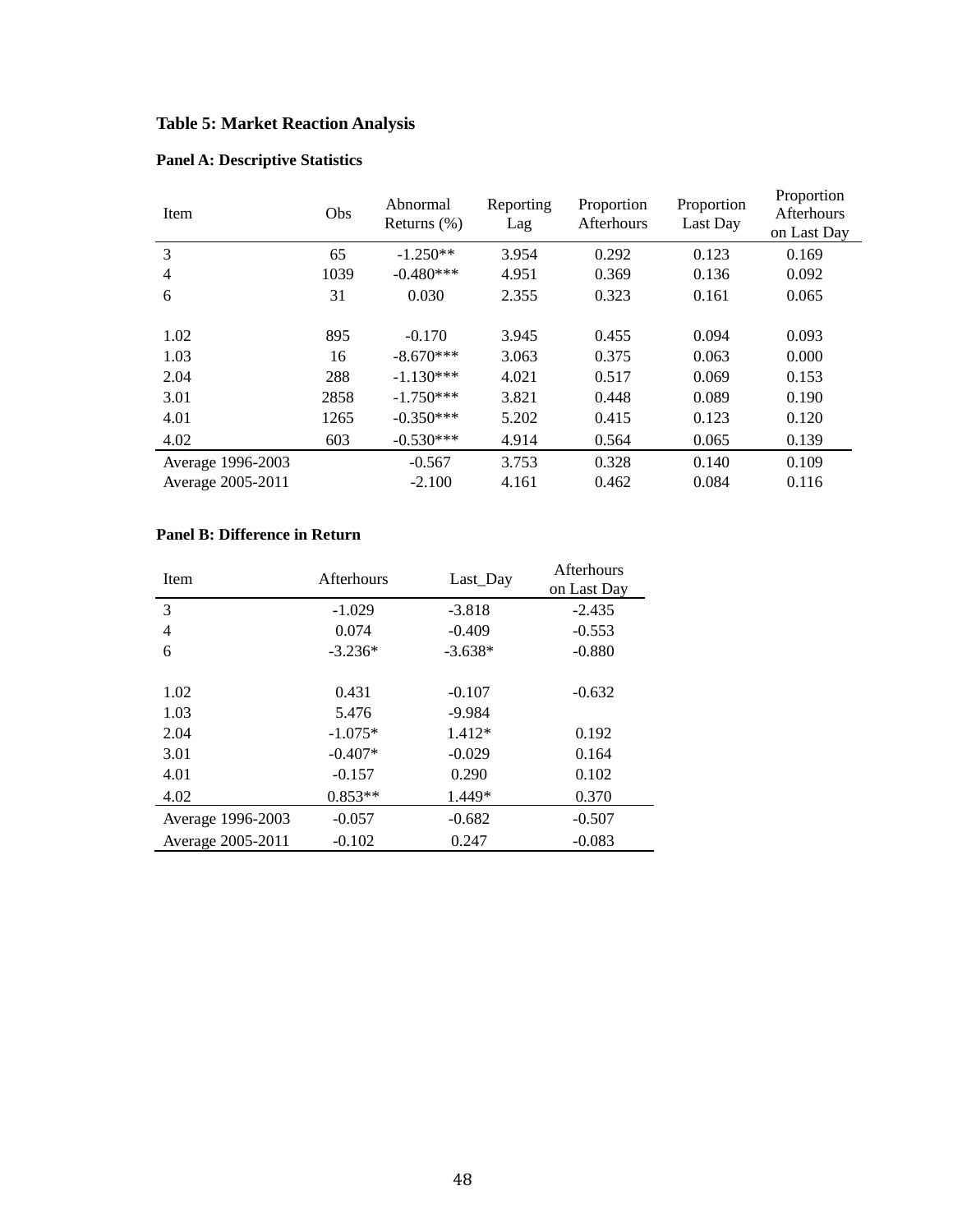|                                | Old 8-K (1996-2004) |             | New 8-K (2004-2011) |            |
|--------------------------------|---------------------|-------------|---------------------|------------|
|                                | Abnormal            | 3-day       | Abnormal            | $3$ -day   |
|                                | Return              | <b>CAR</b>  | Return              | <b>CAR</b> |
| Constant                       | 0.007               | $-0.014$    | $-0.004$            | $-0.005$   |
|                                | (0.547)             | (0.527)     | (0.218)             | (0.295)    |
| Afterhours Indicator           | $-0.004$            | $-0.003$    | $-0.001$            | 0.001      |
|                                | (0.294)             | (0.569)     | (0.720)             | (0.671)    |
| Reporting Lag                  | 0.000               | $0.000*$    | $-0.000$            | $-0.000**$ |
|                                | (0.746)             | (0.072)     | (0.274)             | (0.046)    |
| Last Trading Day Indicator     | $-0.010**$          | $-0.022***$ | 0.002               | $-0.001$   |
|                                | (0.030)             | (0.003)     | (0.585)             | (0.750)    |
| Afterhours on Last Trading Day | $-0.010*$           | $-0.020**$  | 0.001               | 0.003      |
| Indicator                      | (0.056)             | (0.020)     | (0.769)             | (0.407)    |
| Form News                      | 0.220               | 0.118       | $-0.028$            | 0.126      |
|                                | (0.114)             | (0.643)     | (0.597)             | (0.150)    |
| <b>Observations</b>            | 1,135               | 1,135       | 5,925               | 5,925      |
| R-squared                      | 0.023               | 0.022       | 0.020               | 0.017      |

#### **Panel C: Regression of Return on Proxies for Disclosure Strategy**

Table 5 presents the analysis of the relation between disclosure strategy and equity returns. Panel A provides descriptive statistic related to selected 8-K items which provide negative news. Abnormal Return is the abnormal returns on the filing date if the form was filed during trading hours or the abnormal returns on the following trading day if the form was filed after trading hours. Proportion Afterhours, Proportion Last Day, and Proportion Afterhours on Last Day is the proportion of 8-K reports containing the specific item reported after trading hours, on the last trading day of the week, and after trading hours on the last trading day of the week, respectively. Panel B shows univariate statistics on the return for the proxies for disclosure strategy. The Afterhours column shows the difference in market reaction between the return on forms that were filed outside trading hours and all other forms; the Last Day columns shows the difference between the abnormal returns on forms that were filed on the last trading day of the week and all other forms; the Afterhours on Last Day columns presents the difference in abnormal returns on forms that were filed outside trading hours on last trading day of the week and all other forms. Panel C provides the regression results. 3-Day CAR is the three-day cumulative abnormal returns centered on the filing date. Form News is the news score obtained using textual analysis tool General Inquirer (GI). Specifically, for each form we compute the difference between the number of positive and negative financial words and scale the difference by the total number of words in the form. The regressions are estimated using OLS. All regressions include year and Item fixed effects. The standard errors correct for firm clustering. \*\*\*, \*\*, and \* denote two-tailed significance at the 1%, 5%, and 10% level, respectively.